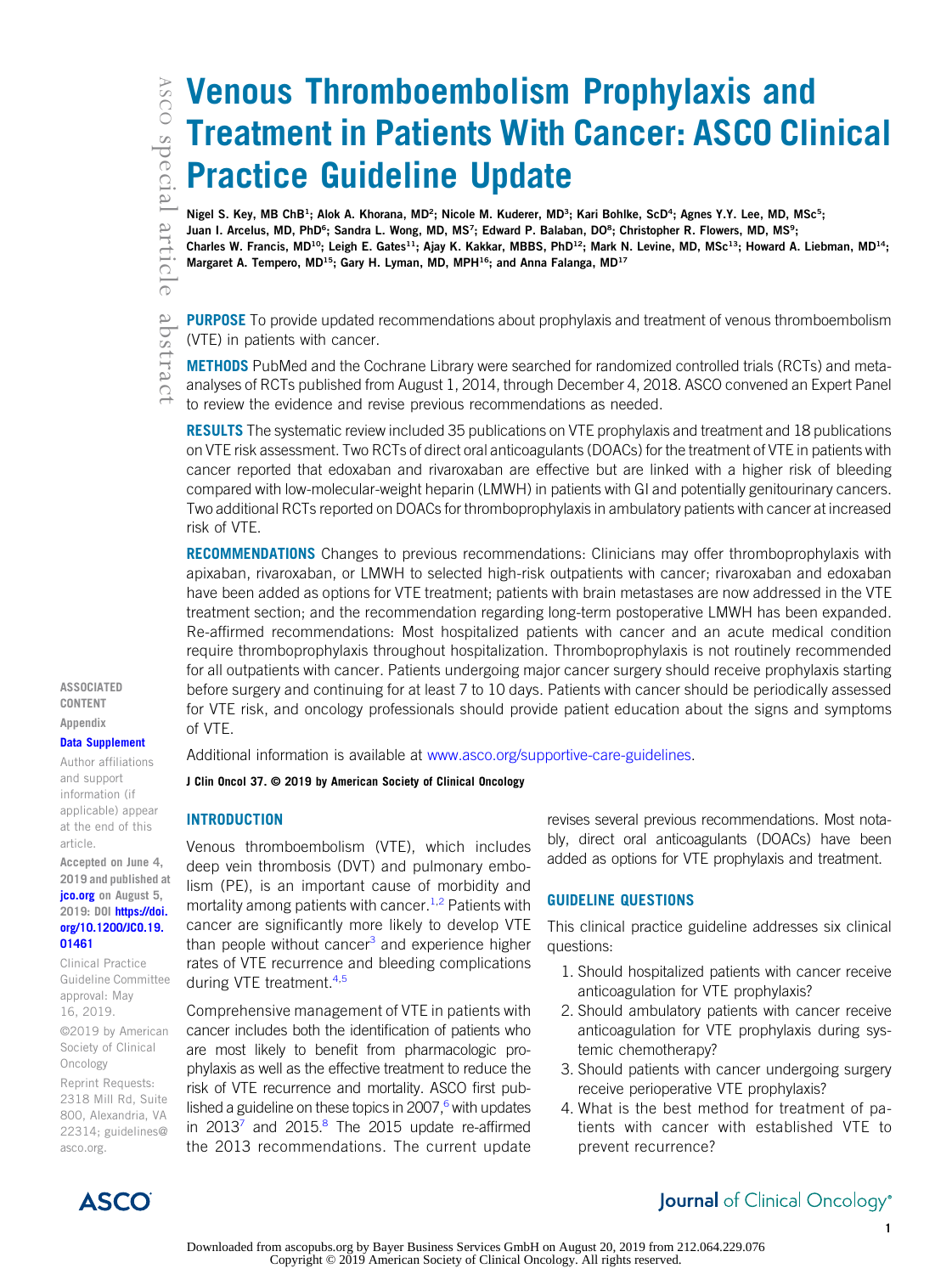#### THE BOTTOM LINE

# Venous Thromboembolism Prophylaxis and Treatment in Patients With Cancer: ASCO Clinical Practice Guideline Update

### Guideline Question

How should venous thromboembolism (VTE) be prevented and treated in patients with cancer?

# Target Population

Adults with cancer.

### Target Audience

Oncologists, surgeons, oncology nurses, oncology pharmacists, other health care professionals who care for patients with cancer, patients, and caregivers.

### **Methods**

An Expert Panel was convened to update clinical practice guideline recommendations based on a systematic review of the medical literature.

# Recommendations

- Clinical Question 1. Should hospitalized patients with cancer receive anticoagulation for VTE prophylaxis? Recommendation 1.1. Hospitalized patients who have active malignancy and acute medical illness or reduced mobility should be offered pharmacologic thromboprophylaxis in the absence of bleeding or other contraindications (Type: evidence based; Evidence quality: intermediate; Strength of recommendation: moderate).
	- Recommendation 1.2. Hospitalized patients who have active malignancy without additional risk factors may be offered pharmacologic thromboprophylaxis in the absence of bleeding or other contraindications (Type: evidence based; Evidence quality: low; Strength of recommendation: moderate).
	- Recommendation 1.3. Routine pharmacologic thromboprophylaxis should not be offered to patients admitted for the sole purpose of minor procedures or chemotherapy infusion, nor to patients undergoing stem-cell/ bone marrow transplantation (Type: informal consensus; Evidence quality: insufficient; Strength of recommendation: moderate).

Clinical Question 2. Should ambulatory patients with cancer receive anticoagulation for VTE prophylaxis during systemic chemotherapy?

- Recommendation 2.1. Routine pharmacologic thromboprophylaxis should not be offered to all outpatients with cancer (Type: evidence based; Evidence quality: intermediate to high; Strength of recommendation: strong). Recommendation 2.2. High-risk outpatients with cancer (Khorana score of 2 or higher prior to starting a new
- systemic chemotherapy regimen) may be offered thromboprophylaxis with apixaban, rivaroxaban, or lowmolecular-weight heparin (LMWH) provided there are no significant risk factors for bleeding and no drug interactions. Consideration of such therapy should be accompanied by a discussion with the patient about the relative benefits and harms, drug cost, and duration of prophylaxis in this setting (Type: evidence based; Evidence quality: intermediate to high for apixaban and rivaroxaban, intermediate for LMWH; Strength of recommendation: moderate).
- Recommendation 2.3. Patients with multiple myeloma receiving thalidomide- or lenalidomide-based regimens with chemotherapy and/or dexamethasone should be offered pharmacologic thromboprophylaxis with either aspirin or LMWH for lower-risk patients and LMWH for higher-risk patients (Type: evidence based; Evidence quality: intermediate; Strength of recommendation: strong).
- Clinical Question 3. Should patients with cancer undergoing surgery receive perioperative VTE prophylaxis? Recommendation 3.1. All patients with malignant disease undergoing major surgical intervention should be offered pharmacologic thromboprophylaxis with either unfractionated heparin (UFH) or LMWH unless contraindicated because of active bleeding, or high bleeding risk, or other contraindications (Type: evidence based; Evidence quality: high; Strength of recommendation: strong).
	- Recommendation 3.2. Prophylaxis should be commenced preoperatively (Type: evidence based; Evidence quality: intermediate; Strength of recommendation: moderate).
	- Recommendation 3.3. Mechanical methods may be added to pharmacologic thromboprophylaxis but should not be used as monotherapy for VTE prevention unless pharmacologic methods are contraindicated because (continued on following page)

2 © 2019 by American Society of Clinical Oncology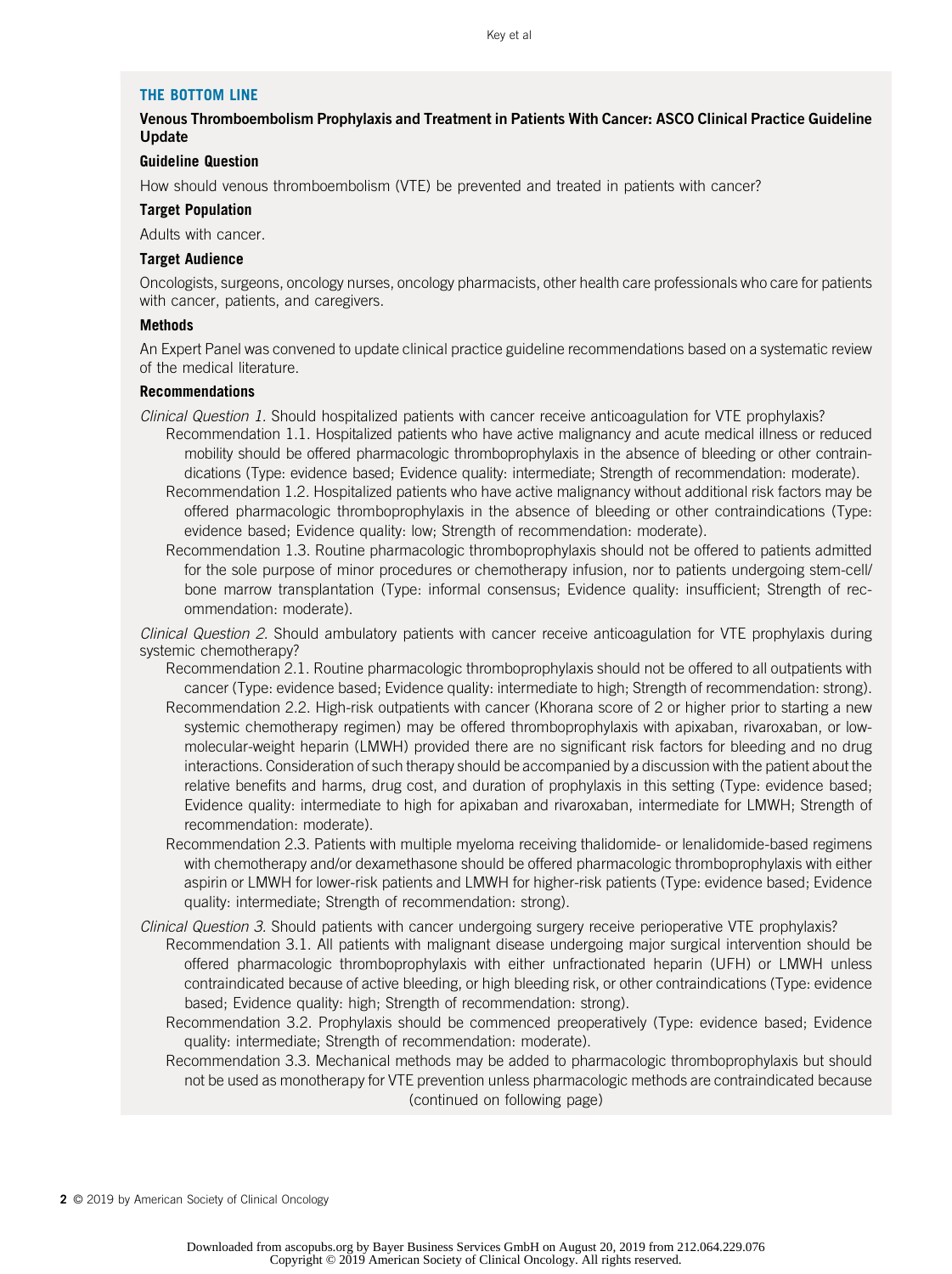# THE BOTTOM LINE (CONTINUED)

of active bleeding or high bleeding risk (Type: evidence based; Evidence quality: intermediate; Strength of recommendation: strong).

- Recommendation 3.4. A combined regimen of pharmacologic and mechanical prophylaxis may improve efficacy, especially in the highest-risk patients (Type: evidence based; Evidence quality: intermediate; Strength of recommendation: moderate).
- Recommendation 3.5. Pharmacologic thromboprophylaxis for patients undergoing major surgery for cancer should be continued for at least 7 to 10 days. Extended prophylaxis with LMWH for up to 4 weeks postoperatively is recommended for patients undergoing major open or laparoscopic abdominal or pelvic surgery for cancer who have high-risk features, such as restricted mobility, obesity, history of VTE, or with additional risk factors. In lower-risk surgical settings, the decision on appropriate duration of thromboprophylaxis should be made on a case-by-case basis (Type: evidence based; Evidence quality: high; Strength of recommendation: moderate to strong).

Clinical Question 4. What is the best method for treatment of patients with cancer with established VTE to prevent recurrence?

- Recommendation 4.1. Initial anticoagulation may involve LMWH, UFH, fondaparinux, or rivaroxaban. For patients initiating treatment with parenteral anticoagulation, LMWH is preferred over UFH for the initial 5 to 10 days of anticoagulation for the patient with cancer with newly diagnosed VTE who does not have severe renal impairment (defined as creatinine clearance less than 30 mL/min) (Type: evidence based; Evidence quality: high; Strength of recommendation: strong).
- Recommendation 4.2. For long-term anticoagulation, LMWH, edoxaban, or rivaroxaban for at least 6 months are preferred because of improved efficacy over vitamin K antagonists (VKAs). VKAs are inferior but may be used if LMWH or direct oral anticoagulants (DOACs) are not accessible. There is an increase in major bleeding risk with DOACs, particularly observed in GI and potentially genitourinary malignancies. Caution with DOACs is also warranted in other settings with high risk for mucosal bleeding. Drug-drug interaction should be checked prior to using a DOAC (Type: evidence based; Evidence quality: high; Strength of recommendation: strong).
- Recommendation 4.3. Anticoagulation with LMWH, DOACs, or VKAs beyond the initial 6 months should be offered to select patients with active cancer, such as those with metastatic disease or those receiving chemotherapy. Anticoagulation beyond 6 months needs to be assessed on an intermittent basis to ensure a continued favorable risk-benefit profile (Type: informal consensus; Evidence quality: low; Strength of recommendation: weak to moderate).
- Recommendation 4.4. Based on expert opinion in the absence of randomized trial data, uncertain short-term benefit, and mounting evidence of long-term harm from filters, the insertion of a vena cava filter should not be offered to patients with established or chronic thrombosis (VTE diagnosis more than 4 weeks ago), nor to patients with temporary contraindications to anticoagulant therapy (eg, surgery). There also is no role for filter insertion for primary prevention or prophylaxis of pulmonary embolism (PE) or deep vein thrombosis due to its long-term harm concerns. It may be offered to patients with absolute contraindications to anticoagulant therapy in the acute treatment setting (VTE diagnosis within the past 4 weeks) if the thrombus burden was considered life-threatening. Further research is needed (Type: informal consensus; Evidence quality: low to intermediate; Strength of recommendation: moderate).
- Recommendation 4.5. The insertion of a vena cava filter may be offered as an adjunct to anticoagulation in patients with progression of thrombosis (recurrent VTE or extension of existing thrombus) despite optimal anticoagulant therapy. This is based on the panel's expert opinion given the absence of a survival improvement, a limited short-term benefit, but mounting evidence of the long-term increased risk for VTE (Type: informal consensus; Evidence quality: low to intermediate; Strength of recommendation: weak).
- Recommendation 4.6. For patients with primary or metastatic CNS malignancies and established VTE, anticoagulation as described for other patients with cancer should be offered, although uncertainties remain about choice of agents and selection of patients most likely to benefit (Type: informal consensus; Quality of evidence: low; Strength of recommendation: moderate).
- Recommendation 4.7. Incidental PE and deep vein thrombosis should be treated in the same manner as symptomatic VTE, given their similar clinical outcomes compared with patients with cancer with symptomatic events (Type: informal consensus; Evidence quality: low; Strength of recommendation: moderate). (continued on following page)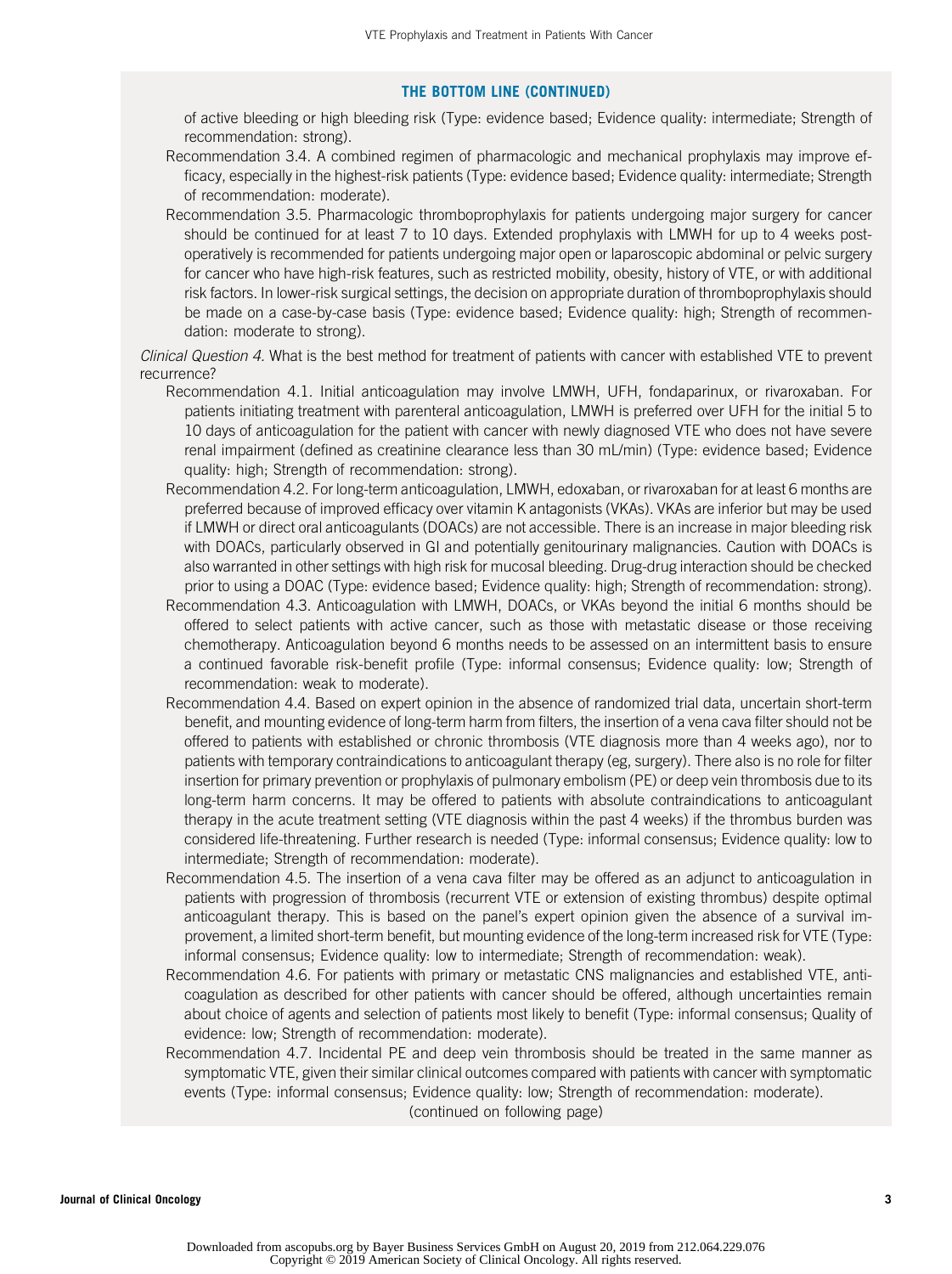# THE BOTTOM LINE (CONTINUED)

Recommendation 4.8. Treatment of isolated subsegmental PE or splanchnic or visceral vein thrombi diagnosed incidentally should be offered on a case-by-case basis, considering potential benefits and risks of anticoagulation (Type: informal consensus; Evidence quality: insufficient; Strength of recommendation: moderate).

Clinical Question 5. Should patients with cancer receive anticoagulants in the absence of established VTE to improve survival?

- Recommendation 5. Anticoagulant use is not recommended to improve survival in patients with cancer without VTE (Type: evidence based; Evidence quality: high; Strength of recommendation: strong).
- Clinical Question 6. What is known about risk prediction and awareness of VTE among patients with cancer? Recommendation 6.1. There is substantial variation in risk of VTE between individual patients with cancer and cancer settings. Patients with cancer should be assessed for VTE risk initially and periodically thereafter, particularly when starting systemic antineoplastic therapy or at the time of hospitalization. Individual risk factors, including biomarkers or cancer site, do not reliably identify patients with cancer at high risk of VTE. In the ambulatory setting among patients with solid tumors treated with systemic therapy, risk assessment can be conducted based on a validated risk assessment tool (Khorana score; [Table 1\)](#page-6-0) (Type: evidence based; Evidence quality: intermediate; Strength of recommendation: strong).
	- Recommendation 6.2. Oncologists and members of the oncology team should educate patients regarding VTE, particularly in settings that increase risk, such as major surgery, hospitalization, and while receiving systemic antineoplastic therapy (Type: informal consensus; Evidence quality: insufficient; Strength of recommendation: strong).

Notes regarding off-label use in guideline recommendations: Apixaban, rivaroxaban, and LMWH have not been US Food and Drug Administration–approved for thromboprophylaxis in outpatients with cancer (recommendation 2.2 for apixaban and rivaroxaban; recommendations 2.2 and 2.3 for LMWH). Dalteparin is the only LMWH with US Food and Drug Administration approval for extended therapy to prevent recurrent thrombosis in patients with cancer (recommendation 4.2).

# ASCO believes that cancer clinical trials are vital to inform medical decisions and improve cancer care, and that all patients should have the opportunity to participate.

# Additional Resources

More information, including a Data Supplement with additional evidence tables, slide sets, and clinical tools and resources, is available at [www.asco.org/supportive-care-guidelines.](http://www.asco.org/supportive-care-guidelines) Patient information is available at [www.cancer.net.](http://www.cancer.net) The Methodology Manual (available at [www.asco.org/guideline-methodology\)](http://www.asco.org/guideline-methodology) provides additional information about the methods used to develop this guideline update.

- 5. Should patients with cancer receive anticoagulants in the absence of established VTE to improve survival?
- 6. What is known about risk prediction and awareness of VTE among patients with cancer?

#### **METHODS**

### Guideline Update Development Process

This systematic review-based guideline was developed by a multidisciplinary Expert Panel, which included a patient representative and an ASCO guidelines staff member with health research methodology expertise (Appendix [Table A1](#page-26-0), online only). The Expert Panel met via webinar and corresponded through e-mail. Based upon the consideration of the evidence, the authors were asked to contribute to the development of the guideline, provide critical review, and finalize the guideline recommendations. The guideline recommendations were made available for two open comment periods of

2 weeks each, allowing the public to review and comment on the recommendations after submitting a confidentiality agreement. The full guideline was shared with two external reviewers. Comments were taken into consideration while finalizing the recommendations. Members of the Expert Panel were responsible for reviewing and approving the penultimate version of the guideline, which was then circulated for external review and submitted to Journal of Clinical Oncology for editorial review and consideration for publication. All ASCO guidelines are ultimately reviewed and approved by the Expert Panel and the ASCO Clinical Practice Guideline Committee prior to publication. All funding for the administration of the project was provided by ASCO.

The recommendations were developed using a systematic review and informed by expert clinical experience. For the questions on VTE prophylaxis and treatment, PubMed and the Cochrane Library were searched for randomized controlled trials (RCTs) and meta-analyses of RCTs published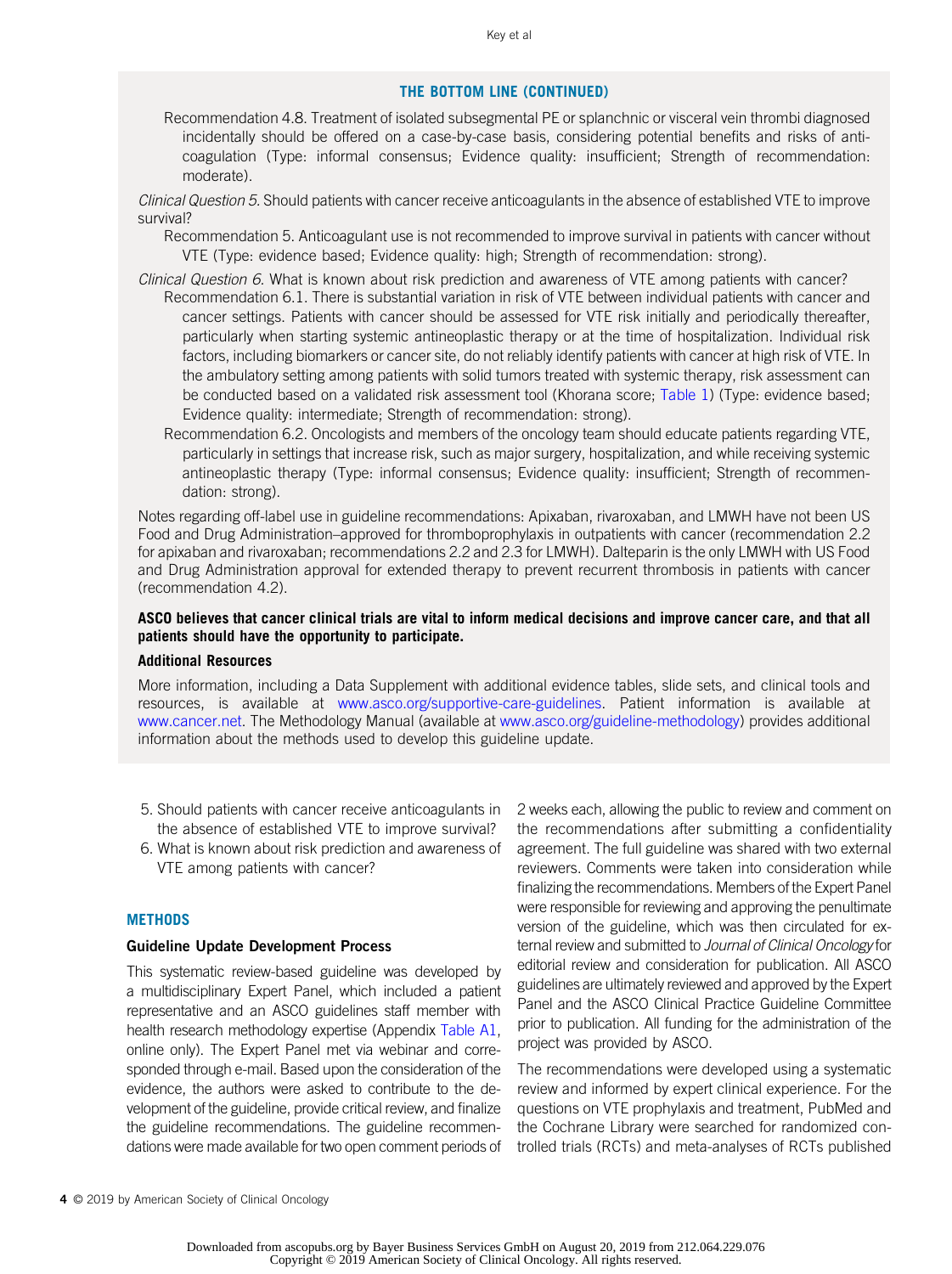between August 1, 2014, and December 4, 2018. Publications were included if they assessed the efficacy and safety of anticoagulation in patients with cancer and included at least 50 patients per arm.

For the question on VTE risk assessment, the search included RCTs, meta-analyses, and cohort studies. Publications were included if they focused on the ambulatory or inpatient setting and assessed validated risk models or developed and validated new risk models.

Articles were excluded from the systematic review if they were (1) meeting abstracts not subsequently published in peer-reviewed journals, (2) editorials, commentaries, letters, news articles, case reports, or narrative reviews, and (3) published in a non-English language.

The updated search was guided by the "signals"<sup>[9](#page-20-0)</sup> approach that is designed to identify only new, potentially practicechanging data—signals—that might translate into revised practice recommendations. The approach relies on targeted routine literature searching and the expertise of ASCO Expert Panel members to help to identify potential signals. Before publication, a review of guideline implementability was also conducted. Ratings for the type and strength of the recommendation and the quality of evidence are provided with each recommendation, using standardized criteria that are applied to all ASCO guidelines. The Methodology Manual (available at [www.asco.org/](http://www.asco.org/guideline-methodology) [guideline-methodology\)](http://www.asco.org/guideline-methodology) provides additional information about the methods used to develop this guideline update.

The ASCO Expert Panel and guidelines staff will work with co-chairs to keep abreast of the need for any substantive updates to the guideline. Based on formal review of the emerging literature, ASCO will determine the need to update.

### Guideline Disclaimer

The Clinical Practice Guidelines and other guidance published herein are provided by the American Society of Clinical Oncology, Inc. (ASCO) to assist providers in clinical decision making. The information herein should not be relied upon as being complete or accurate, nor should it be considered as inclusive of all proper treatments or methods of care or as a statement of the standard of care. With the rapid development of scientific knowledge, new evidence may emerge between the time information is developed and when it is published or read. The information is not continually updated and may not reflect the most recent evidence. The information addresses only the topics specifically identified therein and is not applicable to other interventions, diseases, or stages of diseases. This information does not mandate any particular course of medical care. Further, the information is not intended to substitute for the independent professional judgment of the treating provider, as the information does not account for individual variation among patients. Recommendations reflect high, moderate, or low confidence that the recommendation reflects the net effect

of a given course of action. The use of words like "must," "must not," "should," and "should not" indicates that a course of action is recommended or not recommended for either most or many patients, but there is latitude for the treating physician to select other courses of action in individual cases. In all cases, the selected course of action should be considered by the treating provider in the context of treating the individual patient. Use of the information is voluntary. ASCO provides this information on an "as is" basis and makes no warranty, express or implied, regarding the information. ASCO specifically disclaims any warranties of merchantability or fitness for a particular use or purpose. ASCO assumes no responsibility for any injury or damage to persons or property arising out of or related to any use of this information, or for any errors or omissions.

# Guideline and Conflicts of Interest

The Expert Panel was assembled in accordance with ASCO's Conflict of Interest Policy Implementation for Clinical Practice Guidelines ("Policy," found at [https://](https://www.asco.org/rwc) [www.asco.org/rwc](https://www.asco.org/rwc)). All members of the Expert Panel completed ASCO's disclosure form, which requires disclosure of financial and other interests, including relationships with commercial entities that are reasonably likely to experience direct regulatory or commercial impact as a result of promulgation of the guideline. Categories for disclosure include employment; leadership; stock or other ownership; honoraria, consulting or advisory role; speaker's bureau; research funding; patents, royalties, other intellectual property; expert testimony; travel, accommodations, expenses; and other relationships. In accordance with the Policy, the majority of the members of the Expert Panel did not disclose any relationships constituting a conflict under the Policy.

### RESULTS

The review of VTE prophylaxis and treatment identified a total of 35 publications (26 meta-analyses<sup>10[-35](#page-21-0)</sup> and nine RCTs<sup>36-44</sup>) that met eligibility criteria and form the evidentiary basis for the guideline recommendations. The review of VTE risk as-sessment models identified 18 eligible publications.<sup>[45](#page-21-0)[-62](#page-22-0)</sup> Six included multiple types of cancer, [47](#page-21-0),[50](#page-21-0)[,53-56](#page-22-0) and 12 focused on individual cancer types.<sup>45,46,48,49,51,52,[57-62](#page-22-0)</sup> Seventeen of the studies were prospective or retrospective cohort studies, and one was a pooled analysis of phase II and phase III trials. Characteristics and key results of these publications, by clinical question, are provided in the Data Supplement.

### RECOMMENDATIONS

### Clinical Question 1

Should hospitalized patients with cancer receive anticoagulation for VTE prophylaxis?

**Recommendation 1.1.** Hospitalized patients who have active malignancy and acute medical illness or reduced mobility should be offered pharmacologic thromboprophylaxis in the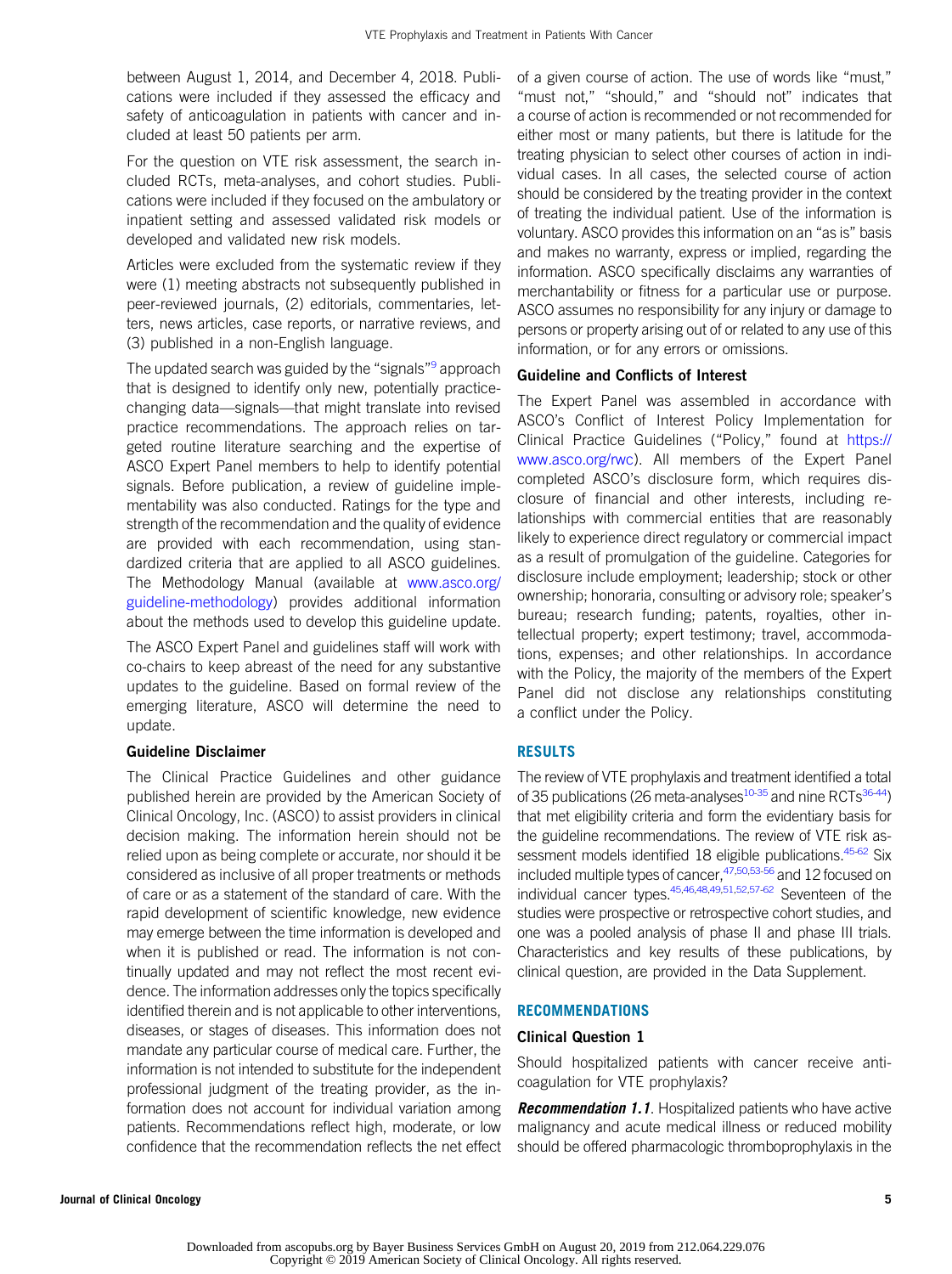absence of bleeding or other contraindications (Type: evidence based; Evidence quality: intermediate; Strength of recommendation: moderate).

**Recommendation 1.2.** Hospitalized patients who have active malignancy without additional risk factors may be offered pharmacologic thromboprophylaxis in the absence of bleeding or other contraindications (Type: evidence based; Evidence quality: low; Strength of recommendation: moderate).

**Recommendation 1.3.** Routine pharmacologic thromboprophylaxis should not be offered to patients admitted for the sole purpose of minor procedures or chemotherapy infusion, nor to patients undergoing stem-cell/bone marrow transplantation (Type: informal consensus; Evidence quality: insufficient; Strength of recommendation: moderate).

Literature review update and analysis. The review included one new publication: a meta-analysis<sup>15</sup> of three RCTs<sup>[63-65](#page-22-0)</sup> that did not focus exclusively on patients with cancer but did report results for the cancer subgroup. Anticoagulation did not significantly reduce the risk of VTE in hospitalized patients with cancer (relative risk [RR], 0.91; 95% CI, 0.21 to 4.0), but the included patients with cancer were heterogeneous with respect to VTE risk, and the sample size of 307 patients with cancer was small. Bleeding information for the cancer subgroup was not available. The main medical conditions required for inclusion in these three RCTs of thromboprophylaxis in hospitalized patients include the following acute conditions: congestive heart failure (acute or class III/IV), acute respiratory illness in the presence of chronic lung disease, acute respiratory failure that did not require ventilator support, acute infection, acute rheumatic disorder, and inflammatory bowel disease. Two of the studies required at least one additional risk factor, such as age 75 years or older, cancer, previous VTE, obesity, varicose veins and/or chronic venous insufficiency, hormone replacement therapy, history of chronic heart failure, chronic respiratory failure, or myeloproliferative syndrome.<sup>[63-65](#page-22-0)</sup>

**Clinical interpretation.** The inpatient trials enrolled mixed populations, including patients with cancer as well as general medical patients. To date, no trials have evaluated inpatient thromboprophylaxis in a cancer-only population. These recommendations were formulated by extrapolating the best available data in patients without cancer. All RCTs included hospitalized patients with serious medical illness or reduced mobility. The generalizability of these data to all hospitalized patients with cancer is unclear, especially to those who are only admitted for scheduled chemotherapy and are otherwise ambulatory and close to their baseline health status. However, hospitalization is associated with an increased risk of VTE in patients with cancer. $66,67$  In addition to experiencing reduced mobility, many hospitalized patients with cancer have additional risk factors for VTE, such as infection or other acute medical conditions or advanced age. Selection of hospitalized patients with cancer at increased risk for VTE based on risk assessment models may enhance the appropriate use of thromboprophylaxis in this setting in the future.<sup>[54,55](#page-22-0)</sup> Further validation of such inpatient VTE risk assessment models are needed to guide inpatient prophylaxis.

### Clinical Question 2

Should ambulatory patients with cancer receive anticoagulation for VTE prophylaxis during systemic chemotherapy?

Recommendation 2.1. Routine pharmacologic thromboprophylaxis should not be offered to all outpatients with cancer (Type: evidence based; Evidence quality: intermediate to high; Strength of recommendation: strong).

**Recommendation 2.2.** High-risk outpatients with cancer (Khorana score of 2 or higher prior to starting a new systemic chemotherapy regimen) may be offered thromboprophylaxis with apixaban, rivaroxaban, or low-molecularweight heparin (LMWH) provided there are no significant risk factors for bleeding and no drug interactions. Consideration of such therapy should be accompanied by a discussion with the patient about the relative benefits and harms, drug cost, and duration of prophylaxis in this setting (Type: evidence based; Evidence quality: intermediate to high for apixaban and rivaroxaban, intermediate for LMWH; Strength of recommendation: moderate).

Recommendation 2.3. Patients with multiple myeloma receiving thalidomide- or lenalidomide-based regimens with chemotherapy and/or dexamethasone should be offered pharmacologic thromboprophylaxis with either aspirin or LMWH for lower-risk patients and LMWH for higher-risk patients (Type: evidence based; Evidence quality: intermediate; Strength of recommendation: strong).

Literature review update and analysis. The updated sys-tematic review identified five meta-analyses<sup>[12](#page-20-0),[16](#page-20-0)[,19](#page-21-0),[31,32](#page-21-0)</sup> and two more recent RCTs<sup>[36,44](#page-21-0)</sup> that considered primary prophylaxis in patients with cancer in the ambulatory setting.

The five meta-analyses focused primarily on thromboprophylaxis with LMWH. In the 2016 Cochrane review by Di Nisio et al,  $^{16}$  $^{16}$  $^{16}$  LMWH reduced the risk of symptomatic VTE by roughly half (RR, 0.54; 95% CI, 0.38 to 0.75) compared with no thromboprophylaxis. In an illustrative high-risk population, this would reduce the risk of symptomatic VTE from 71 per 1,000 patients to 39 per 1,000 patients. LMWH had no significant impact on 1-year mortality (RR, 0.93; 95% CI, 0.80 to 1.09) or risk of major bleeding (RR, 1.44; 95% CI, 0.98 to 2.11) but was associated with an increased risk of clinically relevant bleeding (RR, 3.40; 95% CI, 1.20 to 9.63). Generally similar results were reported in a 2014 review by Ben-Aharon et al, $^{12}$  although the result for clinically relevant bleeding was not statistically significant (LMWH v control: RR, 1.29; 95% CI, 0.95 to 1.77).

Meta-analyses by Thein et al<sup>[31](#page-21-0)</sup> and Fuentes et al<sup>[19](#page-21-0)</sup> focused on patients with lung cancer. In both publications, LMWH reduced the risk of VTE by roughly half but did not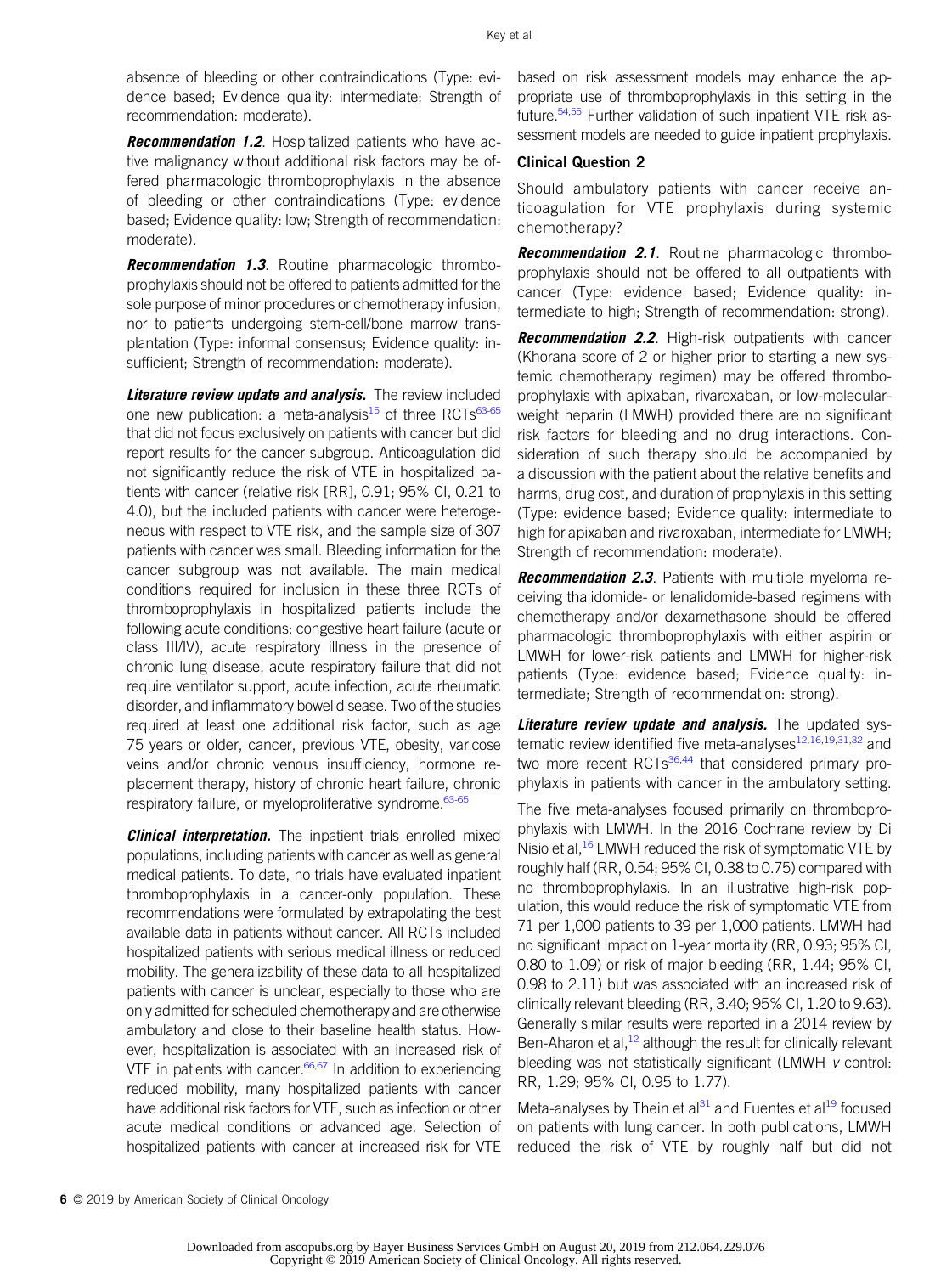<span id="page-6-0"></span>significantly affect overall survival. The associations between LMWH and bleeding were not statistically significant for major bleeding in Thein et al or total bleeding in Fuentes et al. However, LMWH significantly increased the risk of clinically relevant nonmajor bleeding in Thein et al (RR, 3.35; 95% CI, 2.09 to 5.06).

Tun et al<sup>[32](#page-21-0)</sup> analyzed only patients with advanced pancreatic cancer and reported that LMWH was associated with a decreased risk of symptomatic VTE (RR, 0.18; 95% CI, 0.08 to 0.39) and had a nonsignificant effect on major bleeding (RR, 1.25; 95% CI, 0.48 to 3.31). The bleeding analysis, however, was based on only two trials with a total of 433 patients. Two more recent phase III RCTs<sup>[36,44](#page-21-0)</sup> evaluated DOAC thromboprophylaxis in high-risk ambulatory patients with cancer (Khorana score 2 or higher; see Table 1). AVERT<sup>[36](#page-21-0)</sup> (ClinicalTrials.gov identifier: [NCT02048865](https://clinicaltrials.gov/ct2/show/NCT02048865)) assessed apixaban (2.5 mg twice daily) in patients initiating a new course of chemotherapy with a minimum intent of 3 months of therapy. Main exclusion criteria included lesions or conditions at increased risk of clinically significant bleeding, stem-cell transplantation, acute or chronic renal insufficiency with glomerular filtration rate less than 30 mL/min, substantial liver abnormalities, and a platelet count less than 50,000/mm<sup>3</sup>. Patients with lymphoma constituted approximately 25% of the study population; otherwise, no other hematologic malignancy was represented by more than 10 patients per trial arm. Objectively documented VTE during a 180-day follow-up period was the primary efficacy outcome. In the AVERT trial, 574 patients were randomly assigned, of whom 563 were included in the modified intention-to-treat (ITT) analysis. Documented VTE occurred in 4.2% of the 288 patients in the apixaban arm and in 10.2% of the 275 patients in the placebo arm (hazard ratio [HR], 0.41; 95% CI, 0.26 to 0.65). During the modified ITT period, major

TABLE 1. Predictive Model for Chemotherapy-Associated VTE in the Ambulatory Setting

| <b>Patient Characteristic</b>                                        | Points         |
|----------------------------------------------------------------------|----------------|
| Site of cancer                                                       |                |
| Very high risk (stomach, pancreas)                                   | $\overline{c}$ |
| High risk (lung, lymphoma, gynecologic, bladder, testicular, renal)  |                |
| Prechemotherapy platelet count $\geq$ 350,000/ $\mu$ L               |                |
| Hemoglobin level $< 10$ g/dL or use of red cell growth factors       |                |
| Prechemotherapy leukocyte count $> 11,000/\mu L$                     |                |
| Body mass index $\geq$ 35 kg/m <sup>2</sup>                          |                |
| Calculate total score, adding points for each criterion in the model |                |
| Interpretation                                                       |                |
| High-risk score $\geq$ 3 points                                      |                |
| Intermediate-risk score $= 1-2$ points                               |                |
| Low-risk score $= 0$ points                                          |                |
| $M$ $\cap$ $T$ $\cap$ $D$ , $L$ , $L$ , $L$ , $I$ , $I$ , $I$        |                |

NOTE: Data adapted.<sup>[134](#page-24-0)</sup>

Abbreviation: VTE, venous thromboembolism.

Journal of Clinical Oncology 7

bleeding occurred in 3.5% and 1.8% in the apixaban and the placebo arms, respectively (HR, 2.00; 95% CI, 1.01 to 3.95). During the on-treatment period, major bleeding occurred in 2.1% in the apixaban arm  $v$  1.1% in the placebo arm (HR, 1.89; 95% CI, 0.39 to 9.24).

CASSINI[44](#page-21-0) (ClinicalTrials.gov identifier: [NCT02555878\)](https://clinicaltrials.gov/ct2/show/NCT02555878) assessed rivaroxaban (10 mg once daily) in patients with solid tumors or lymphoma starting systemic antineoplastic therapy not limited to cytotoxic chemotherapy. The study required documented absence of DVT on ultrasound screening prior to randomization along with ultrasound monitoring every 8 weeks during the study period. Main exclusion criteria included a diagnosis of primary brain tumors or known history of brain metastases; bleeding diathesis, hemorrhagic lesions, active bleeding, or other conditions with a high risk for bleeding; diagnostically confirmed significant liver disease or dysfunction; evidence of VTE on screening ultrasound or incidental VTE identified on computed tomography scans ordered primarily for staging or restaging of malignancy 30 days or less prior to randomization; and a platelet count less than 50,000/mm<sup>3</sup>. Over 50% of study participants had a diagnosis of very highrisk tumor types (pancreatic or gastro-esophageal cancers), and only 7% were patients with lymphoma. The primary efficacy end point was a composite of objectively confirmed lower-extremity proximal DVT, PE, symptomatic upper-extremity or distal lower-extremity DVT, and clearly documented VTE-related death. Among the VTE-screened patients with a Khorana score of 2 or higher, 4.5% were found to have a thrombosis on baseline screening imaging and were not eligible for randomization. Of 841 randomized patients, the primary ITT VTE end point in the 180-day period occurred in 6.0% of 420 patients in the rivaroxaban trial arm and 8.8% of 421 patients in the placebo arm (HR, 0.66; 95% CI, 0.40 to 1.09). In a prespecified analysis of all randomized patients, the primary VTE end point on treatment occurred in 2.6% of 420 and in 6.4% of 421 patients in the rivaroxaban and placebo trial arms, respectively (HR, 0.40; 95% CI, 0.20 to 0.80). The main safety outcome of major bleeding was seen in 2.0% and 1.0% in the rivaroxaban and placebo arms, respectively (HR, 1.96; 95% CI, 0.59 to 6.49). All-cause mortality of 20.0% was observed in the rivaroxaban group compared with 23.8% in the placebo group (HR, 0.83; 95% CI, 0.62 to 1.11). Arterial thromboembolism occurred in 1.0% in the rivaroxaban study arm and 1.7% in the placebo group.

**Clinical interpretation.** Studies of outpatient thromboprophylaxis span two phases of clinical trials: an initial phase focusing on the efficacy and safety of LMWH in unselected patients with cancer (ie, without risk stratification) and a more recent phase testing DOACs in high-risk patients. However, risk-stratified results of the initial LMWH studies are available.

In the initial phase of unselected patients, the greatest absolute reduction in VTE risk was observed in trials of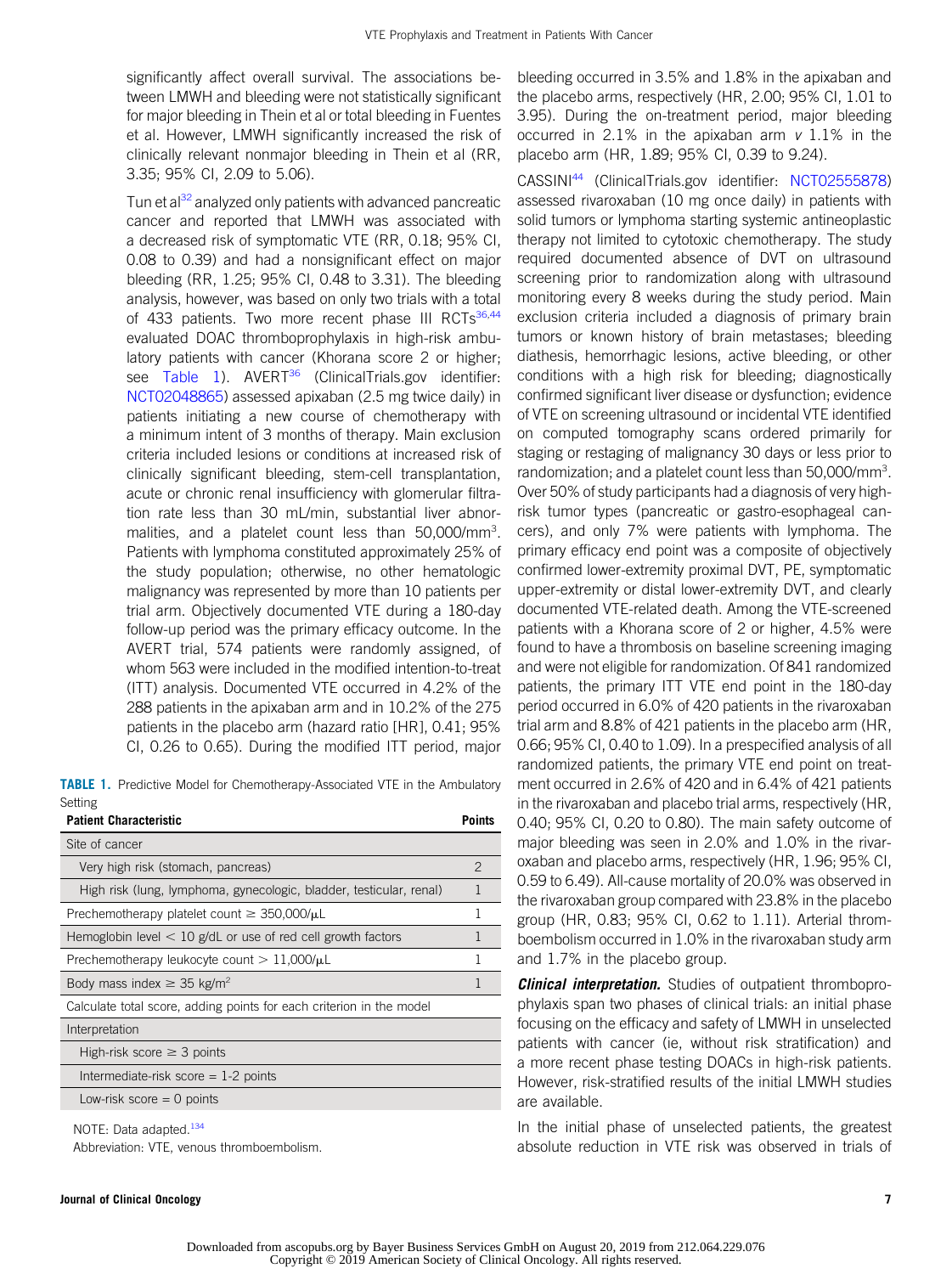patients with advanced pancreatic cancer or selected highrisk populations. Patients with advanced pancreatic cancer have particularly high rates of VTE,<sup>[68,69](#page-22-0)</sup> and two RCTs<sup>[70,71](#page-22-0)</sup> have focused specifically on this patient population but also utilized higher LMWH dosing. The FRAGEM trial (ClinicalTrials.gov identifier: [NCT00462852\)](https://clinicaltrials.gov/ct2/show/NCT00462852), published in 2012, randomly assigned 123 patients with advanced pancreatic cancer to gemcitabine plus dalteparin or gemcitabine alone.<sup>[70](#page-22-0)</sup> During the 100-day dalteparin treatment period, the addition of dalteparin reduced the risk of VTE from 23% to 3.4% (RR, 0.15; 95% CI, 0.04 to 0.61). Severe hemorrhagic complications occurred in 3.2% of patients treated with gemcitabine alone and 3.4% of patients treated with gemcitabine plus dalteparin. In the 2015 CONKO-004 trial (ClinicalTrials.gov identifier: [NCT00785421](https://clinicaltrials.gov/ct2/show/NCT00785421)), 312 patients with advanced pancreatic cancer were randomly assigned to first-line chemotherapy with or without enox-aparin.<sup>[71](#page-22-0)</sup> Risk of symptomatic VTE during the first 3 months was 10.2% without enoxaparin and 1.3% with enoxaparin  $(P = .001)$ . Risk of a major bleed in the first 3 months was 3.4% without enoxaparin and 4.5% with enoxaparin  $(P = .64).$ <sup>72</sup> Both of these trials used higher-than-standard prophylactic dosing: dalteparin 200 IU/kg once daily for 4 weeks followed by a stepdown to 150 IU/kg for a further 8 weeks in FRAGEM<sup>70</sup> and enoxaparin 1 mg/kg once daily in CONKO-004[.71](#page-22-0)

Similar to the pancreas studies, six RCTs of LMWH thromboprophylaxis have been reported in patients with lung cancer, with overall rates of VTE of 7.9% and 4.0% in control and LMWH patients, respectively (RR, 0.51; 96% CI, 0.40 to 0.65) and a nonsignificant increase in major bleeding. $31$ 

Greater absolute reductions in the risk of VTE were also observed in selected, high-risk patients based on the Khorana risk score.<sup>[73](#page-22-0)</sup> Pooled results from the phase II PHACS study (ClinicalTrial.gov identifier: [NCT00876915\)](https://clinicaltrials.gov/ct2/show/NCT00876915) and high-risk subgroups (Khorana score 3 or higher) of the two largest phase III studies, PROTECHT and SAVE-ONCO, revealed a reduction in VTE from 8.1% in control patients to 3.3% in LMWH patients (absolute risk difference, 4.3%; 95% CI,  $1.5\%$  to 7.1%).<sup>[73](#page-22-0)</sup>

In a newer phase of studies, clinical trials of risk-adapted thromboprophylaxis with DOACs in ambulatory patients with a Khorana score of 2 or higher starting new systemic antineoplastic therapy have been recently published.<sup>[36,44](#page-21-0)</sup> While similar in concept, there are some notable differences in design and outcomes. AVERT focused only on symptomatic VTE or incidental PE events and did not screen for DVT at baseline or during the study. In contrast, CASSINI screened patients at baseline and every 8 weeks during the study using bilateral leg ultrasound. As a result, 4.5% of enrolled patients were not randomized after detection of subclinical proximal DVT. Ultrasound screening likely impacted on symptomatic VTE rates, and a "true" absolute risk reduction in CASSINI is therefore difficult to determine. CASSINI did not require cytotoxic chemotherapy, allowing patients starting other forms of systemic cancer therapy. Patients with primary intracranial malignancies were included in AVERT but excluded in CASSINI. Given the lack of definitive safety data in this population at known high bleeding risk, caution must be exercised. It is noteworthy that the tumor groups represented in the two trials are also different. In AVERT, approximately 50% of the patients had gynecologic cancer or lymphoma, while in CASSINI, approximately 50% had pancreatic or gastric cancer. This difference is highlighted by the 6-month allcause mortality of 11% and roughly 22%, respectively.

While neither AVERT nor CASSINI were adequately powered for safety end points, a small but consistent absolute increase in major bleeding of approximately 1% in the prophylactic DOAC arm of both studies was observed during the intervention period. There were no betweengroup differences in overall mortality in the two studies, although in CASSINI, rivaroxaban was associated with a significant reduction in the prespecified composite of the primary outcome combined with all-cause mortality. DOAC use is best avoided if complex drug-drug interactions are anticipated. Rivaroxaban and apixaban should not be used concomitantly with potent inhibitors or inducers of P-glycoprotein or cytochrome P450 3A4.<sup>[74,75](#page-22-0)</sup>

A question raised by these trials is the benefit of screening at baseline for subclinical DVT. In studies of screening patients at high risk for VTE, high rates of baseline DVT have been discovered, ranging from 9% to 12.5% for a Khorana score of 3 or higher to 4.5% for a Khorana score of 2 or higher.<sup>73,76</sup> Some of the differences in outcomes between CASSINI and AVERT may be accounted for by screening. Consideration should be given to whether baseline screening can amplify the effect of thromboprophylaxis in high-risk ambulatory patients with cancer.

A risk-adapted approach to thromboprophylaxis in ambulatory patients receiving cancer treatment should be accompanied by a discussion with patients of the balance between absolute benefits and harms as well as the uncertainty surrounding duration of prophylaxis.

### Clinical Question 3

Should patients with cancer undergoing surgery receive perioperative VTE prophylaxis?

Recommendation 3.1. All patients with malignant disease undergoing major surgical intervention should be offered pharmacologic thromboprophylaxis with either unfractionated heparin (UFH) or LMWH unless contraindicated because of active bleeding, or high bleeding risk, or other contraindications (Type: evidence based; Evidence quality: high; Strength of recommendation: strong).

**Recommendation 3.2.** Prophylaxis should be commenced preoperatively (Type: evidence based; Evidence quality: intermediate; Strength of recommendation: moderate).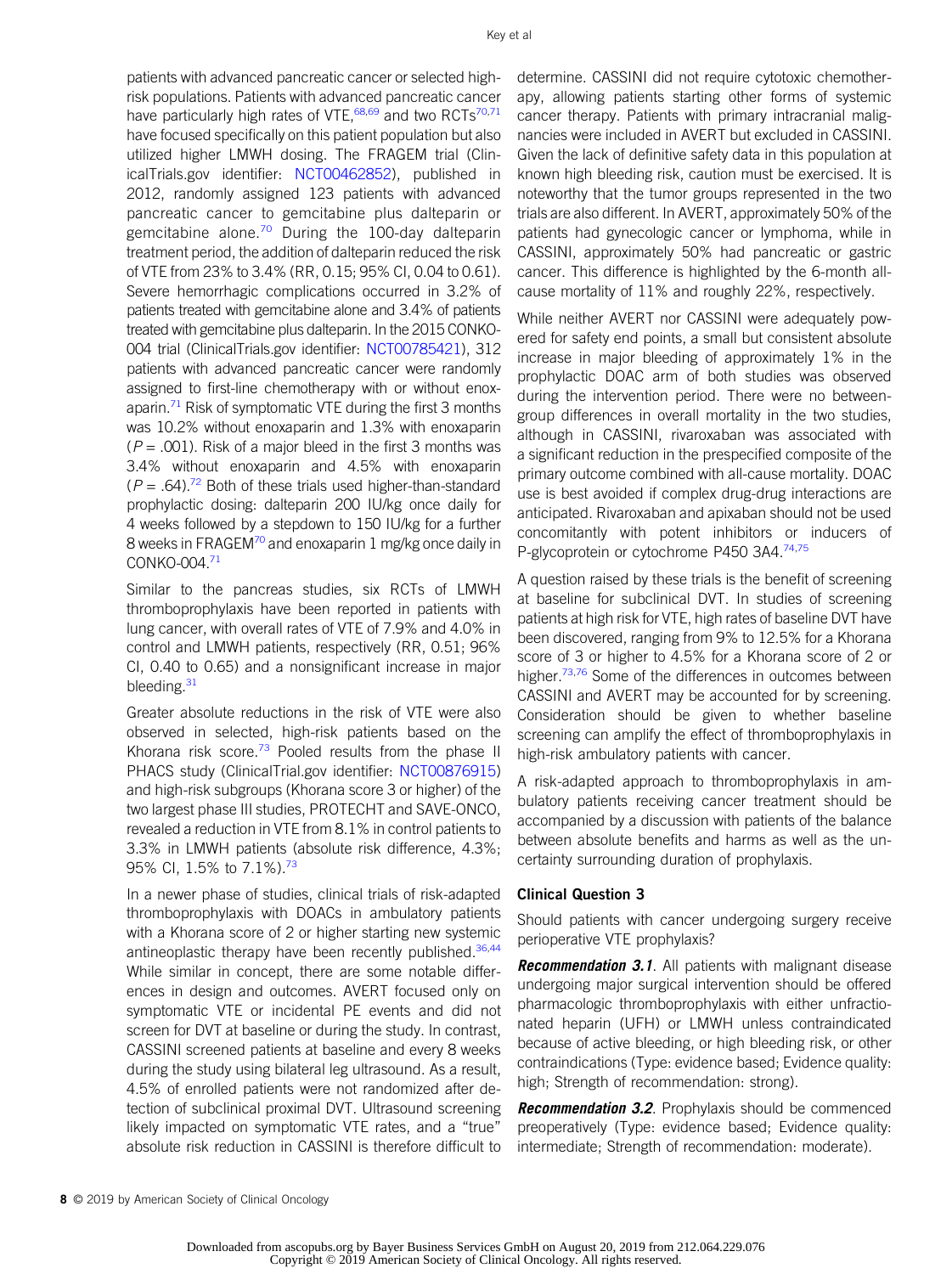**Recommendation 3.3.** Mechanical methods may be added to pharmacologic thromboprophylaxis but should not be used as monotherapy for VTE prevention unless pharmacologic methods are contraindicated because of active bleeding or high bleeding risk (Type: evidence based; Evidence quality: intermediate; Strength of recommendation: strong).

**Recommendation 3.4.** A combined regimen of pharmacologic and mechanical prophylaxis may improve efficacy, especially in the highest-risk patients (Type: evidence based; Evidence quality: intermediate; Strength of recommendation: moderate).

**Recommendation 3.5.** Pharmacologic thromboprophylaxis for patients undergoing major surgery for cancer should be continued for at least 7 to 10 days. Extended prophylaxis with LMWH for up to 4 weeks postoperatively is recommended for patients undergoing major open or laparoscopic abdominal or pelvic surgery for cancer who have high-risk features, such as restricted mobility, obesity, history of VTE, or with additional risk factors. In lower-risk surgical settings, the decision on appropriate duration of thromboprophylaxis should be made on a case-by-case basis (Type: evidence based; Evidence quality: high; Strength of recommendation: moderate to strong).

Literature review update and analysis. The updated systematic review included three RCTs $38,40,41$  $38,40,41$  $38,40,41$  and four meta-analyses.<sup>[11](#page-20-0),[17,](#page-20-0)[18](#page-21-0),[27](#page-21-0)</sup>

Recommendation 3.5 was revised to recommend extended thromboprophylaxis for selected patients undergoing either open or laparoscopic abdominal or pelvic surgery. The addition of laparoscopic surgery to the recommendation was prompted by a 2014 RCT by Vedovati et al $41$  in which 225 patients undergoing laparoscopic surgery for colorectal cancer were randomly assigned to 4 weeks or 1 week of thromboprophylaxis with LMWH. By 4 weeks after surgery, VTE had occurred in 9.7% of patients in the 1-week arm and no patients in the 4-week arm. During the same time period, major bleeding occurred in 1 patient in the 1-week arm and no patients in the 4-week arm. Support for extended thromboprophylaxis in patients undergoing abdominal or pelvic surgery was also provided by a 2018 meta-analysis by Felder et al $18$  and a 2016 meta-analysis by Fagarasanu et al. $17$ 

The other RCTs and meta-analyses addressed a mix of questions, including dosing schedules and disease site– specific clinical scenarios. In an RCT of 111 patients un-dergoing esophagectomy, Song et al<sup>[40](#page-21-0)</sup> compared nadroparin twice a day with nadroparin once a day starting 6 hours after surgery and continuing until the seventh postoperative day. Nadroparin twice a day reduced the risk of VTE (0%  $v$ 9%; P = .03). The addition of LMWH to intermittent pneumatic compression was evaluated in an RCT of patients undergoing gastrectomy for gastric adenocarcinoma.<sup>38</sup> Compared with pneumatic compression alone, the combination of pneumatic compression and LMWH reduced the risk of VTE but increased the risk of bleeding. A 2018 Cochrane review by Matar et  $al^{27}$  $al^{27}$  $al^{27}$  compared LMWH with UFH for perioperative thromboprophylaxis in patients with cancer undergoing surgical intervention. There were no significant differences in risk of PE, DVT, mortality, or bleeding, though LMWH is recommended over UFH for extended prophylaxis in the ambulatory setting. The 2018 Cochrane review also compared LMWH with fondaparinux based on three RCTs in the perioperative setting. The two agents did not differ significantly with respect to risk of VTE or major bleeding, but the certainty of evidence was low. Finally, the safety and efficacy of thromboprophylaxis in patients undergoing craniotomy was evaluated in a 2016 meta-analysis by Alshehri et al. $<sup>11</sup>$  $<sup>11</sup>$  $<sup>11</sup>$  Risk of VTE was reduced by UFH (compared with</sup> placebo) and by the addition of LMWH to mechanical prophylaxis (compared with mechanical prophylaxis alone). However, the bleeding analysis included studies with a mix of intervention and control arms, making it difficult to draw clear conclusions.

**Clinical interpretation.** Recent studies have shown that the risk of VTE persists several weeks after abdominopelvic cancer surgery. Based on data from the Computerized Registry of Patients with Venous Thromoembolism (RIETE), Bustos Merlo et al<sup>[77](#page-22-0)</sup> have shown that in patients who suffered postoperative VTE, it was detected after hospital discharge in 54% of the cases. Colorectal and genitourinary cancer, as well as those patients who received radiotherapy, had a significantly higher risk of postdischarge VTE.

Based on the data provided by Vedovati et al, $41$  and the results from the meta-analyses by Felder et  $al^{18}$  and Fagarasanu et al, $17$  there is additional evidence that for patients undergoing either laparoscopic or open surgery for abdominal and pelvic cancer, extending the administration of LMWH for 30 days after the day of surgery reduces the risk of VTE. It is important to notice that this reduction in VTE was not associated with an increase in bleeding complications.

A systematic review and meta-analysis by Guo et  $a^{78}$  $a^{78}$  $a^{78}$  also concluded that extended pharmacologic prophylaxis with LMWH significantly reduces VTE after cancer surgery with a nonsignificant increase in bleeding complications. Other lower-quality studies have provided similar results in urologic oncology surgery,<sup>79</sup> after radical cystectomy for bladder cancer surgery, $80,81$  $80,81$  and in liver resection for cancer.  $82$ 

In lung cancer surgery, the results of the cohort study by Hachey et al<sup>[83](#page-22-0)</sup> suggested that the application of a revised Caprini risk assessment model could be helpful to select patients who would benefit from extended prophylaxis. Similarly, another more recent study by Sterbling et al<sup>[84](#page-22-0)</sup> concluded that the use of the risk assessment model to guide prophylaxis decisions decreases the rate of symptomatic VTE without increasing the incidence of bleeding complications in thoracic surgery patients with cancer.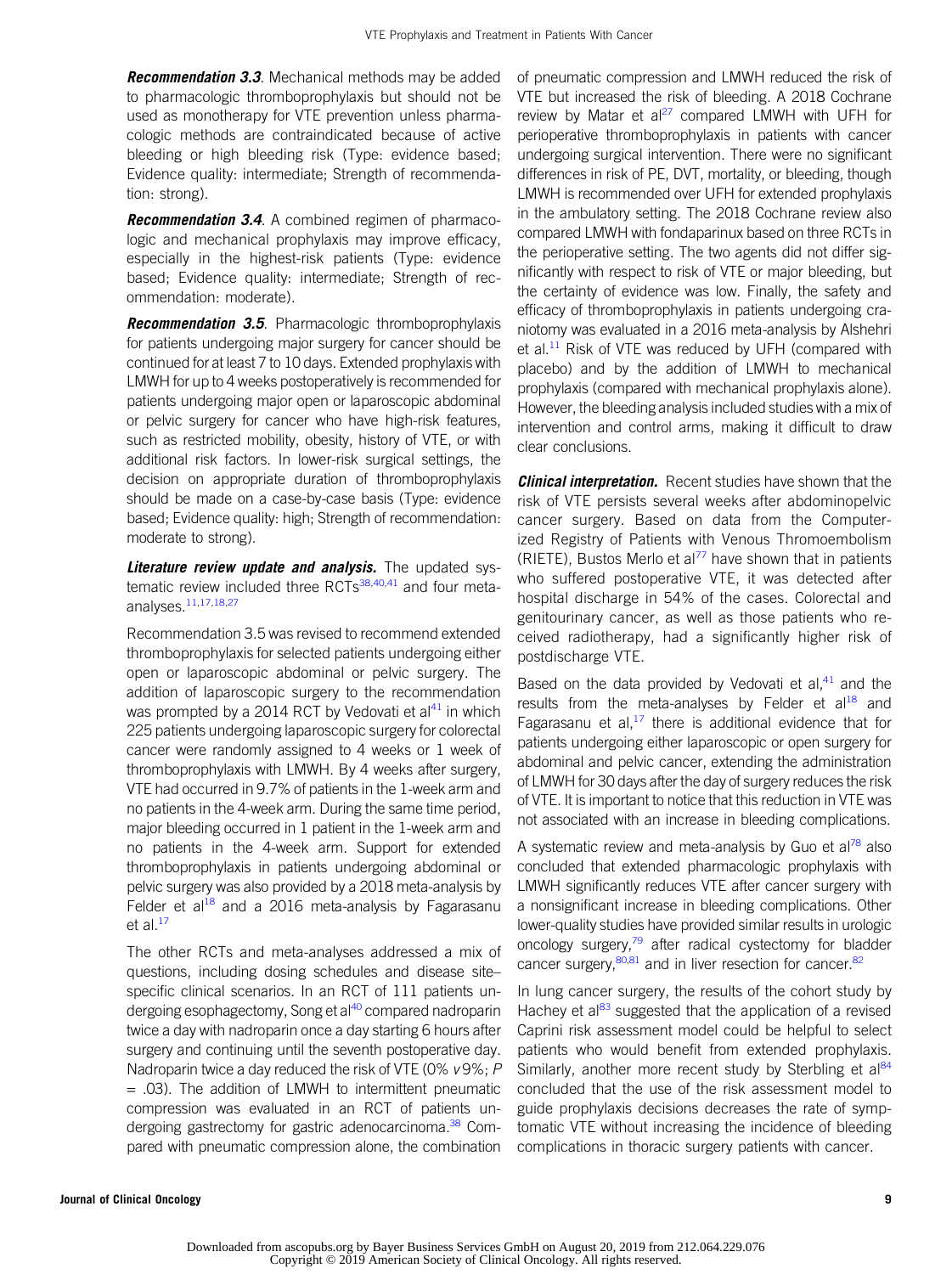### Clinical Question 4

What is the best method for treatment of patients with cancer with established VTE to prevent recurrence?

**Recommendation 4.1.** Initial anticoagulation may involve LMWH, UFH, fondaparinux, or rivaroxaban. For patients initiating treatment with parenteral anticoagulation, LMWH is preferred over UFH for the initial 5 to 10 days of anticoagulation for the patient with cancer with newly diagnosed VTE who does not have severe renal impairment (defined as creatinine clearance  $<$  30 mL/min) (Type: evidence based; Evidence quality: high; Strength of recommendation: strong).

Recommendation 4.2. For long-term anticoagulation, LMWH, edoxaban, or rivaroxaban for at least 6 months are preferred because of improved efficacy over vitamin K antagonists (VKAs). VKAs are inferior, but may be used if LMWH or DOACs are not accessible. There is an increase in major bleeding risk with DOACs, particularly observed in GI and potentially genitourinary malignancies. Caution with DOACs is also warranted in other settings with high risk for mucosal bleeding. Drug-drug interaction should be checked prior to using a DOAC (Type: evidence based; Evidence quality: high; Strength of recommendation: strong).

**Recommendation 4.3.** Anticoagulation with LMWH, DOACs, or VKAs beyond the initial 6 months should be offered to select patients with active cancer, such as those with metastatic disease or those receiving chemotherapy. Anticoagulation beyond 6 months needs to be assessed on an intermittent basis to ensure a continued favorable riskbenefit profile (Type: informal consensus; Evidence quality: low; Strength of recommendation: weak to moderate).

Recommendation 4.4. Based on expert opinion in the absence of randomized trial data, uncertain short-term benefit, and mounting evidence of long-term harm from filters, the insertion of a vena cava filter should not be offered to patients with established or chronic thrombosis (VTE diagnosis more than 4 weeks ago), nor to patients with temporary contraindications to anticoagulant therapy (eg, surgery). There also is no role for filter insertion for primary prevention or prophylaxis of PE or DVT due to its long-term harm concerns. It may be offered to patients with absolute contraindications to anticoagulant therapy in the acute treatment setting (VTE diagnosis within the past 4 weeks) if the thrombus burden was considered life-threatening. Further research is needed (Type: informal consensus; Evidence quality: low to intermediate; Strength of recommendation: moderate).

Recommendation 4.5. The insertion of a vena cava filter may be offered as an adjunct to anticoagulation in patients with progression of thrombosis (recurrent VTE or extension of existing thrombus) despite optimal anticoagulant therapy. This is based on the panel's expert opinion given the absence of a survival improvement, a limited short-term benefit, but mounting evidence of the long-term increased risk for VTE (Type: informal consensus; Evidence quality: low to intermediate; Strength of recommendation: weak).

**Recommendation 4.6.** For patients with primary or metastatic CNS malignancies and established VTE, anticoagulation as described for other patients with cancer should be offered, although uncertainties remain about choice of agents and selection of patients most likely to benefit (Type: informal consensus; Quality of evidence: low; Strength of recommendation: moderate).

**Recommendation 4.7.** Incidental PE and DVT should be treated in the same manner as symptomatic VTE, given their similar clinical outcomes compared with patients with cancer with symptomatic events (Type: informal consensus; Evidence quality: low; Strength of recommendation: moderate).

**Recommendation 4.8.** Treatment of isolated subsegmental PE or splanchnic or visceral vein thrombi diagnosed incidentally should be offered on a case-by-case basis, considering potential benefits and risks of anticoagulation (Type: informal consensus; Evidence quality: insufficient; Strength of recommendation: moderate).

Literature review update and analysis. Recent metaanalyses confirmed previous findings that LMWH is more effective than VKAs at reducing the risk of recurrent VTE in patients with cancer.<sup>[14](#page-20-0)[,23](#page-21-0),[26,28](#page-21-0)</sup> A meta-analysis of LMWH versus UFH for the initial treatment of VTE reported no significant differences in risk of recurrent VTE (RR, 0.69; 95% CI, 0.27 to 1.76) or mortality (RR, 0.66; 95% CI, 0.40 to 1.10).<sup>21</sup> LMWH versus VKAs among patients with cancer with renal impairment was evaluated in a subgroup analysis of the CLOT trial.<sup>[42](#page-21-0)</sup> Patients in the dalteparin arm had a reduced risk of recurrent VTE compared with the VKA arm (2.7% v 17%; HR, 0.15; 95% CI, 0.03 to 0.65). Risk of major bleeding did not differ significantly between the two arms (9.5% v 6.9%; HR, 1.29; 95% CI, 0.43 to 3.82).

DOACs were compared with LMWH in two RCTs in patients with cancer,  $39,43$  $39,43$  $39,43$  a meta-analysis of these two trials,  $25$  and two meta-analyses of trials that included subsets of patients with cancer.<sup>13,[28](#page-21-0)</sup> In an open-label, noninferiority trial, Raskob et al $^{39}$  randomly assigned 1,050 patients with cancer with acute symptomatic or incidental VTE to at least 6 months of treatment with either edoxaban or dalteparin. The primary outcome was a composite measure of recurrent VTE and major bleeding during 12 months of follow-up. Edoxaban was noninferior to dalteparin: A primary outcome event occurred in 12.8% of patients in the edoxaban arm and 13.5% of patients in the dalteparin arm (HR, 0.97; 95% CI, 0.70 to 1.36;  $P = 0.006$  for noninferiority;  $P = 0.87$  for superiority). When VTE recurrence and major bleeding were considered separately, the risk of VTE recurrence was not significantly different between the two arms (7.9% with edoxaban v 11.3% with dalteparin; HR, 0.71; 95% CI, 0.48 to 1.06), but the risk of major bleeding was higher with edoxaban (6.9% v 4%; HR, 1.77; 95% CI, 1.03 to 3.04). The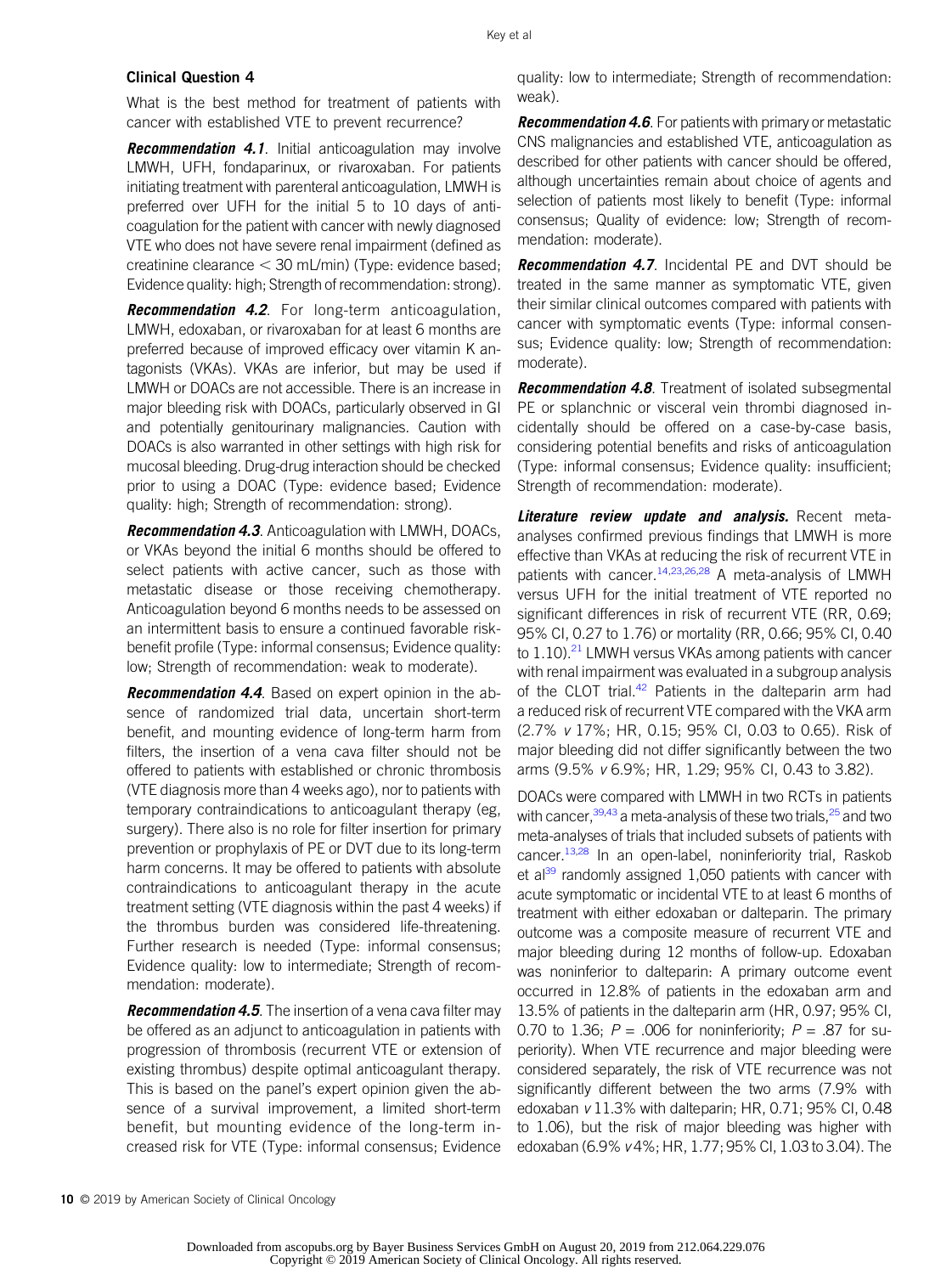increased risk of major bleeding with edoxaban was particularly apparent among patients with GI malignancies: Among patients with a GI malignancy, 12.7% of patients in the edoxaban arm experienced major bleeding compared with 3.6% of patients in the dalteparin arm ( $P = .005$ ).<sup>[85](#page-22-0)</sup>

The SELECT-D trial (Clinical trial information: ISRCTN86712308) by Young et al<sup>[43](#page-21-0)</sup> randomly assigned 406 patients with active cancer and VTE to 6 months of treatment with either rivaroxaban or dalteparin. In this pilot study using post hoc adjudication for the primary outcome of symptomatic VTE, the 6-month risk of VTE recurrence was 4% with rivaroxaban and 11% with dalteparin (HR, 0.43; 95% CI, 0.19 to 0.99). Risk of major bleeding was not significantly different between study arms (6% with rivaroxaban  $v$  4% with dalteparin; HR, 1.83; 95% CI, 0.68 to 4.96), but the risk of clinically relevant nonmajor bleeding was higher with rivaroxaban (13% with rivaroxaban v 4% with dalteparin; HR, 3.76; 95% CI, 1.63 to 8.69). During an interim safety analysis, a nonsignificant difference in major bleeding noted between study arms in patients with esophageal or gastroesophageal cancer prompted a protocol amendment to exclude these patients from enrollment. Among these patients, major bleeding occurred in four (36%) of 11 patients treated with rivaroxaban and one (5%) of 19 patients treated with dalteparin.

In a meta-analysis<sup>[25](#page-21-0)</sup> of the trials by Raskob<sup>[39](#page-21-0)</sup> and Young,  $43$ DOACs were associated with a numerically lower risk of VTE (RR, 0.65; 95% CI, 0.42 to 1.01) but a higher risk of major bleeding (RR, 1.74; 95% CI, 1.05 to 2.88) compared with LMWH. There was no significant difference in mortality (RR, 1.03; 95% CI, 0.85 to 1.26).

A meta-analysis by Brunetti et al $13$  analyzed two RCTS of hospitalized patients that included a subset of patients with cancer; DOACs were similar to LMWH with respect to recurrent VTE (odds ratio [OR], 0.96; 95% CI, 0.52 to 1.75) but had a higher risk of bleeding (OR, 2.72; 95% CI, 1.05 to 7.01). Posch et al $^{28}$  $^{28}$  $^{28}$  conducted a network meta-analysis with an indirect comparison between DOACs and LMWH; neither recurrent VTE nor bleeding differed significantly between treatment arms.

Nine meta-analyses<sup>13,14,[20,23,24,28](#page-21-0),[29,33,34](#page-21-0)</sup> compared DOACs with VKAs in studies that did not restrict to patients with cancer but did report on the cancer subgroup. DOACs included rivaroxaban, apixaban, dabigatran, and edoxaban. With the exception of a 2014 meta-analysis that reported a reduced risk of major bleeding with rivaroxaban, $29$  risk of recurrent VTE and risk of major bleeding did not differ significantly between treatment arms. Of note, most of the accrued patients with cancer in non–cancer-specific DOAC trials did not have active malignancy. Most of these patients only had a history of cancer or had completed cancer chemotherapy. Therefore, the results of non–cancer-specific DOAC trials should be considered with caution.

In the cancer-specific DOAC trials, DOACs were commenced when the next dose of LMWH would have been due.

**Clinical interpretation.** Contraindications to therapeutic anticoagulation are listed in [Table 2.](#page-11-0)

**DOACs.** Oral anticoagulants that target thrombin (direct thrombin inhibitor, dabigatran) or activated factor X (antifactor Xa inhibitors, rivaroxaban, apixaban, and edoxaban) are now approved for treatment of DVT or PE as well as for DVT prophylaxis following orthopedic surgery and for reducing the risk of stroke and systemic embolism in patients with nonvalvular atrial fibrillation. In the current update, edoxaban and rivaroxaban have been added as VTE treatment options based on evidence from two RCTs.<sup>39,43</sup> Apixaban and dabigatran do not have published data in comparison with LMWH in the therapeutic setting and are not recommended in the cancer setting until efficacy and safety data are available.

Particular caution for DOAC use is warranted in settings associated with an increased risk for bleeding. Patients with additional risk factors for bleeding, such as use of antiplatelet agents, renal or hepatic impairment, thrombocytopenia, or prior history of GI bleeding, should be appropriately counseled. Patients with unresected mucosal tumors or active mucosal lesions may experience more bleeding with DOACs than with LMWH. Limited safety data exist for DOAC use in patients requiring cancer surgery and in those with primary CNS malignancies or untreated brain metastases.

Due to the increased risk for major bleeding events with DOAC compared with LMWH when treating existing VTE, LMWHs are currently preferred in settings with an increased risk for bleeding. Data from recent and ongoing trials and real-world practice over time may provide more specific information in these more vulnerable higher-risk or sicker patient populations, who were mostly excluded from clinical trial participation.

Another important safety consideration in using any DOAC in patients with cancer is the potential for drug-drug interaction and GI absorption and tolerability with anticancer treatments, including chemotherapeutic agents, hormonal therapy, and immunotherapy. Potent inhibitors or inducers of P-glycoprotein can interact with edoxaban and rivaroxaban, and potent inhibitors or inducers of cytochrome P450 34A can interact with rivaroxaban.<sup>74,[75](#page-22-0)</sup> Additional clinically important drug-drug interaction data may emerge over time. Nausea or vomiting may also impact adherence with use of DOACs given their oral route of administration.<sup>[86](#page-22-0)</sup>

Treatment beyond 6 months. There is limited information about the risks and benefits of anticoagulation beyond 6 months in patients with cancer. However, it is the consensus of the Expert Panel, based on extrapolation from patients with unprovoked VTE, that continuing anticoagulation beyond 6 months should be considered for selected patients because of the persistent high risk of recurrence in those with active cancer. The decision to continue anticoagulation must be balanced against the risk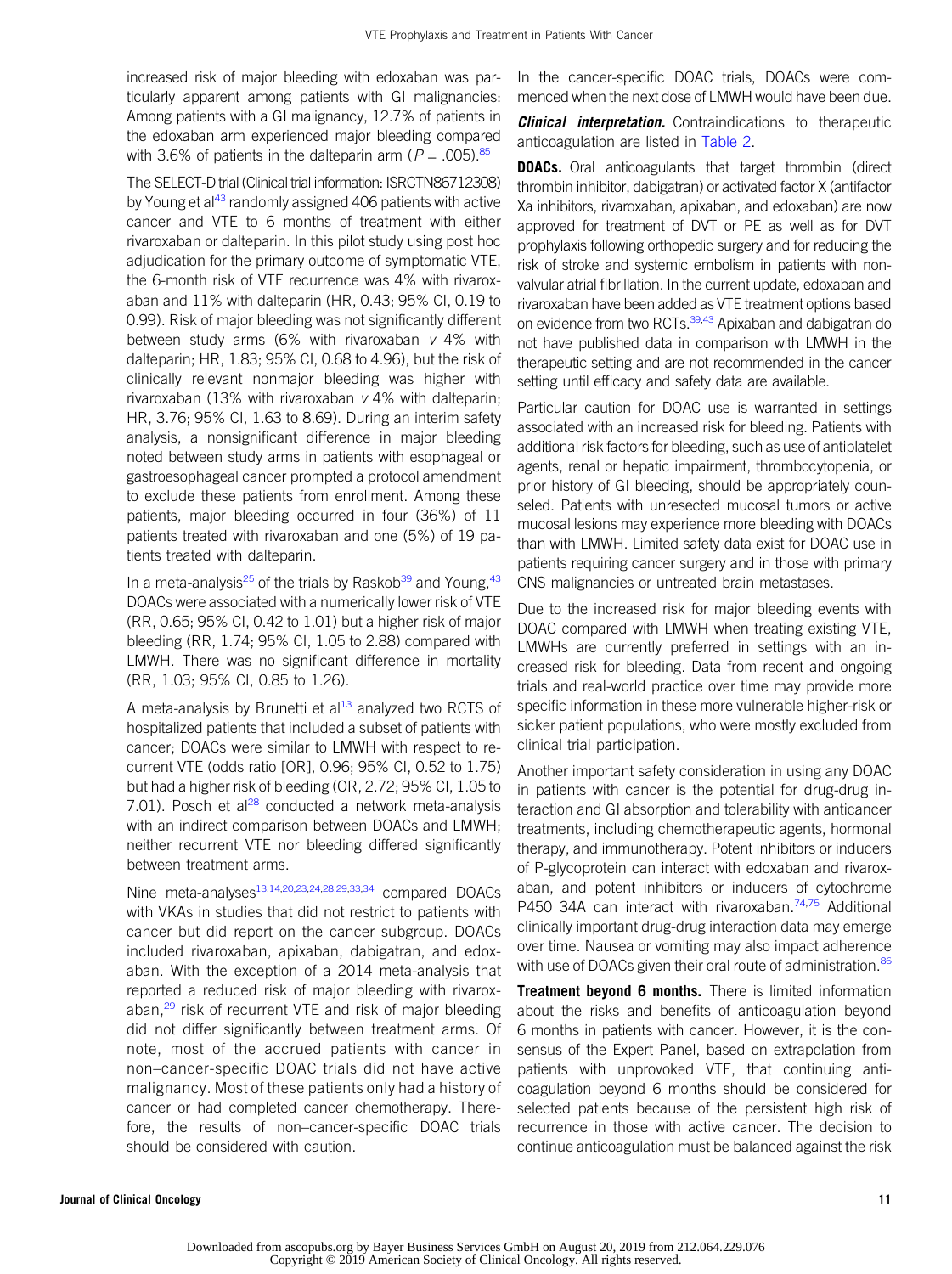#### Key et al

<span id="page-11-0"></span>**TABLE 2.** Contraindications to Therapeutic Anticoagulant Therapy in Patients With Cancer Contraindications

Absolute contraindications\*

Non-DOACs and DOACs

Active major, serious, or potentially life-threatening bleeding not reversible with medical or surgical intervention, including but not limited to any active bleeding in a critical site (eg, intracranial, pericardial, retroperitoneal, intraocular, intra-articular, intraspinal)

Severe, uncontrolled malignant hypertension

Severe, uncompensated coagulopathy (eg, liver failure)

Severe platelet dysfunction or inherited bleeding disorder

Persistent, severe thrombocytopenia ( $<$  20,000/ $\mu$ L)

High-risk invasive procedure in a critical site, including but not limited to lumbar puncture, spinal anesthesia, epidural catheter placement DOAC specific

Concurrent use of potent P-glycoprotein or CYP3A4 inhibitors or inducers

Relative contraindications†

Non-DOACs and DOACs

Intracranial or spinal lesion at high risk for bleeding‡§

Active GI ulceration at high risk of bleeding‡§

Active but non–life-threatening bleeding (eg, trace hematuria)‡§

Intracranial or CNS bleeding within past 4 weeks‡§

Recent high-risk surgery or bleeding event‡§

Persistent thrombocytopenia (< 50,000/ $\mu$ L)‡§

Patients for whom anticoagulation is of uncertain benefit

Patient receiving end-of-life/hospice care

Very limited life expectancy with no palliative or symptom reduction benefit

Asymptomatic thrombosis with concomitant high risk of serious bleeding

Patient characteristics and values

#### Preference or refusal

Nonadherence to dosing schedule, follow-up, or monitoring

NOTE. These criteria are specific for therapeutic doses of anticoagulation and should not be applied to prophylactic doses of anticoagulation. Please refer to the DOAC section in the text for additional safety considerations. The following settings also do not have adequate safety data for DOAC use, such as most high-risk bleeding settings, including but not necessarily limited to active mucosal bleeding, active mucosal tumors (given the observed increased bleeding risk in such settings, especially mucosal areas that absorb or renally clear the drug) such as GI and genitourinary malignancies prior to definitive cancer surgery, hemorrhagic malignant and nonmalignant lesions, intracranial or CNS bleeding within past 4 weeks, serious nausea or vomiting precluding adequate oral DOAC intake, or conditions limiting drug absorption in general. Additional potential contraindications exist for DOAC, including nonhealed surgical site in the perioperative period; trauma conferring a high bleeding risk; minor hemorrhagic malignant or nonmalignant lesions; treated brain metastases, other CNS malignancies, or the use of cyberknife; presence of lesser drug-drug interactions potentially impacting drug efficacy or safety; anticipated nausea or vomiting impacting oral DOAC intake; and obesity (body mass index  $>$  40 kg/m<sup>2</sup> or a weight of  $>$  120 kg).

Abbreviation: DOAC, direct oral anticoagulant.

\*Absolute contraindications are situations in which anticoagulation should not be given because the risk of harm associated with bleeding is very likely to exceed the potential benefit from anticoagulation.

†Relative contraindications are situations in which anticoagulation may be given if the risk of recurrent or progressive thrombosis is estimated to exceed the risk of bleeding. Due to DOACs' increased risk for major bleeding events compared with low-molecular-weight heparins (LMWHs) in the venous thromboembolism treatment setting, LMWHs are generally the preferred agents in settings with an increased bleeding risk, especially in settings of relative contraindications. Patient preferences also need to be taken into consideration when making anticoagulation choices. ‡There is limited evidence regarding the safety of DOAC use in this setting.

§The panel was not unanimous in the decision to list these as relative contraindications for DOAC, as we do not have adequate safety data in these clinical settings. Given the known increased risk in major and clinically relevant nonmajor bleeding for DOACs compared with LMWHs in the venous thromboembolism treatment setting, these relative contraindications for non-DOAC anticoagulants may be considered absolute contraindications for DOAC use in some patients.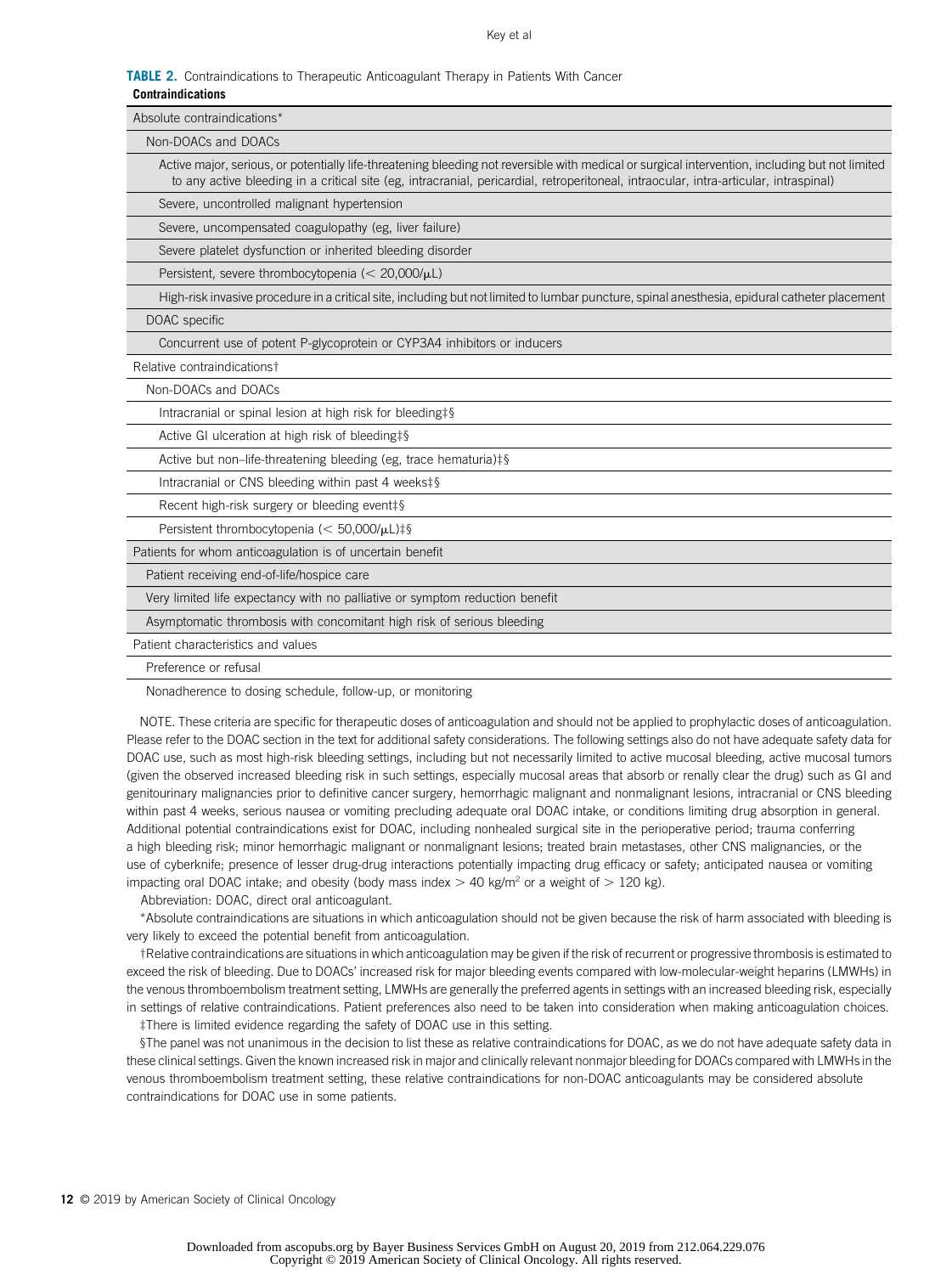of bleeding, cost of therapy, quality of life, life expectancy, and patient preference. In the single-arm DALTECAN trial (ClinicalTrials.gov identifier: [NCT00942968](https://clinicaltrials.gov/ct2/show/NCT00942968)),<sup>[87](#page-22-0)</sup> patients with cancer with VTE received extended treatment with dalteparin. Of 334 patients enrolled, 109 completed 12 months of dalteparin. Risk of major bleeding was greatest during the first month of treatment (3.6%), declining to 1.1% per patient-month during months 2 to 6 and 0.7% during months 7 to 12. Risk of recurrent VTE was 5.7% during month 1, 3.4% during months 2 to 6, and 4.1% during months 7 to 12. Use of LMWH beyond 6 months was also evaluated in the single-arm TiCAT trial.<sup>[88](#page-23-0)</sup> Of 247 patients enrolled, 136 completed 12 months of tinzaparin. The rate of clinically relevant bleeding was 0.9% per patient-month during months 1 through 6 and 0.6% during months 7 through 12.

Recurrent VTE while receiving anticoagulation. Patients with recurrent VTE despite standard doses of anticoagulant therapy should be assessed for treatment compliance, heparin-induced thrombocytopenia, or any evidence of mechanical compression resulting from malignancy. Management options include treatment with an alternative anticoagulant regimen or increasing the dose of LMWH. Adding a vena cava filter to LMWH should be reserved as a last resort given its absence of a survival benefit and an increased longterm risk for VTE development. In patients for whom standard doses of LMWH fail, higher doses should be considered first if the clinical setting and renal function allow. Evidence to support these strategies is limited. To provide information on outcomes after recurrent VTE, an international registry collected information about 212 patients with cancer and recurrent VTE despite anticoagulant therapy.<sup>[89](#page-23-0)</sup> Seventy percent of patients were on LMWH and 27% were on a VKA. Twenty-eight percent of patients were receiving a subtherapeutic dose. Eleven percent of patients had additional VTE recurrences, and 8% had major bleeding during 3 months of follow-up. Additional recurrences were less common with LMWH than with VKAs (HR, 0.28; 95% CI, 0.11 to 0.70) and similar among those who had unchanged or increased anticoagulant intensity (HR, 1.09; 95% CI, 0.45 to 2.63). Smaller observational studies have also reported on treatment and outcomes among patients with cancer with recurrent VTE.<sup>[90,91](#page-23-0)</sup> The potential for selection bias and confounding limits inferences from all of these retrospective studies. There are currently no data evaluating whether switching DOAC agents or altering doses is helpful in this setting.

**Incidental VTE.** Incidental findings of PE and/or DVT during routine staging with computed tomography scans of the abdomen and pelvis are frequently reported, as are splanchnic or visceral vein thrombi. In general, rates of VTE recurrence, bleeding, and mortality seem to be similar in patients with cancer and incidental VTE compared with those with symptomatic VTE.<sup>92-96</sup>

Optimal management of incidental splanchnic vein thrombosis remains uncertain. A registry-based study evaluated 177 patients with incidental splanchnic vein thrombosis, 35% of whom had solid tumors.<sup>[97](#page-23-0)</sup> The prognosis of incidental splanchnic vein thrombosis was generally similar to that of clinically suspected splanchnic vein thrombosis. Furthermore, in multivariable analysis among the patients with incidental splanchnic vein thrombosis, anticoagulant treatment reduced the risk of thrombotic events without increasing the risk of major bleeding.

An analysis of the international RIETE registry reported on 521 patients with splanchnic vein thrombosis, 45% of whom had cancer. $98$  Overall, 212 cases (41%) were symptomatic. Most patients (93%) received anticoagulant therapy. During anticoagulant therapy, patients with incidental splanchnic vein thrombosis had a nonsignificantly higher rate of symptomatic VTE recurrence than patients with symptomatic splanchnic vein thrombosis (HR, 2.04; 95% CI, 0.71 to 5.88) and a similar rate of major bleeding (HR, 1.12; 95% CI, 0.47 to 2.63). Patients with active cancer had an increased risk of VTE recurrence (HR, 3.06; 95% CI, 1.14 to 8.17). Overall, rates of major bleeding were higher than rates of VTE recurrence.

Questions also remain about the need for anticoagulation in patients with isolated, incidental subsegmental PE. Isolated incidental subsegmental PE found on staging scans can represent imaging artifact and should be reviewed with the radiologist. In a pooled analysis of 926 patients with cancer with incidental PE, risk of recurrence was similar in patients with subsegmental versus more proximally located PE.<sup>99</sup> The analysis was not able to address isolated cases specifically.

Vena cava filter. The role of inferior vena cava (IVC) filters remains uncertain and controversial because of the paucity of trials. In an 8-year follow-up report from the only RCT of permanent IVC filters, the addition of IVC filters to standard anticoagulation for at least 3 months compared with anticoagulation alone reduced the risk of PE but increased the incidence of DVT and had no effect on survival. $100$  Patients with cancer constituted 16% and 12% of those with and without filters, respectively. In a small RCT comparing fondaparinux alone for 90 days with fondaparinux and IVC filter placement, no difference in recurrent VTE, bleeding, or mortality was found.<sup>101</sup> In patients with contraindications to anticoagulant therapy, there are no randomized clinical trial data to guide therapy, but there is mounting evidence of long-term harm from filters in nonrandomized studies. Cohort studies in patients with cancer suggest much higher long-term rates of recurrent VTE and the absence of a sur-vival advantage with filters.<sup>[102,103](#page-23-0)</sup> Increased 30-day mortality among IVC filter recipients was reported in a recent large retrospective cohort study of hospitalized patients with VTE and a contraindication to anticoagulation.<sup>104</sup> Thirty-six percent of patients in this cohort had cancer. As patients with cancer have higher VTE rates compared with patients without cancer, it remains questionable whether there is any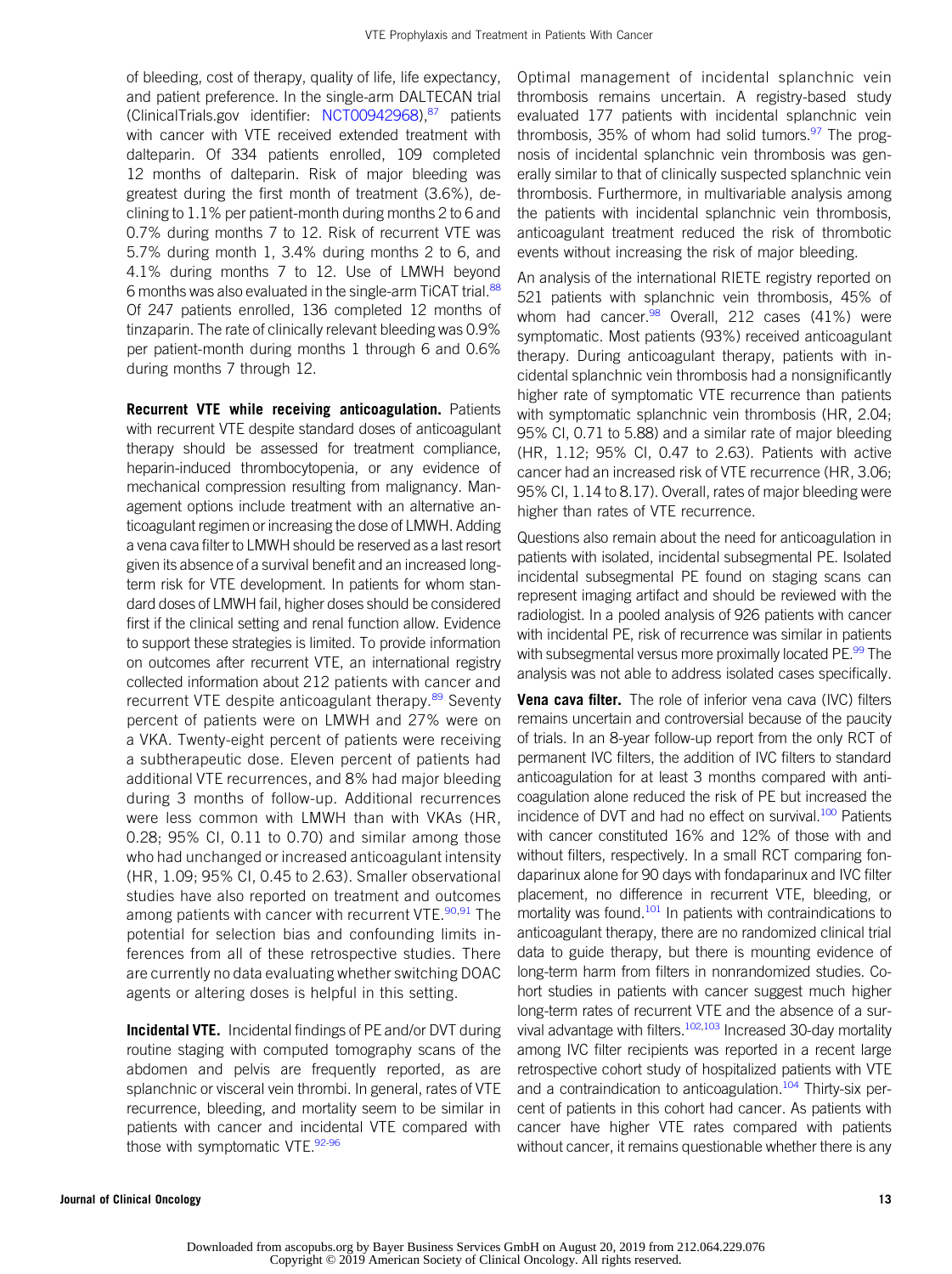improved short-term benefit with filter placement in patients with cancer who have contraindications to anticoagulant therapy. Further studies are needed, particularly RCTs.

Another question regarding filters is whether permanent or retrievable filters are preferable in the cancer setting. It is reasonable to select a retrievable filter when the contraindication to anticoagulation is expected to be transient. The safety, however, of IVC filters has raised serious concerns regarding the long-term risk of VTE. In 2010 and 2014, the US Food and Drug Administration released safety alerts for optional recovery filters in response to the high number of adverse events reported.<sup>105</sup>

Intracranial malignancy. Previously, the recommendation regarding VTE treatment in patients with CNS malignancies focused only on patients with primary CNS malignancies. The recommendation now includes patients with metastatic CNS malignancies. Observational data suggest that patients with CNS metastases have a lower risk of intracranial bleeding on pharmacologic anticoagulation than patients with primary CNS malignancies.

Patients with intracranial tumors are at increased risk for thrombotic complications and intracranial hemorrhage (ICH), but the presence of a stable or active primary intracranial malignancy or brain metastases is not an absolute contraindication to anticoagulation. Limited data suggest that therapeutic anticoagulation does not increase ICH risk among patients with brain metastases but may increase risk among patients with primary brain tumors.<sup>106-110</sup> Lack of long-term anticoagulation, however, has been associated with an increased risk of recurrent VTE in patients with glioblastoma.<sup>[111](#page-23-0)</sup> Furthermore, a high failure rate has been reported with IVC filters, without improved survival or re-duced ICH in small retrospective series.<sup>[112-114](#page-23-0)</sup> A recent metaanalysis concluded that therapeutic anticoagulation should be considered in patients with brain tumors with thrombosis. Treatment-related ICH appeared to be less common in metastatic tumors (whether associated with baseline hemorrhage) than in gliomas.<sup>108</sup> Preliminary data from a retrospective cohort of patients with metastatic brain disease and venous thrombosis suggest that DOACs may be associated with a lower risk of ICH than LMWH in this population.<sup>[110](#page-23-0)</sup>

Special populations. Evidence on LMWH and other anticoagulants in special patient populations comes largely from patients without cancer. Most studies were retrospective, had small samples, and did not include appropriate control groups. Although increasing age is a risk factor for bleeding, anticoagulant therapy should be offered to elderly patients who have no contraindications. Caution and close monitoring are necessary in those with renal impairment, fall risk, cognitive decline or poor functional status and without family or medical support.

**Renal impairment.** Bleeding risk is high in patients with renal impairment and likely even higher in those with concurrent cancer. Limited data suggest that LMWH can accumulate when therapeutic doses are administered to patients with creatinine clearance less than 30 mL/min and that the risk of bleeding in these patients is at least twofold higher than in patients with normal creatinine clearance. $115$ Studies indicate that enoxaparin requires dose reduction, but tinzaparin may not. $116-118$  Secondary analyses of the CLOT<sup>42</sup> and CATCH (ClinicalTrials.gov identifier: [NCT01130025](https://clinicaltrials.gov/ct2/show/NCT01130025))<sup>[119](#page-23-0)</sup> trials evaluated the efficacy and safety of LMWHs for preventing recurrent VTE in patients with cancer and renal impairment. The CATCH trial randomly assigned patients with cancer-associated thrombosis to tinzaparin (175 IU/kg once daily) or warfarin for 6 months.<sup>[119](#page-23-0)</sup> Renal impairment at baseline (glomerular filtration rate less than 60 mL/min/  $1.73$  m<sup>2</sup>) was found in  $131$  ( $15\%$ ) of 864 patients. Patients with renal impairment had higher rates of recurrent VTE and major bleeding than patients without renal impairment. Among patients with renal impairment, outcomes did not vary significantly by treatment arm (tinzaparin or warfarin), although the study was not powered to detect subgroup differences between treatment arms. Anti-Xa measurements were not routinely performed. The CLOT trial randomly assigned patients with cancer-associated thrombosis to dalteparin (200 IU/kg daily for 1 month followed by 150 IU/kg daily for 5 months) or VKA. Renal impairment at baseline (creatinine clearance  $<$  60 mL/min) was found in 162 (24%) of 676 patients. Among the patients with renal impairment, recurrent VTE occurred in 2.7% of patients treated with dalteparin and 17% of patients treated with VKA  $(P = .01)$ . Bleeding rates did not vary significantly by treatment arm. Elevated anti-Xa levels led to a reduction in the dose of dalteparin in one of 74 patients enrolled with renal impairment at baseline. Anti-Xa measurement is recommended if LMWH is used in patients with moderate to severe renal impairment. If this is not available, UFH and VKAs are safer options for initial and long-term treatment, respectively.

The safety and dosing data for DOACs regarding renal and liver dysfunction have not been studied in detail and are evolving with more extensive real-world use. Please refer to the US Food and Drug Administration package inserts for the most current dosing information.

**Obesity.** In large or obese patients, LMWH dosing has not been well studied. Cohort studies using enoxaparin and dalteparin suggest that LMWH dose should be based on a person's actual body weight.<sup>[120,121](#page-23-0)</sup> Bleeding risk does not appear to be higher in obese patients. There is uncertain, very early data regarding DOAC dosing in obese patients and no data regarding the clinical benefit of DOAC laboratory assessment. Therefore, the panel consensus is to use caution with DOAC in patients weighing over 120 kg. Currently, LMWH is likely the preferred option in this setting. Based on a guidance statement from the International Society on Thrombosis and Haemostasis, available subgroup analyses of RCTs performed in patients without cancer suggest that standard DOAC dosing is efficacious and safe compared with VKAs for patients weighing 120 kg

14 © 2019 by American Society of Clinical Oncology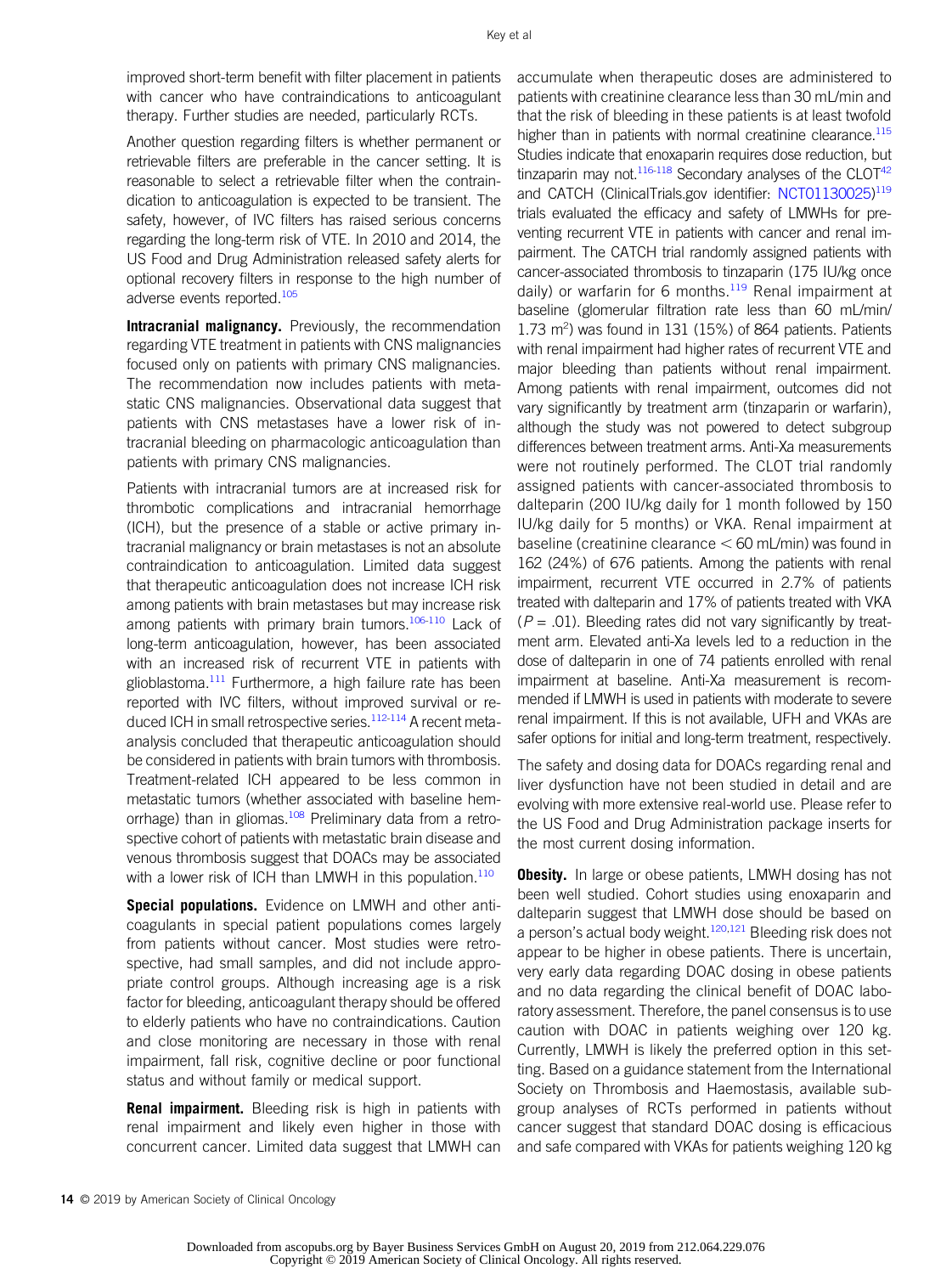or less or with a body mass index of 40 kg/m<sup>2</sup> or less.<sup>[122](#page-23-0)</sup> The International Society on Thrombosis and Haemostasis recommends that DOACs be avoided in those above these weight parameters because very few of these patients were enrolled in the definitive RCTs, and pharmacokinetic/ pharmacodynamic studies in volunteers at extreme weights suggest decreased drug exposure, reduced peak concentrations, and shorter half-lives. If DOACs need to be used in patients with a body mass index greater than 40 kg/  $m<sup>2</sup>$  or a weight of greater than 120 kg, then drug-specific peak and trough levels are advised despite the uncertainty surrounding their clinical utility at this time. If the levels are within the expected range, it is likely reasonable to continue DOACs. If the levels are outside the expected range, it is prudent to switch to another anticoagulant. It should be noted that there are no defined therapeutic ranges for DOACs and that there is high interpatient variability also among normal weight patients for a given dose.<sup>122</sup> Few DOAC trials specifically performed in patients with cancer included patients with extreme weights. Further data are needed prior to the routine use of DOACs in this setting.

### Clinical Question 5

Should patients with cancer receive anticoagulants in the absence of established VTE to improve survival?

**Recommendation 5.** Anticoagulant use is not recommended to improve survival in patients with cancer without VTE (Type: evidence based; Evidence quality: high; Strength of recommendation: strong).

Literature review update and analysis. The updated literature review included one  $RCT^{37}$  $RCT^{37}$  $RCT^{37}$  and three meta-analyses<sup>[10,](#page-20-0)[22](#page-21-0),[35](#page-21-0)</sup> that focused on anticoagulation in relation to survival in patients with cancer who did not have an indication for anticoagulation. The RASTEN trial (Clinical-Trials.gov identifier:  $NCT00717938$ <sup>[37](#page-21-0)</sup> evaluated the addition of enoxaparin to standard treatment in 390 patients with small-cell lung cancer. Enoxaparin was administered at a half-therapeutic dose (1 mg/kg subcutaneously daily) but had no significant effect on overall survival (HR, 1.11; 95% CI, 0.89 to 1.38) or progressionfree survival (HR, 1.18; 95% CI, 0.95 to 1.46). In the 2017 Cochrane review of oral anticoagulants by Kahale et al, $^{22}$  $^{22}$  $^{22}$  neither VKAs nor DOACs were significantly associated with mortality, although the DOAC result was based on only a single small trial. Parenteral anticoagulants were assessed in a separate 2017 Cochrane review by Akl et al, $10$  which reported no significant association between heparin (either UFH or LMWH) and mortality at 12 or 24 months. Yu et  $a^{35}$  $a^{35}$  $a^{35}$  focused specifically on lung cancer and reported reduced mortality with heparin (HR, 0.71; 95% CI, 0.60 to 0.84).

**Clinical interpretation.** While further RCTs address the potential survival impact of anticoagulation in patients with cancer, there remain no such studies of DOACs at the present time.

# Clinical Question 6

What is known about risk prediction and awareness of VTE among patients with cancer?

Recommendation 6.1. There is substantial variation in risk of VTE between individual patients with cancer and cancer settings. Patients with cancer should be assessed for VTE risk initially and periodically thereafter, particularly when starting systemic antineoplastic therapy or at the time of hospitalization. Individual risk factors, including biomarkers or cancer site, do not reliably identify patients with cancer at high risk of VTE. In the ambulatory setting among patients with solid tumors treated with systemic therapy, risk assessment can be conducted based on a validated risk assessment tool (Khorana score; [Table 1](#page-6-0)) (Type: evidence based; Evidence quality: intermediate; Strength of recommendation: strong).

**Recommendation 6.2.** Oncologists and members of the oncology team should educate patients regarding VTE, particularly in settings that increase risk, such as major surgery, hospitalization, and while receiving systemic antineoplastic therapy (Type: informal consensus; Evidence quality: insufficient; Strength of recommendation: strong).

Literature review update and analysis. Since the last update of these guidelines, five additional cohort studies evaluated the Khorana score in patients with a mix of cancer types. Patients with higher Khorana scores had higher risks of VTE in two prospective studies of ambulatory patients with cancer<sup>[50,](#page-21-0)[56](#page-22-0)</sup> and a prospective study of patients with cancer undergoing insertion of a central venous port.<sup>[47](#page-21-0)</sup> In the central venous port study, the association between Khorana score and catheter-related VTE was of borderline significance (OR, 3.50; 95% CI, 1.00 to 12.30). $47$  Patell et al<sup>[55](#page-22-0)</sup> applied the score to hospitalized patients with cancer and reported that patients with a high Khorana score ( $\geq$  3) were significantly more likely than patients with a low risk score to develop VTE during hospitalization (multivariable OR, 2.52; 95% CI, 1.31 to 4.86). Similar results were reported in a multicenter ret-rospective study of 1,398 hospitalized patients.<sup>[54](#page-22-0)</sup> In this analysis, in-hospital VTE occurred in 5.4% (95% CI, 1.9% to 8.9%) of high-risk patients, 3.2% (95% CI, 2.0% to 4.4%) of intermediate-risk patients, and 1.4% (95% CI, 0.3% to 2.6%) of low-risk patients (OR for high- v low-risk patients, 3.9; 95% CI, 1.4 to 11.2).

Multiple modifications of the Khorana score as well as new risk assessment tools have been proposed, including PROTECHT<sup>[123](#page-23-0)</sup> Vienna,<sup>[124](#page-23-0)</sup> CONKO-004,<sup>125</sup> ONKOTEV,<sup>126</sup> COMPASS-CAT,<sup>127</sup> and Tic-Onco.<sup>128</sup> A 2017 cohort study attempted to compare efficacy of some of these tools, but 70% of patients were enrolled up to 3 months after the start of therapy, which nullifies the utility of the components of these scores that rely on baseline variables prior to the start of chemotherapy.<sup>[129](#page-24-0)</sup> More recently, Pabinger et al<sup>53</sup> reported on the development and validation of a tool that utilizes only two

Journal of Clinical Oncology 15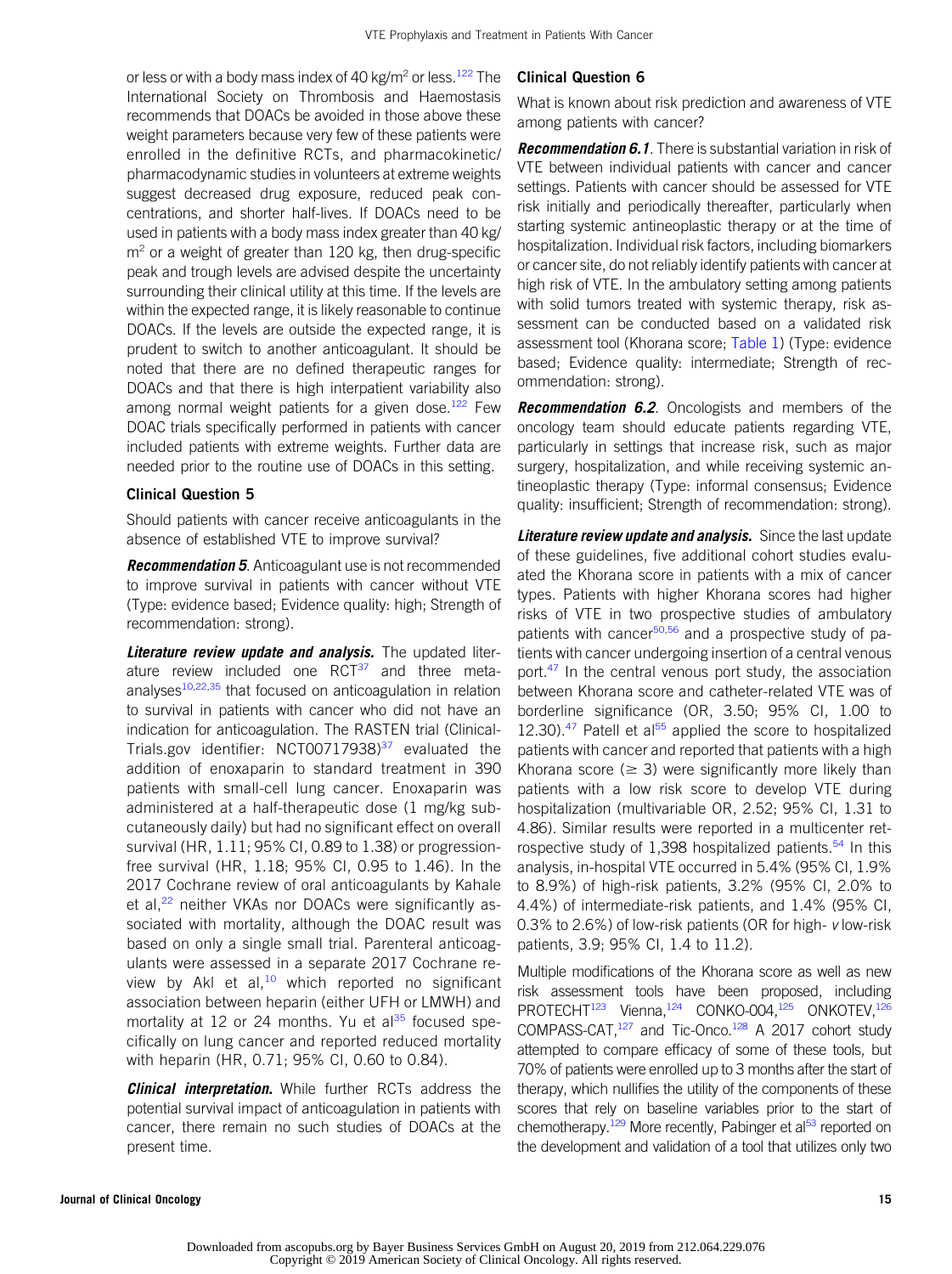variables: type of cancer and D-dimer levels, with varying cutoffs of the latter for different types of cancers. Further data are awaited on whether this new tool is also predictive of benefit from thromboprophylaxis.

Assessment of the Khorana score in studies of individual cancer types produced mixed results. No significant association between Khorana score and VTE risk was reported in three studies of lung cancer,<sup>49,51,[59](#page-22-0)</sup> two studies of pancreatic cancer,  $48,52$  one study of hepatocellular carcinoma,  $62$  and one study of gastric cancer.<sup>46</sup> Only one of these studies was prospective.<sup>49</sup> It is possible that the data quality limitations of retrospective studies, the nonavailability of laboratory data within 2 weeks of the chemotherapy start, and other potential limitations such as limited number of patients might have contributed to these results given the abundance of prospective data, including clinical trial data, that have validated the Khorana score outside of lung cancer. A retrospective study of patients with metastatic urothelial cancer reported no overall association between Khorana score and VTE risk but did find an early association (during the first 3 months after initiation of chemotherapy).<sup>[57](#page-22-0)</sup> In lymphoma, a pooled analysis of phase II and phase III trials reported a significant association between Khorana score and risk of VTE,<sup>60</sup> but a smaller retrospective study did not.<sup>58</sup> Both studies of germ cell tumors reported a significant association between Khorana score and VTE risk.<sup>45,[61](#page-22-0)</sup>

Five of the studies of individual tumor types also evaluated other approaches to VTE risk assessment. In germ cell tumors, categories of retroperitoneal lymph node size<sup>[61](#page-22-0)</sup> and stage<sup>[45](#page-21-0)</sup> were each associated with VTE risk. In lung cancer, COMPASS-CAT best distinguished between patients at low or high risk of VTE.<sup>[59](#page-22-0)</sup> In advanced pancreatic cancer, neither the CONKO score nor the activated partial throm-boplastin time was significantly associated with risk.<sup>[48](#page-21-0)</sup> In gastric cancer, neither the platelet-to-lymphocyte ratio nor the neutrophil-to-lymphocyte ratio was significantly asso-ciated with VTE.<sup>[46](#page-21-0)</sup>

Clinical interpretation. Multiple cancer-, treatment-, and patient-related risk factors for VTE relevant to various cancer populations have been identified.<sup>[124](#page-23-0),[130-132](#page-24-0)</sup> However, recent data have validated and established formal risk assessment tools to identify risk of VTE in patients with cancer in various settings.<sup>[133](#page-24-0)</sup> The Khorana score for VTE was initially developed and internally validated in a cohort of ambulatory patients with solid tumor diagnoses initiating systemic chemotherapy ([Table 1](#page-6-0)) followed for four cycles of therapy.<sup>[134](#page-24-0)</sup> These results were then validated by multiple, independent, external validation studies as discussed previously and in the prior ASCO guideline on cancerassociated thrombosis. This tool has also been shown to predict for benefit of thromboprophylaxis $73,123$  $73,123$  $73,123$  in patients with a risk score of 3 or higher in subgroup and/or pooled analyses, to identify patients for education regarding VTE, <sup>[50](#page-21-0)</sup> and to target patients for early detection of VTE.<sup>[73,76](#page-22-0)</sup> Two recent thromboprophylaxis trials were restricted to patients with a Khorana score of 2 or higher. $36,44$  Multiple additional cohort studies are evaluating validation of techniques to further refine current risk stratification approaches or to develop new models that incorporate genetic factors or coagulation-specific biomarkers; results of these studies could alter our approach to risk stratification in the future.

### ANTICOAGULANT DOSING

Information about anticoagulant dosing in prophylactic and treatment settings is provided in [Table 3](#page-16-0).

### PATIENT AND CLINICIAN COMMUNICATION

Despite the well-known association of VTE and cancer, patient awareness of the risk and warning signs of VTE remains low,  $135,136$  highlighting the need for increased patient education and awareness. Oncologists, oncology nurses, and other health care professionals on the oncology team should ensure, at a minimum, that patients have a basic recognition of VTE warning signs. Further education can help patients to distinguish among symptoms secondary to their underlying disease, treatment, and other potential causes. Patients may not report new symptoms unless questioned directly because they mistakenly assume that symptoms are manifestations of their cancer or adverse effects of therapy. A good patient history, along with ongoing communication with the health care team, can help to ensure effective communication and facilitate patient understanding. For recommendations and strategies to optimize general patient-clinician communication, see Patient-Clinician Communication: American Society of Clinical Oncology Consensus Guideline.<sup>[137](#page-24-0)</sup>

### HEALTH DISPARITIES

Although ASCO clinical practice guidelines represent expert recommendations on the best practices in disease management to provide the highest level of cancer care, it is important to note that many patients have limited access to medical care. Racial and ethnic disparities in health care contribute significantly to this problem in the United States. Patients with cancer who are members of racial/ ethnic minorities suffer disproportionately from comorbidities, experience more substantial obstacles to receiving care, are more likely to be uninsured, and are at greater risk of receiving care of poor quality than other Americans.<sup>[138-140](#page-24-0)</sup> Rates of VTE may differ by race and ethnicity. Indeed, a recent review of guidelines for unprovoked VTE treatment suggests that findings may not be generalizable to racially and ethnically diverse patient populations.<sup>[141](#page-24-0)</sup> Specifically related to VTE in cancer, some studies suggest greater risk of VTE in black patients with cancer and lower risk in Asian patients with cancer.  $142-144$  $142-144$  $142-144$ In an analysis of the SAVE-ONCO thromboprophylaxis trial control arm, after adjustment for baseline characteristics, the risk of VTE in black patients was more than three times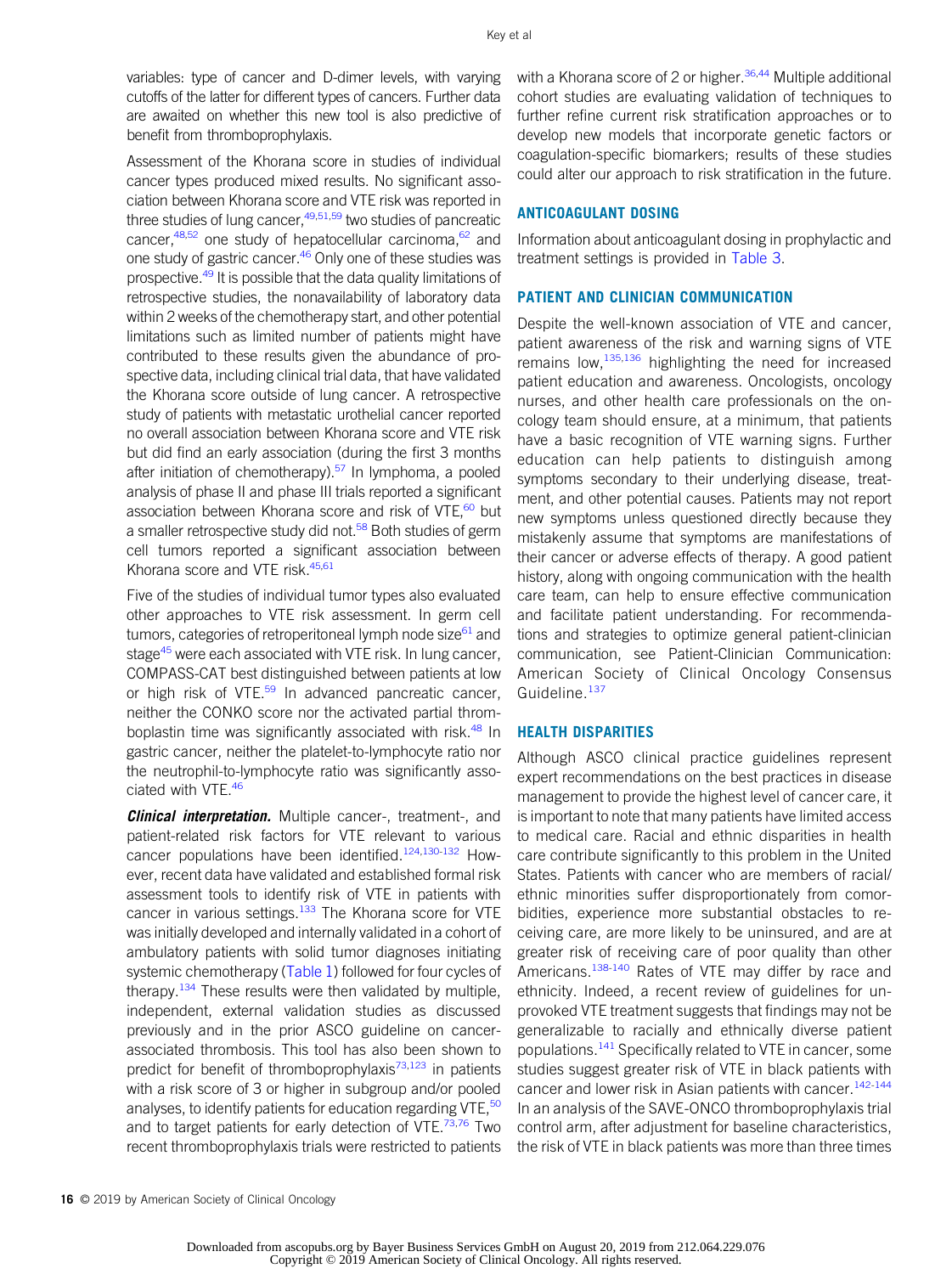<span id="page-16-0"></span>TABLE 3. Dosing Regimens for Prophylaxis/Treatment of VTE in Patients With Cancer **Clinical Setting Community Community Community Community Community Community Community Community Community Community Regimen** 

| Pharmacologic (anticoagulant)<br>prophylaxis |                             |                                                                                                                                                                                                                                                                                                      |
|----------------------------------------------|-----------------------------|------------------------------------------------------------------------------------------------------------------------------------------------------------------------------------------------------------------------------------------------------------------------------------------------------|
| Hospitalized medical                         | <b>UFH</b>                  | 5,000 U every 8 hours <sup>c</sup>                                                                                                                                                                                                                                                                   |
| patients <sup>b</sup>                        | Dalteparin                  | 5,000 U once daily                                                                                                                                                                                                                                                                                   |
|                                              | Enoxaparin                  | 40 mg once daily                                                                                                                                                                                                                                                                                     |
|                                              | Fondaparinux <sup>d</sup>   | 2.5 mg once daily                                                                                                                                                                                                                                                                                    |
| Surgical patients <sup>b</sup>               | <b>UFH</b>                  | 5,000 U 2-4 hours preoperatively and every 8 hours <sup>c</sup> thereafter <sup>e</sup>                                                                                                                                                                                                              |
|                                              | Dalteparin                  | 2,500 U 2-4 hours preoperatively <sup>e</sup> and 5,000 U once daily thereafter <sup>f</sup>                                                                                                                                                                                                         |
|                                              |                             | Or 5,000 U 2-4 hours preoperatively <sup>e</sup> or 10-12 hours preoperatively and 5,000 U once<br>daily thereafterf                                                                                                                                                                                 |
|                                              | Enoxaparin                  | 40 mg 2-4 hours preoperatively <sup>e</sup> or 10-12 hours preoperatively and 40 mg once daily<br>thereafter                                                                                                                                                                                         |
|                                              | Fondaparinux <sup>d</sup>   | 2.5 mg once daily beginning 6-8 hours postoperatively                                                                                                                                                                                                                                                |
| Outpatientsb                                 | Dalteparin <sup>d,g</sup>   | 5,000 U once daily                                                                                                                                                                                                                                                                                   |
|                                              | Enoxaparin <sup>d,g</sup>   | 40 mg once daily                                                                                                                                                                                                                                                                                     |
|                                              | Fondaparinux <sup>d,h</sup> | 2.5 mg once daily                                                                                                                                                                                                                                                                                    |
|                                              | Apixaban <sup>d</sup>       | 2.5 mg orally twice daily                                                                                                                                                                                                                                                                            |
|                                              | Rivaroxaban <sup>d</sup>    | 10 mg orally once daily                                                                                                                                                                                                                                                                              |
| Treatment of established VTE <sup>i</sup>    |                             |                                                                                                                                                                                                                                                                                                      |
| Initial                                      | UFH                         | 80 U/kg IV bolus, then 18 U/kg/h IV and adjust dose based on aPTT <sup>k</sup>                                                                                                                                                                                                                       |
|                                              | Dalteparini, I,m            | 100 U/kg every 12 hours                                                                                                                                                                                                                                                                              |
|                                              |                             | 200 U/kg once daily                                                                                                                                                                                                                                                                                  |
|                                              | Enoxaparini, I,m,n          | 1 mg/kg every 12 hours                                                                                                                                                                                                                                                                               |
|                                              |                             | 1.5 mg/kg once daily                                                                                                                                                                                                                                                                                 |
|                                              | Tinzaparini, I,m,o          | 175 U/kg once daily                                                                                                                                                                                                                                                                                  |
|                                              | Fondaparinuxi, I,p          | $<$ 50 kg: 5.0 mg once daily                                                                                                                                                                                                                                                                         |
|                                              |                             | 50-100 kg: 7.5 mg once daily                                                                                                                                                                                                                                                                         |
|                                              |                             | $>$ 100 kg: 10 mg once daily                                                                                                                                                                                                                                                                         |
|                                              | Rivaroxaban                 | 15 mg orally every 12 hours for 21 days                                                                                                                                                                                                                                                              |
| Long term <sup>p,q,r</sup>                   | Dalteparin <sup>l,m,s</sup> | 200 U/kg once daily for 1 month, then 150 U/kg once daily                                                                                                                                                                                                                                            |
|                                              | Enoxaparin <sup>1,m,n</sup> | 1.5 mg/kg once daily                                                                                                                                                                                                                                                                                 |
|                                              |                             | 1 mg/kg every 12 hours                                                                                                                                                                                                                                                                               |
|                                              | Tinzaparin <sup>m,o</sup>   | 175 U/kg once daily                                                                                                                                                                                                                                                                                  |
|                                              | Warfarin                    | Adjust dose to maintain INR 2-3                                                                                                                                                                                                                                                                      |
|                                              | Rivaroxaban <sup>m,t</sup>  | 15 mg orally every 12 hours for 21 days, followed by 20 mg once daily thereafter (both<br>doses with food)                                                                                                                                                                                           |
|                                              | Edoxaban <sup>m,t</sup>     | Needs at least 5 days of parenteral anticoagulation prior to its start, then switch to 60 mg<br>orally once daily or 30 mg orally once daily in those weighing $\leq 60$ kg, who have<br>creatinine clearance between 30 and 50 mL/min, or who need concomitant use of<br>a P-glycoprotein inhibitor |

Abbreviations: aPTT, activated partial thromboplastin time; INR, international normalized ratio; IV, intravenous; UFH, unfractionated heparin; VTE, venous thromboembolism.

<sup>a</sup>All doses are given as subcutaneous injections except as indicated; renal and liver function as well as weight and potential drug-drug interactions must be taken into account when selecting agents and doses. Inducers or inhibitors of P-glycoprotein can interact with edoxaban, rivaroxaban, and apixaban. Inducers or inhibitors of CYP3A4 can interact with rivaroxaban and apixaban.<sup>74,[75](#page-22-0)</sup> Please see the US Food and Drug Administration package inserts for further dosing information, including renal or liver function dose adjustment needs.

**bDuration for medical patients is for the length of hospital stay or until fully ambulatory. For surgical patients, prophylaxis should be continued** for at least 7-10 days. Extended prophylaxis for up to 4 weeks should be considered for high-risk patients. Duration for outpatient prophylaxis is somewhat uncertain, as most studies did not assess beyond 6 months.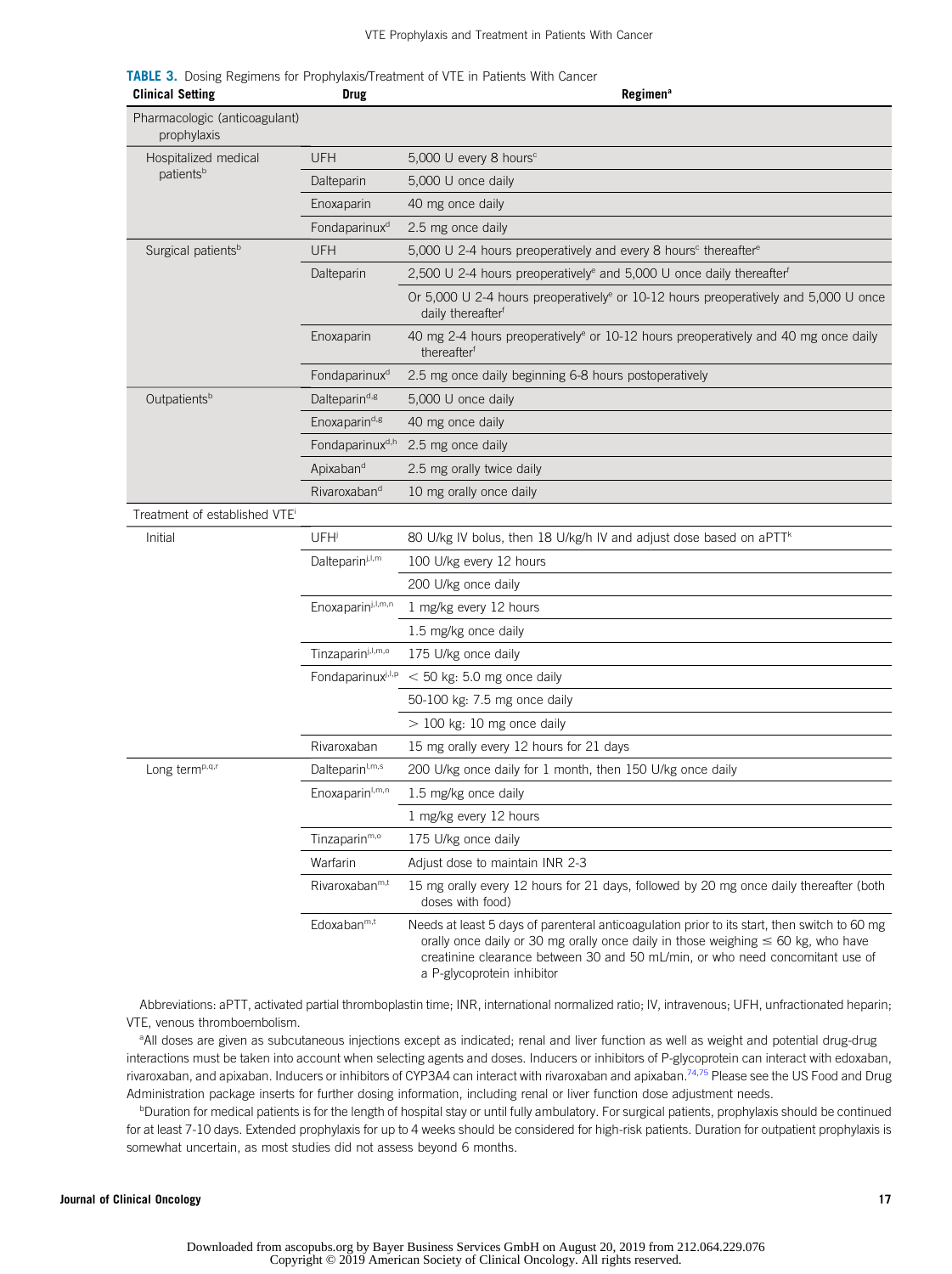#### Key et al

c UFH 5,000 U every 12 hours has also been used in moderate-risk cancer but appears to be less effective, particularly in oncologic surgery. <sup>d</sup>This drug is not approved by the US Food and Drug Administration for this indication.

e UFH: The first prophylactic UFH dose should be administered no sooner than 1 hour after needle/catheter placement. In patients receiving preoperative prophylactic low-dose UFH, neuraxial puncture/catheter manipulation or removal should not occur within the first 4-6 hours after UFH administration. Subsequent UFH administration may occur no earlier than 1 hour after catheter removal. In patients receiving preoperative therapeutic UFH (> 15,000 U/24 hours), neuraxial block/catheter removal or manipulation should not occur within 12 hours after UFH administration.

Low-molecular-weight heparin (LMWH): The first prophylactic LMWH dose should be administered no sooner than 4 hours after needle/ catheter placement. In patients receiving preoperative prophylactic LMWH doses, neuraxial puncture/catheter manipulation or removal should not occur within the first 12 hours after LMWH administration. Subsequent LMWH administration may occur no earlier than 4 hour after catheter removal. In patients receiving preoperative therapeutic LMWH doses, neuraxial block/catheter removal or manipulation should not occur within 24 hours after heparin administration.

Clinicians should refer to their institutional guidelines and/or the American Society of Regional Anesthesia Guidelines for more detailed information about LMWH and other agents.<sup>135</sup>

f Clinicians should follow the regimens for the initiation and dosing of preoperative LMWH approved by regulatory agencies, as shown in the package insert.

g Higher prophylactic doses were used for patients with pancreatic cancer: dalteparin 200 IU/kg once daily for 4 weeks followed by a stepdown to 150 IU/kg for a further 8 weeks in FRAGEM<sup>[70](#page-22-0)</sup> and enoxaparin 1 mg/kg once daily in CONKO-004.<sup>[71](#page-22-0)</sup>

<sup>h</sup>Fondaparinux has not been studied in the outpatient prophylaxis setting. It should only be considered if the patient has contraindications for other LMWH and direct oral anticoagulant (DOAC) use is considered an inferior option.

i Contraindications to therapeutic anticoagulation are listed in [Table 2](#page-11-0).

j Parenteral anticoagulants should overlap with warfarin for 5-7 days minimum and should be continued until the INR is in the therapeutic range for 2 consecutive days.

k UFH infusion rate should be adjusted to maintain the aPTT within the therapeutic range in accordance with local protocols to correspond with a heparin level of 0.3-0.7 U/mL using a chromogenic antifactor Xa assay.

<sup>1</sup>Dependent on significant renal clearance; avoid in patients with creatinine clearance ≤ 30 mL/min or adjust dose based on antifactor Xa levels. mOptimal dose unclear in patients  $> 120$  kg.

n Twice-daily dosing may be more efficacious than once-daily dosing for enoxaparin based on post hoc data.

<sup>o</sup>This drug is not available in the United States.

PFondaparinux had a higher rate of recurrent thrombosis and no difference in bleeding compared with enoxaparin in patients with cancer in a post hoc subgroup analysis.<sup>153</sup> It is not a standard option but may be used for long-term anticoagulation if standard LMWH or DOACs are not a feasible option for the patient. Dosing for long-term treatment with fondaparinux is the same as for initial treatment (fondaparinux prescribing information: [https://www.accessdata.fda.gov/drugsatfda\\_docs/label/2017/021345s035lbl.pdf\)](https://www.accessdata.fda.gov/drugsatfda_docs/label/2017/021345s035lbl.pdf).

<sup>q</sup>Total duration of therapy depends on clinical circumstances. See text for more detailed discussion.

r Apixaban and dabigatran do not have fully published results from cancer-specific clinical trials. Prospective randomized trial data in patients with cancer with active disease on cancer therapy are needed prior to their use. Therefore, they are currently not recommended for routine use in patients with cancer with active disease.

s This is the only LMWH with US Food and Drug Administration approval for extended therapy to prevent recurrent thrombosis in patients with cancer.

t Edoxaban has the highest level of evidence for patients with cancer among all the DOACs, followed by rivaroxaban. Limited data from small, unpublished patient series suggest that the efficacy of DOACs in patients with a weight  $>120$  kg might be reasonable based on anti-Xa levels. The data are very limited, however, and LMWH is likely still preferred in this setting. Please refer to the package inserts for detailed information regarding potential dosing adjustment needs, especially regarding renal impairment, liver failure, weight extremes, or drug-drug interaction.

higher than the risk in white patients. The risk in Asian patients was similar to that of white patients.<sup>[145](#page-24-0)</sup> Awareness of disparities in health and access to care should be considered in the context of this clinical practice guideline, and health care providers should strive to deliver the highest level of cancer care to these vulnerable populations.

### COST IMPLICATIONS

Increasingly, individuals with cancer are required to pay a larger proportion of their treatment costs through de-ductibles and coinsurance.<sup>[146,147](#page-24-0)</sup> Higher patient out-ofpocket costs have been shown to be a barrier to initiating and adhering to recommended cancer treatments.<sup>[148](#page-24-0),[149](#page-24-0)</sup>

Discussion of cost can be an important part of shared decision making.<sup>[150](#page-24-0)</sup> Clinicians should discuss with patients

the use of less expensive alternatives when it is practical and feasible for treatment of the patient's disease, and there are two or more treatment options that are compa-rable in terms of benefits and harms.<sup>[150](#page-24-0)</sup>

[Table 4](#page-18-0) lists estimated prices for the available treatment options addressed in this guideline. Of note, medication prices may vary markedly, depending on negotiated discounts and rebates. Patient out-of-pocket costs may vary depending on insurance coverage. Coverage may originate in the medical or pharmacy benefit, which may have different cost-sharing arrangements. Patients should be aware that different products may be preferred or covered by their particular insurance plan. Even with the same insurance plan, the price may vary between different pharmacies. When discussing financial issues and concerns, patients should be made aware of any financial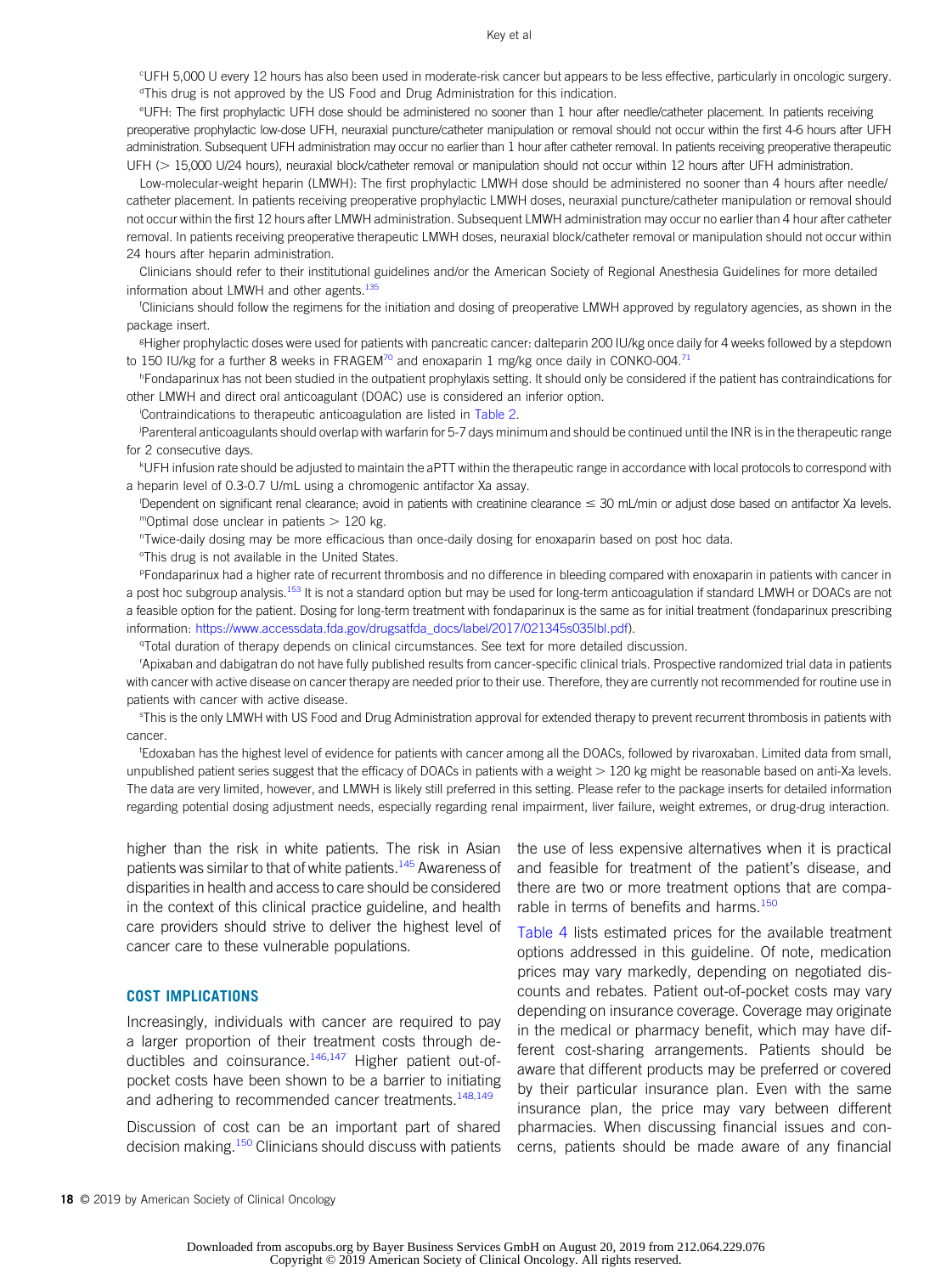# <span id="page-18-0"></span>TABLE 4. Estimated Prices for Anticoagulants

| Setting                             | Agent                                     | Dose                        | <b>Schedule</b>                                                                 | <b>HCPCS</b><br><b>Dosage</b> | Medicare<br><b>Payment Limit</b><br>(US\$) | <b>Price Per</b><br><b>Dose</b><br>(US\$) | <b>Price Per Day</b><br>(US\$)      |
|-------------------------------------|-------------------------------------------|-----------------------------|---------------------------------------------------------------------------------|-------------------------------|--------------------------------------------|-------------------------------------------|-------------------------------------|
|                                     | Pharmacologic (anticoagulant) prophylaxis |                             |                                                                                 |                               |                                            |                                           |                                     |
| Hospitalized<br>medical<br>patients | Unfractionated<br>heparin                 | 5,000 U                     | Every 8 hours                                                                   | 1,000 U                       | 0.199                                      | 1.00                                      | 2.99                                |
|                                     | Dalteparin                                | 5,000 U                     | Once daily                                                                      | 2,500 U                       | 14.982                                     | 29.96                                     | 29.96                               |
|                                     | Enoxaparin                                | 40 mg                       | Once daily                                                                      | 10 <sub>mg</sub>              | 0.872                                      | 3.49                                      | 3.49                                |
|                                     | Fondaparinux                              | 2.5 <sub>mg</sub>           | Once daily                                                                      | 0.5 <sub>mg</sub>             | 2.283                                      | 11.42                                     | 11.42                               |
| Surgical<br>patients                | Unfractionated<br>heparin                 | 5,000 U                     | 2-4 hours preoperatively and<br>every 8 hours thereafter                        | 1,000 U                       | 0.199                                      | 1.00                                      | 2.99<br>(postoperatively)           |
|                                     | Dalteparin                                | $2,500$ U                   | 2-4 hours preoperatively and<br>5,000 U once daily thereafter                   | 2,500 U                       | 14.982                                     | 14.98                                     | 29.96<br>(postoperatively)          |
|                                     |                                           | or                          |                                                                                 |                               |                                            |                                           |                                     |
|                                     |                                           | 5,000 U                     | 2-4 hours or 10-12 hours<br>preoperatively and 5,000 U<br>once daily thereafter |                               |                                            |                                           |                                     |
|                                     | Enoxaparin                                | 40 mg                       | 2-4 hours or 10-12 hours<br>preoperatively and once daily<br>thereafter         | 10 <sub>mg</sub>              | 0.872                                      | 3.49                                      | 3.49<br>(postoperatively)           |
|                                     | Fondaparinux                              | 2.5 <sub>mg</sub>           | Once daily beginning 6-8 hours<br>postoperatively                               | 0.5 <sub>mg</sub>             | 2.283                                      | 11.42                                     | 11.42                               |
| Outpatients                         | Dalteparin                                | 5.000 U                     | Once daily                                                                      | 2,500 U                       | 14.982                                     | 29.96                                     | 29.96                               |
|                                     | Enoxaparin                                | 40 mg                       | Once daily                                                                      | 10 <sub>mg</sub>              | 0.872                                      | 3.49                                      | 3.49                                |
|                                     | Fondaparinux                              | 2.5 <sub>mg</sub>           | Once daily                                                                      | 0.5 <sub>mg</sub>             | 2.283                                      | 11.42                                     | 11.42                               |
|                                     | Apixaban                                  | 2.5 <sub>mg</sub>           | Twice daily                                                                     | <b>NA</b>                     | <b>NA</b>                                  | 7.78                                      | 15.56                               |
|                                     | Rivaroxaban                               | 10 <sub>mg</sub>            | Once daily                                                                      | <b>NA</b>                     | <b>NA</b>                                  | 15.69                                     | 15.69                               |
| Treatment of established VTE        |                                           |                             |                                                                                 |                               |                                            |                                           |                                     |
| Initial                             | Unfractionated<br>heparin                 | 80 U/kg IV,<br>then 18 U/kg | Bolus (80 U/kg) then per hour<br>(18 U/kg); adjust dose based                   | 1,000 U                       | 0.199                                      | 80 U/kg:<br>$1.12*$                       | 0.25/hour* (after<br>initial bolus) |
|                                     |                                           | IV                          | on aPTT                                                                         |                               |                                            | 18 U/kg:<br>$0.25*$                       |                                     |
|                                     | Dalteparin                                | 100 U/kg                    | Every 12 hours                                                                  | 2,500 U                       | 14.982                                     | 41.95*                                    | 83.90*                              |
|                                     |                                           | or                          |                                                                                 |                               |                                            |                                           |                                     |
|                                     |                                           | 200 U/kg                    | Once daily                                                                      |                               |                                            |                                           |                                     |
|                                     | Enoxaparin                                | 1 mg/kg                     | Every 12 hours                                                                  | 10 <sub>mg</sub>              | 0.872                                      | $6.10*$                                   | $12.21*$                            |
|                                     |                                           | or                          |                                                                                 |                               |                                            |                                           |                                     |
|                                     |                                           | $1.5$ mg/kg                 | Once daily                                                                      |                               |                                            | $9.16*$                                   | $9.16*$                             |
|                                     | Fondaparinux                              | $<$ 50 kg:<br>5.0 mg        | Once daily                                                                      | 0.5 <sub>mg</sub>             | 2.283                                      | 22.83                                     | 22.83                               |
|                                     |                                           | 50-100 kg:<br>7.5 mg        | Once daily                                                                      | 0.5 <sub>mg</sub>             | 2.283                                      | 34.25                                     | 34.25                               |
|                                     |                                           | $> 100$ kg:<br>10 mg        | Once daily                                                                      | 0.5 <sub>mg</sub>             | 2.283                                      | 45.66                                     | 45.66                               |
|                                     | Rivaroxaban                               | 15 <sub>mg</sub>            | Every 12 hours                                                                  | <b>NA</b>                     | <b>NA</b>                                  | 15.69                                     | 31.38                               |
|                                     |                                           |                             | (continued on following page)                                                   |                               |                                            |                                           |                                     |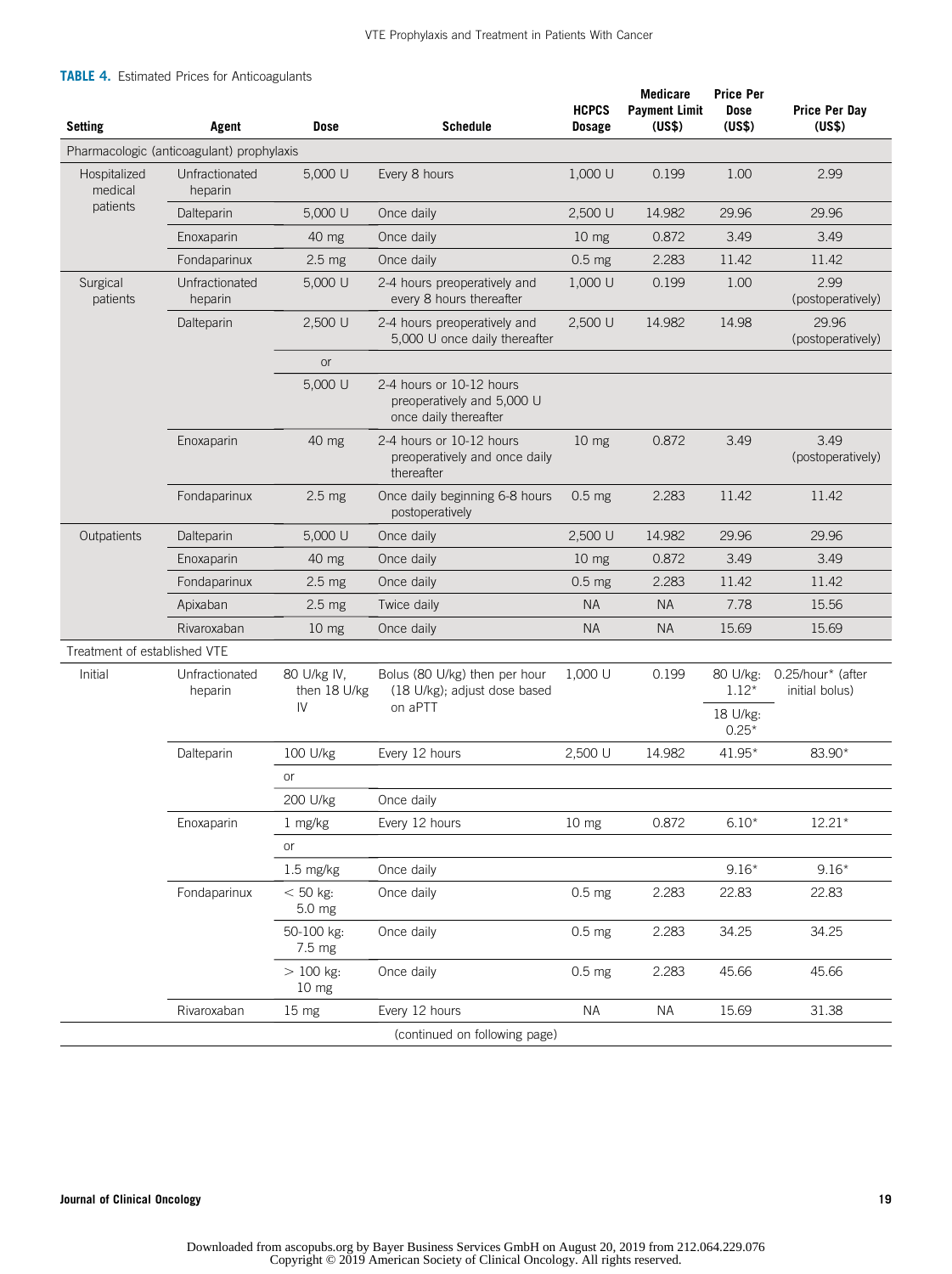#### **TABLE 4.** Estimated Prices for Anticoagulants (continued)

| Setting   | Agent       | <b>Dose</b>      | <b>Schedule</b>            | <b>HCPCS</b><br><b>Dosage</b> | Medicare<br><b>Payment Limit</b><br>(US\$) | <b>Price Per</b><br><b>Dose</b><br>(US\$) | <b>Price Per Day</b><br>(US\$) |  |
|-----------|-------------|------------------|----------------------------|-------------------------------|--------------------------------------------|-------------------------------------------|--------------------------------|--|
| Long term | Dalteparin  | 200 U/kg         | Once daily for 1 month     | 2,500 U                       | 14.982                                     | 83.90*                                    | 83.90*                         |  |
|           |             | then             |                            |                               |                                            |                                           |                                |  |
|           |             | 150 U/kg         | Once daily                 |                               |                                            | $62.92*$                                  | $62.92*$                       |  |
|           | Enoxaparin  | $1 \,$ mg/kg     | Every 12 hours             | 10 <sub>mg</sub>              | 0.872                                      | $6.10*$                                   | $12.21*$                       |  |
|           |             | or               |                            |                               |                                            |                                           |                                |  |
|           |             | $1.5$ mg/kg      | Once daily                 |                               |                                            | $9.16*$                                   | $9.16*$                        |  |
|           | Rivaroxaban | 15 <sub>mg</sub> | Every 12 hours for 21 days | <b>NA</b>                     | <b>NA</b>                                  | 15.69                                     | 31.38                          |  |
|           |             | then             |                            |                               |                                            |                                           |                                |  |
|           |             | $20 \text{ mg}$  | Once daily                 |                               |                                            | 15.69                                     | 15.69                          |  |
|           | Edoxaban    | 60 mg            | Once daily                 | <b>NA</b>                     | <b>NA</b>                                  | 14.56                                     | 14.56                          |  |

NOTE. Drug prices were estimated from a third-party payer perspective, based on reimbursement rates from the Centers for Medicare & Medicaid Services that are widely accepted by providers, computed at the manufacturer's average sales price. Other treatment-related direct and indirect costs were not considered. Actual treatment costs and reimbursement will vary considerably across regions, payers, institutions, and practices as well as over time, and readers should consult current local cost information specific to their practice setting. Prices per dose were for a single infusion or per pill for orally administered medications. Prices were based on Medicare Part B payment allowance limits effective July 1, 2018 (with no administration fees or other adjustments).<sup>154</sup> Prices for orally administered drugs reimbursed through Medicare Part D were identified in the Plan Finder for a beneficiary living within zip code 10065.<sup>155</sup> To remain as consistent as possible with prior methodology, we selected a Humana prescription drug plan with the lowest cost for beneficiaries to identify the full cost of each drug.<sup>86</sup> Of note, drug prices are dynamic, and the prices listed in the table may not reflect current prices. Abbreviations: aPTT, activated partial thromboplastin time; HCPCS, Healthcare Common Procedure Coding System; IV, intravenous; NA, not applicable; US\$, US dollars; VTE, venous thromboembolism.

\*Based on a 70-kg adult.

counseling services available to address this complex and heterogeneous landscape.<sup>[150](#page-24-0)</sup>

### EXTERNAL REVIEW AND OPEN COMMENT

The draft recommendations were released to the public for open comment from August 15, 2018, through August 29, 2018, and from April 29, 2019, through May 13, 2019. The second round of public comment was prompted by revisions made in response to the AVERT<sup>[36](#page-21-0)</sup> and CASSINI<sup>[44](#page-21-0)</sup> trials, which were published in late 2018 and early 2019, respectively. Response categories of "Agree as written"; "Agree with suggested modifications"; and "Disagree. See comments" were captured for every proposed recommendation. Of the five respondents, three agreed with the recommendations as written, and two provided comments that were reviewed before finalizing the guideline. The guideline was also reviewed in full by two external reviewers.

#### GUIDELINE IMPLEMENTATION

 $\ddotsc$ 

ASCO guidelines are developed for implementation across health settings. The guideline Bottom Line Box was designed to facilitate implementation of recommendations. This guideline will be distributed widely through the ASCO Practice Guideline Implementation Network. ASCO guidelines are posted on the ASCO Web site and most often published in Journal of Clinical Oncology and Journal of Oncology Practice.

# RELATED ASCO GUIDELINES

- Integration of Palliative Care Into Standard On-cology Practice<sup>[151](#page-24-0)</sup> [\(http://ascopubs.org/doi/](http://ascopubs.org/doi/10.1200/JCO.2016.70.1474) [10.1200/JCO.2016.70.1474](http://ascopubs.org/doi/10.1200/JCO.2016.70.1474))
- Patient-Clinician Communication<sup>[137](#page-24-0)</sup> ([http://](http://ascopubs.org/doi/10.1200/JCO.2017.75.2311) [ascopubs.org/doi/10.1200/JCO.2017.75.2311\)](http://ascopubs.org/doi/10.1200/JCO.2017.75.2311)

# AFFILIATIONS

<sup>1</sup>University of North Carolina, Chapel Hill, NC

2 Cleveland Clinic, Cleveland, OH

<sup>3</sup>Advanced Cancer Research Group and University of Washington, Seattle, WA

4 American Society of Clinical Oncology, Alexandria, VA

5 BC Cancer Agency, Vancouver, British Columbia, Canada

6 University of Granada, Granada, Spain

7 Dartmouth-Hitchcock Medical Center, Lebanon, NH 8 Penn State Cancer Institute, Hershey, PA

9 Emory University, Atlanta, GA

<sup>10</sup> James P Wilmot Cancer Center and University of Rochester, Rochester, NY

11Patient Representative, Denver, CO

<sup>12</sup>Thrombosis Research Institute and University College, London, United Kingdom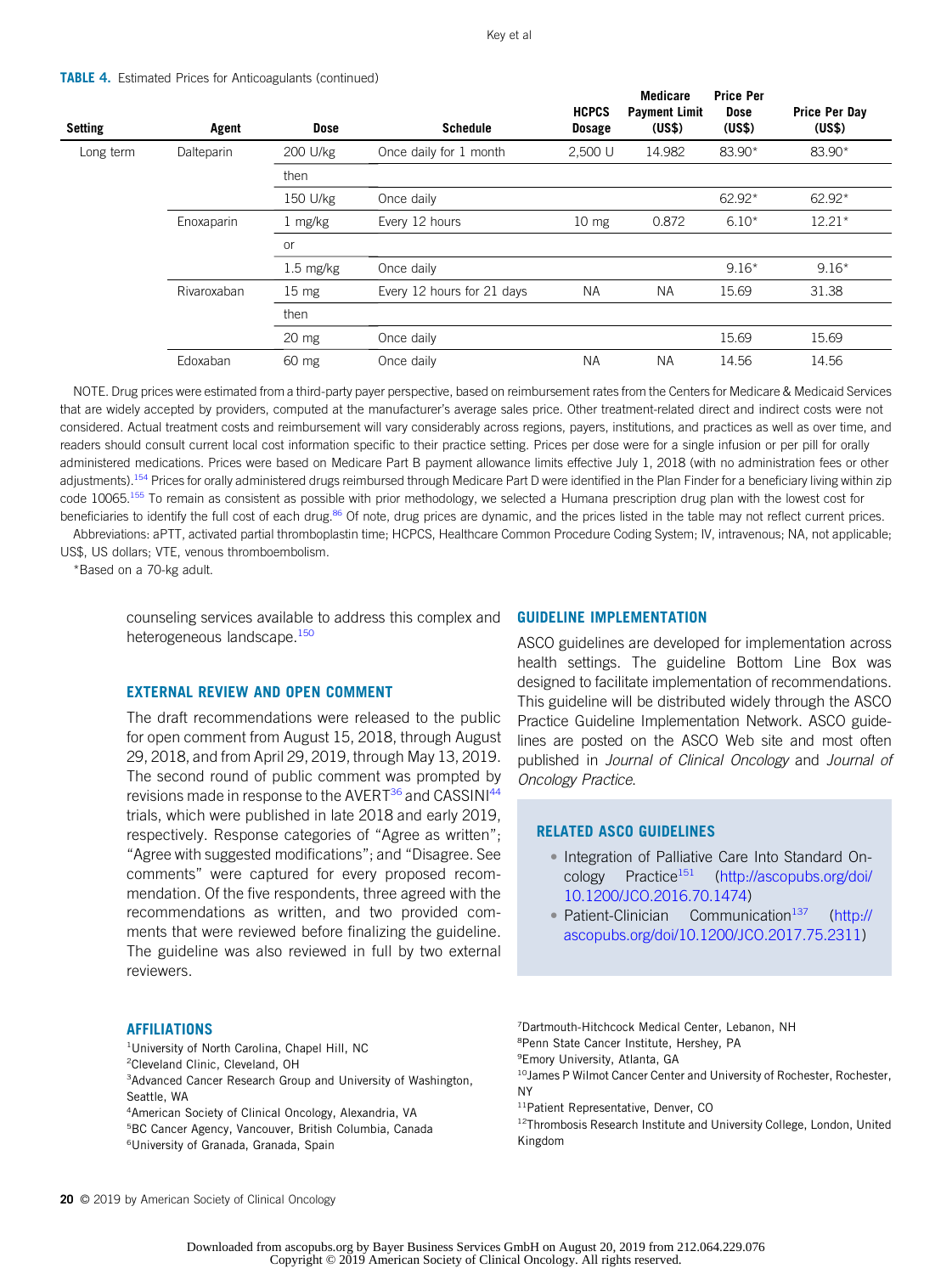<span id="page-20-0"></span>13McMaster University, Hamilton, Ontario, Canada

14University of Southern California and Norris Comprehensive Cancer Center, Los Angeles, CA

15University of California, San Francisco, San Francisco, CA <sup>16</sup>Fred Hutchinson Cancer Research Center and the University of Washington, Seattle, WA

<sup>17</sup> Hospital Papa Giovanni XXIII, Bergamo; and University of Milan Bicocca, Milan, Italy

### CORRESPONDING AUTHOR

American Society of Clinical Oncology, 2318 Mill Rd, Suite 800, Alexandria, VA 22314; e-mail: [guidelines@asco.org](mailto:guidelines@asco.org).

### EQUAL CONTRIBUTION

N.S.K. and A.F. were Expert Panel Co-Chairs.

### Editor's Note

This American Society of Clinical Oncology (ASCO) Clinical Practice Guideline provides recommendations, with comprehensive review and analyses of the relevant literature for each recommendation. Additional information, including a Data Supplement with additional evidence tables, slide sets, clinical tools and resources, and links to patient information at [www.cancer.net](http://www.cancer.net), is available at [www.asco.org/supportive](http://www.asco.org/supportive-care-guidelines)[care-guidelines.](http://www.asco.org/supportive-care-guidelines)

AUTHORS' DISCLOSURES OF POTENTIAL CONFLICTS OF INTEREST AND DATA AVAILABILITY STATEMENT

Disclosures provided by the authors and data availability statement (if applicable) are available with this article at DOI [https://doi.org/10.1200/](https://doi.org/10.1200/JCO.19.01461) [JCO.19.01461.](https://doi.org/10.1200/JCO.19.01461)

AUTHOR CONTRIBUTIONS

Conception and design: Nigel S. Key, Alok A. Khorana, Nicole M. Kuderer, Juan I. Arcelus, Charles W. Francis, Leigh E. Gates, Ajay K. Kakkar, Mark N. Levine, Howard A. Liebman, Gary H. Lyman, Anna Falanga Administrative support: Alok A. Khorana

Collection and assembly of data: Nigel S. Key, Nicole M. Kuderer, Kari Bohlke, Juan I. Arcelus, Sandra L. Wong, Charles W. Francis, Howard A. Liebman, Gary H. Lyman, Anna Falanga

Data analysis and interpretation: Nigel S. Key, Alok A. Khorana, Nicole M. Kuderer, Kari Bohlke, Agnes Y.Y. Lee, Juan I. Arcelus, Sandra L. Wong, Edward P. Balaban, Christopher R. Flowers, Charles W. Francis, Howard A. Liebman, Margaret A. Tempero, Gary H. Lyman, Anna Falanga

Manuscript writing: All authors

Final approval of manuscript: All authors

Accountable for all aspects of the work: All authors

#### ACKNOWLEDGMENT

The Expert Panel thanks William Tew, MD, Tracey Weisberg, MD, Marc Carrier, MD, Jeffrey Zwicker, MD, and the Clinical Practice Guidelines Committee for their thoughtful reviews and insightful comments on this guideline. Special thanks to Gary H. Lyman, MD, MPH, who served as Expert Panel Co-Chair from December 2017 to February 2019. Thanks also to Nicole M. Kuderer, MD, and Alok A. Khorana, MD, for serving on the writing group.

#### **REFERENCES**

- 1. Donnellan E, Khorana AA: Cancer and venous thromboembolic disease: A review. Oncologist 22:199-207, 2017
- 2. Lyman GH, Culakova E, Poniewierski MS, et al: Morbidity, mortality and costs associated with venous thromboembolism in hospitalized patients with cancer. Thromb Res 164:S112-S118, 2018
- 3. Heit JA: Epidemiology of venous thromboembolism. Nat Rev Cardiol 12:464-474, 2015
- 4. Hutten BA, Prins MH, Gent M, et al: Incidence of recurrent thromboembolic and bleeding complications among patients with venous thromboembolism in relation to both malignancy and achieved international normalized ratio: A retrospective analysis. J Clin Oncol 18:3078-3083, 2000
- 5. Prandoni P, Lensing AW, Piccioli A, et al: Recurrent venous thromboembolism and bleeding complications during anticoagulant treatment in patients with cancer and venous thrombosis. Blood 100:3484-3488, 2002
- 6. Lyman GH, Khorana AA, Falanga A, et al: American Society of Clinical Oncology guideline: Recommendations for venous thromboembolism prophylaxis and treatment in patients with cancer. J Clin Oncol 25:5490-5505, 2007
- 7. Lyman GH, Khorana AA, Kuderer NM, et al: Venous thromboembolism prophylaxis and treatment in patients with cancer: American Society of Clinical Oncology clinical practice guideline update. J Clin Oncol 31:2189-2204, 2013
- 8. Lyman GH, Bohlke K, Khorana AA, et al: Venous thromboembolism prophylaxis and treatment in patients with cancer: American Society of Clinical Oncology clinical practice guideline update 2014. J Clin Oncol 33:654-656, 2015
- 9. Shojania KG, Sampson M, Ansari MT, et al: How quickly do systematic reviews go out of date? A survival analysis. Ann Intern Med 147:224-233, 2007
- 10. Akl EA, Kahale LA, Hakoum MB, et al: Parenteral anticoagulation in ambulatory patients with cancer. Cochrane Database Syst Rev 9:CD006652, 2017
- 11. Alshehri N, Cote DJ, Hulou MM, et al: Venous thromboembolism prophylaxis in brain tumor patients undergoing craniotomy: A meta-analysis. J Neurooncol 130:561-570, 2016
- 12. Ben-Aharon I, Stemmer SM, Leibovici L, et al: Low molecular weight heparin (LMWH) for primary thrombo-prophylaxis in patients with solid malignancies systematic review and meta-analysis. Acta Oncol 53:1230-1237, 2014
- 13. Brunetti ND, Gesuete E, De Gennaro L, et al: Direct oral anti-coagulants compared with vitamin-K inhibitors and low-molecular-weight-heparin for the prevention of venous thromboembolism in patients with cancer: A meta-analysis study. Int J Cardiol 230:214-221, 2017
- 14. Carrier M, Cameron C, Delluc A, et al: Efficacy and safety of anticoagulant therapy for the treatment of acute cancer-associated thrombosis: A systematic review and meta-analysis. Thromb Res 134:1214-1219, 2014
- 15. Carrier M, Khorana AA, Moretto P, et al: Lack of evidence to support thromboprophylaxis in hospitalized medical patients with cancer. Am J Med 127:82- 86.e1, 2014
- 16. Di Nisio M, Porreca E, Candeloro M, et al: Primary prophylaxis for venous thromboembolism in ambulatory cancer patients receiving chemotherapy. Cochrane Database Syst Rev 12:CD008500, 2016
- 17. Fagarasanu A, Alotaibi GS, Hrimiuc R, et al: Role of extended thromboprophylaxis after abdominal and pelvic surgery in cancer patients: A systematic review and meta-analysis. Ann Surg Oncol 23:1422-1430, 2016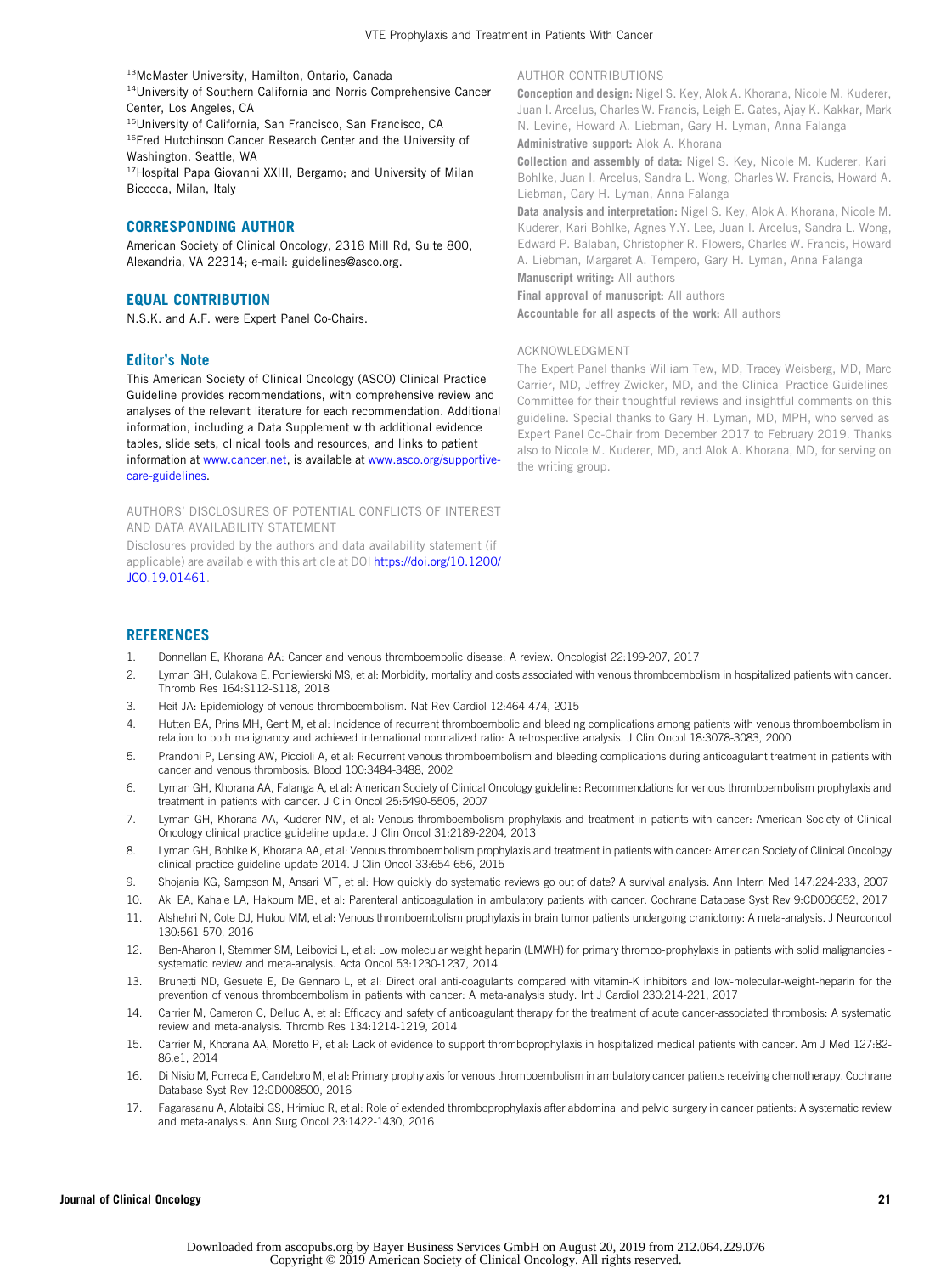#### Key et al

- <span id="page-21-0"></span>18. Felder S, Rasmussen MS, King R, et al: Prolonged thromboprophylaxis with low molecular weight heparin for abdominal or pelvic surgery. Cochrane Database Syst Rev 11:CD004318, 2018
- 19. Fuentes HE, Oramas DM, Paz LH, et al: Meta-analysis on anticoagulation and prevention of thrombosis and mortality among patients with lung cancer. Thromb Res 154:28-34, 2017
- 20. Gómez-Outes A, Terleira-Fernández AI, Lecumberri R, et al: Direct oral anticoagulants in the treatment of acute venous thromboembolism: A systematic review and meta-analysis. Thromb Res 134:774-782, 2014
- 21. Hakoum MB, Kahale LA, Tsolakian IG, et al: Anticoagulation for the initial treatment of venous thromboembolism in people with cancer. Cochrane Database Syst Rev 1:CD006649, 2018
- 22. Kahale LA, Hakoum MB, Tsolakian IG, et al: Oral anticoagulation in people with cancer who have no therapeutic or prophylactic indication for anticoagulation. Cochrane Database Syst Rev 12:CD006466, 2017
- 23. Kahale LA, Hakoum MB, Tsolakian IG, et al: Anticoagulation for the long-term treatment of venous thromboembolism in people with cancer. Cochrane Database Syst Rev 6:CD006650, 2018
- 24. Larsen TB, Nielsen PB, Skjøth F, et al: Non-vitamin K antagonist oral anticoagulants and the treatment of venous thromboembolism in cancer patients: A semi systematic review and meta-analysis of safety and efficacy outcomes. PLoS One 9:e114445, 2014
- 25. Li A, Garcia DA, Lyman GH, et al: Direct oral anticoagulant (DOAC) versus low-molecular-weight heparin (LMWH) for treatment of cancer associated thrombosis (CAT): A systematic review and meta-analysis. Thromb Res 173:158-163, 2019
- 26. Martinez-Zapata MJ, Mathioudakis AG, Mousa SA, et al: Tinzaparin for long-term treatment of venous thromboembolism in patients with cancer: A systematic review and meta-analysis. Clin Appl Thromb Hemost 24:226-234, 2018
- 27. Matar CF, Kahale LA, Hakoum MB, et al: Anticoagulation for perioperative thromboprophylaxis in people with cancer. Cochrane Database Syst Rev 7: CD009447, 2018
- 28. Posch F, Königsbrügge O, Zielinski C, et al: Treatment of venous thromboembolism in patients with cancer: A network meta-analysis comparing efficacy and safety of anticoagulants. Thromb Res 136:582-589, 2015
- 29. Prins MH, Lensing AW, Brighton TA, et al: Oral rivaroxaban versus enoxaparin with vitamin K antagonist for the treatment of symptomatic venous thromboembolism in patients with cancer (EINSTEIN-DVT and EINSTEIN-PE): A pooled subgroup analysis of two randomised controlled trials. Lancet Haematol 1:e37-e46, 2014
- 30. Rojas-Hernandez CM, Oo TH, García-Perdomo HA: Risk of intracranial hemorrhage associated with therapeutic anticoagulation for venous thromboembolism in cancer patients: A systematic review and meta-analysis. J Thromb Thrombolysis 43:233-240, 2017
- 31. Thein KZ, Yeung SJ, Oo TH: Primary thromboprophylaxis (PTP) in ambulatory patients with lung cancer receiving chemotherapy: A systematic review and meta-analysis of randomized controlled trials (RCTs). Asia Pac J Clin Oncol 14:210-216, 2018
- 32. Tun NM, Guevara E, Oo TH: Benefit and risk of primary thromboprophylaxis in ambulatory patients with advanced pancreatic cancer receiving chemotherapy: A systematic review and meta-analysis of randomized controlled trials. Blood Coagul Fibrinolysis 27:270-274, 2016
- 33. van Es N, Coppens M, Schulman S, et al: Direct oral anticoagulants compared with vitamin K antagonists for acute venous thromboembolism: Evidence from phase 3 trials. Blood 124:1968-1975, 2014
- 34. Vedovati MC, Germini F, Agnelli G, et al: Direct oral anticoagulants in patients with VTE and cancer: A systematic review and meta-analysis. Chest 147: 475-483, 2015
- 35. Yu Y, Lv Q, Zhang B, et al: Adjuvant therapy with heparin in patients with lung cancer without indication for anticoagulants: A systematic review of the literature with meta-analysis. J Cancer Res Ther 12:37-42, 2016 (suppl)
- 36. Carrier M, Abou-Nassar K, Mallick R, et al: Apixaban to prevent venous thromboembolism in patients with cancer. N Engl J Med 380:711-719, 2019
- 37. Ek L, Gezelius E, Bergman B, et al: Randomized phase III trial of low-molecular-weight heparin enoxaparin in addition to standard treatment in small-cell lung cancer: The RASTEN trial. Ann Oncol 29:398-404, 2018
- 38. Jung YJ, Seo HS, Park CH, et al: Venous thromboembolism incidence and prophylaxis use after gastrectomy among Korean patients with gastric adenocarcinoma: The PROTECTOR randomized clinical trial. JAMA Surg 153:939-946, 2018
- 39. Raskob GE, van Es N, Verhamme P, et al: Edoxaban for the treatment of cancer-associated venous thromboembolism. N Engl J Med 378:615-624, 2018
- 40. Song JQ, Xuan LZ, Wu W, et al: Low molecular weight heparin once versus twice for thromboprophylaxis following esophagectomy: A randomised, doubleblind and placebo-controlled trial. J Thorac Dis 7:1158-1164, 2015
- 41. Vedovati MC, Becattini C, Rondelli F, et al: A randomized study on 1-week versus 4-week prophylaxis for venous thromboembolism after laparoscopic surgery for colorectal cancer. Ann Surg 259:665-669, 2014
- 42. Woodruff S, Feugère G, Abreu P, et al: A post hoc analysis of dalteparin versus oral anticoagulant (VKA) therapy for the prevention of recurrent venous thromboembolism (rVTE) in patients with cancer and renal impairment. J Thromb Thrombolysis 42:494-504, 2016
- 43. Young AM, Marshall A, Thirlwall J, et al: Comparison of an oral factor Xa inhibitor with low molecular weight heparin in patients with cancer with venous thromboembolism: Results of a randomized trial (SELECT-D). J Clin Oncol 36:2017-2023, 2018
- 44. Khorana AA, Soff GA, Kakkar AK, et al: Rivaroxaban for thromboprophylaxis in high-risk ambulatory patients with cancer. N Engl J Med 380:720-728, 2019
- 45. Bezan A, Posch F, Ploner F, et al: Risk stratification for venous thromboembolism in patients with testicular germ cell tumors. PLoS One 12:e0176283, 2017
- 46. Fuentes HE, Paz LH, Wang Y, et al: Performance of current thromboembolism risk assessment tools in patients with gastric cancer and validity after first treatment. Clin Appl Thromb Hemost 24:790-796, 2018
- 47. Hohl Moinat C, Périard D, Grueber A, et al: Predictors of venous thromboembolic events associated with central venous port insertion in cancer patients. J Oncol 2014:743181, 2014
- 48. Kruger S, Haas M, Burkl C, et al: Incidence, outcome and risk stratification tools for venous thromboembolism in advanced pancreatic cancer a retrospective cohort study. Thromb Res 157:9-15, 2017
- 49. Kuderer NM, Poniewierski MS, Culakova E, et al: Predictors of venous thromboembolism and early mortality in lung cancer: Results from a global prospective study (CANTARISK). Oncologist 23:247-255, 2018
- 50. Lustig DB, Rodriguez R, Wells PS: Implementation and validation of a risk stratification method at The Ottawa Hospital to guide thromboprophylaxis in ambulatory cancer patients at intermediate-high risk for venous thrombosis. Thromb Res 136:1099-1102, 2015
- 51. Mansfield AS, Tafur AJ, Wang CE, et al: Predictors of active cancer thromboembolic outcomes: Validation of the Khorana score among patients with lung cancer. J Thromb Haemost 14:1773-1778, 2016
- 52. Muñoz Martín AJ, García Alfonso P, Rupérez Blanco AB, et al: Incidence of venous thromboembolism (VTE) in ambulatory pancreatic cancer patients receiving chemotherapy and analysis of Khorana's predictive model. Clin Transl Oncol 16:927-930, 2014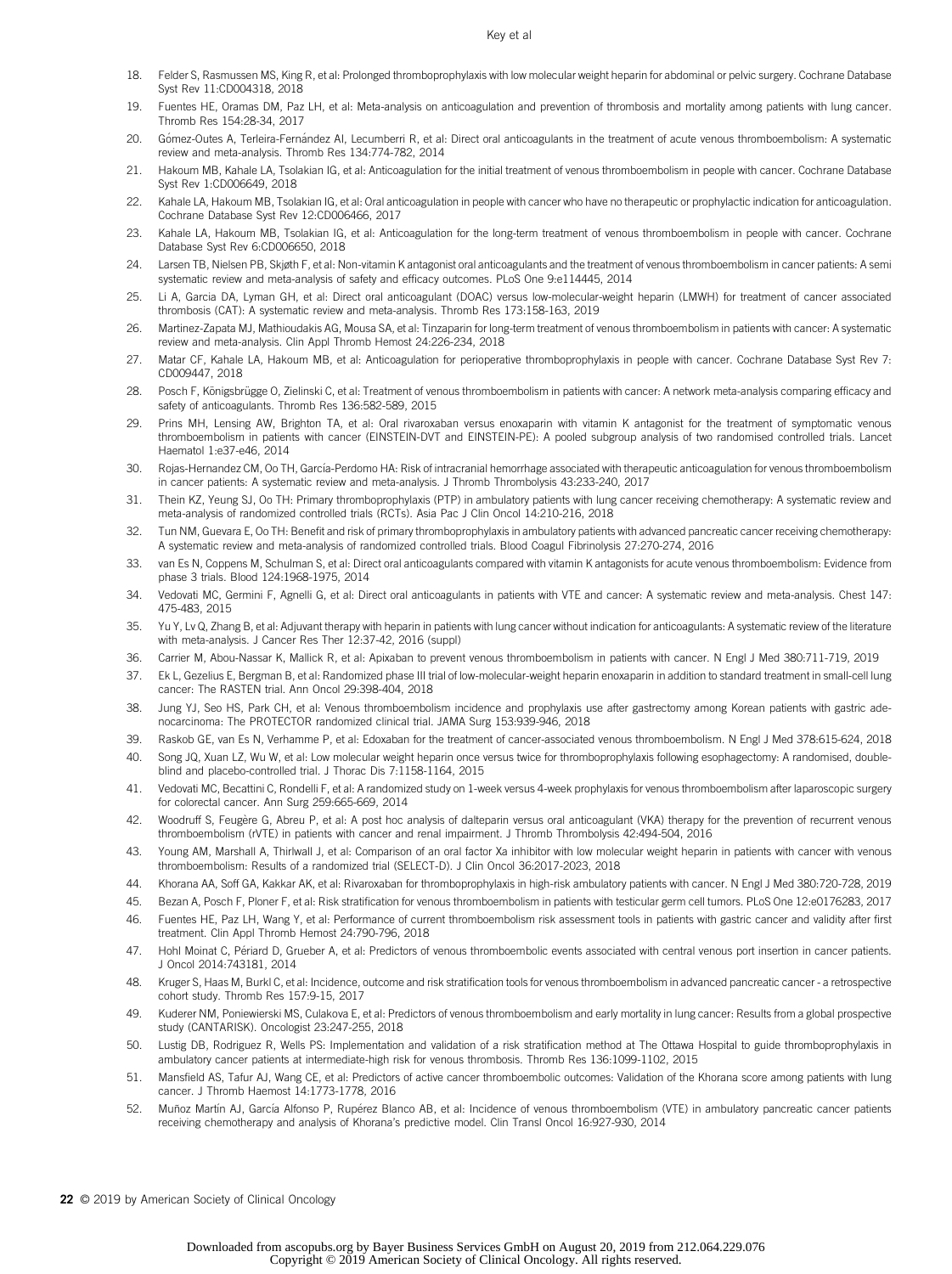- <span id="page-22-0"></span>53. Pabinger I, van Es N, Heinze G, et al: A clinical prediction model for cancer-associated venous thromboembolism: A development and validation study in two independent prospective cohorts. Lancet Haematol 5:e289-e298, 2018
- 54. Parker A, Peterson E, Lee AYY, et al: Risk stratification for the development of venous thromboembolism in hospitalized patients with cancer. J Thromb Haemost 16:1321-1326, 2018
- 55. Patell R, Rybicki L, McCrae KR, et al: Predicting risk of venous thromboembolism in hospitalized cancer patients: Utility of a risk assessment tool. Am J Hematol 92:501-507, 2017
- 56. Posch F, Riedl J, Reitter EM, et al: Hypercoagulabilty, venous thromboembolism, and death in patients with cancer. A multi-state model. Thromb Haemost 115:817-826, 2016
- 57. Ramos JD, Casey MF, Bamias A, et al: The Khorana score in predicting venous thromboembolism for patients with metastatic urothelial carcinoma and variant histology treated with chemotherapy. Clin Appl Thromb Hemost 23:755-760, 2017
- 58. Rupa-Matysek J, Gil L, Kaźmierczak M, et al: Prediction of venous thromboembolism in newly diagnosed patients treated for lymphoid malignancies: Validation of the Khorana risk Score. Med Oncol 35:5, 2017
- 59. Rupa-Matysek J, Lembicz M, Rogowska EK, et al: Evaluation of risk factors and assessment models for predicting venous thromboembolism in lung cancer patients. Med Oncol 35:63, 2018
- 60. Santi RM, Ceccarelli M, Bernocco E, et al: Khorana score and histotype predicts incidence of early venous thromboembolism in non-Hodgkin lymphomas. A pooled-data analysis of 12 clinical trials of Fondazione Italiana Linfomi (FIL). Thromb Haemost [10.1160/TH16-11-0895](http://dx.doi.org/10.1160/TH16-11-0895) [epub ahead of print on April 27, 2017]
- 61. Srikanthan A, Tran B, Beausoleil M, et al: Large retroperitoneal lymphadenopathy as a predictor of venous thromboembolism in patients with disseminated germ cell tumors treated with chemotherapy. J Clin Oncol 33:582-587, 2015
- 62. Wang Y, Attar BM, Fuentes HE, et al: Performance of Khorana risk score for prediction of venous thromboembolism in patients with hepatocellular carcinoma. Clin Appl Thromb Hemost 24:471-476, 2018
- 63. Cohen AT, Davidson BL, Gallus AS, et al: Efficacy and safety of fondaparinux for the prevention of venous thromboembolism in older acute medical patients: Randomised placebo controlled trial. BMJ 332:325-329, 2006
- 64. Leizorovicz A, Cohen AT, Turpie AG, et al: Randomized, placebo-controlled trial of dalteparin for the prevention of venous thromboembolism in acutely ill medical patients. Circulation 110:874-879, 2004
- 65. Samama MM, Cohen AT, Darmon JY, et al: A comparison of enoxaparin with placebo for the prevention of venous thromboembolism in acutely ill medical patients. N Engl J Med 341:793-800, 1999
- 66. Francis CW: Prevention of venous thromboembolism in hospitalized patients with cancer. J Clin Oncol 27:4874-4880, 2009
- 67. Kröger K, Weiland D, Ose C, et al: Risk factors for venous thromboembolic events in cancer patients. Ann Oncol 17:297-303, 2006
- 68. Chew HK, Wun T, Harvey D, et al: Incidence of venous thromboembolism and its effect on survival among patients with common cancers. Arch Intern Med 166:458-464, 2006
- 69. Khorana AA, Francis CW, Culakova E, et al: Risk factors for chemotherapy-associated venous thromboembolism in a prospective observational study. Cancer 104:2822-2829, 2005
- 70. Maraveyas A, Waters J, Roy R, et al: Gemcitabine versus gemcitabine plus dalteparin thromboprophylaxis in pancreatic cancer. Eur J Cancer 48:1283-1292, 2012
- 71. Pelzer U, Opitz B, Deutschinoff G, et al: Efficacy of prophylactic low-molecular weight heparin for ambulatory patients with advanced pancreatic cancer: Outcomes from the CONKO-004 trial. J Clin Oncol 33:2028-2034, 2015
- 72. Lyman GH, Kuderer NM: When to offer thromboprophylaxis to patients with advanced pancreatic cancer: Shedding light on the path forward. J Clin Oncol 33: 1995-1997, 2015
- 73. Khorana AA, Francis CW, Kuderer NM, et al: Dalteparin thromboprophylaxis in cancer patients at high risk for venous thromboembolism: A randomized trial. Thromb Res 151:89-95, 2017
- 74. Bellesoeur A, Thomas-Schoemann A, Allard M, et al: Pharmacokinetic variability of anticoagulants in patients with cancer-associated thrombosis: Clinical consequences. Crit Rev Oncol Hematol 129:102-112, 2018
- 75. Momin W, Goble J, Thotakura S, et al: Increased bleeding events in patients co-administered rivaroxaban and either cyp3A4 or p-gp inhibitors. Eur Heart J 38, 2017 (suppl; abstr 5742)
- 76. Khorana AA, Rubens D, Francis CW: Screening high-risk cancer patients for VTE: A prospective observational study. Thromb Res 134:1205-1207, 2014
- 77. Bustos Merlo AB, Arcelus Mart´ınez JI, Turiño Luque JD, et al: Form of presentation, natural history and course of postoperative venous thromboembolism in patients operated on for pelvic and abdominal cancer. Analysis of the RIETE registry. Cir Esp 95:328-334, 2017
- 78. Guo Q, Huang B, Zhao J, et al: Perioperative pharmacological thromboprophylaxis in patients with cancer: A systematic review and meta-analysis. Ann Surg 265:1087-1093, 2017
- 79. Kukreja JE, Levey HR, Scosyrev E, et al: Effectiveness and safety of extended-duration prophylaxis for venous thromboembolism in major urologic oncology surgery. Urol Oncol 33:387.e7-387.e16, 2015
- 80. Pariser JJ, Pearce SM, Anderson BB, et al: Extended duration enoxaparin decreases the rate of venous thromboembolic events after radical cystectomy compared to inpatient only subcutaneous heparin. J Urol 197:302-307, 2017
- 81. Schomburg J, Krishna S, Soubra A, et al: Extended outpatient chemoprophylaxis reduces venous thromboembolism after radical cystectomy. Urol Oncol 36: 77.e9-77.e13, 2018
- 82. Kim BJ, Day RW, Davis CH, et al: Extended pharmacologic thromboprophylaxis in oncologic liver surgery is safe and effective. J Thromb Haemost 15: 2158-2164, 2017
- 83. Hachey KJ, Hewes PD, Porter LP, et al: Caprini venous thromboembolism risk assessment permits selection for postdischarge prophylactic anticoagulation in patients with resectable lung cancer. J Thorac Cardiovasc Surg 151:37-44.e1, 2016
- 84. Sterbling HM, Rosen AK, Hachey KJ, et al: Caprini risk model decreases venous thromboembolism rates in thoracic surgery cancer patients. Ann Thorac Surg 105:879-885, 2018
- 85. Kraaijpoel N, Di Nisio M, Mulder FI, et al: Clinical impact of bleeding in cancer-associated venous thromboembolism: Results from the Hokusai VTE Cancer Study. Thromb Haemost 118:1439-1449, 2018
- 86. Hesketh PJ, Kris MG, Basch E, et al: Antiemetics: American Society of Clinical Oncology clinical practice guideline update. J Clin Oncol 35:3240-3261, 2017
- 87. Francis CW, Kessler CM, Goldhaber SZ, et al: Treatment of venous thromboembolism in cancer patients with dalteparin for up to 12 months: The DALTECAN study. J Thromb Haemost 13:1028-1035, 2015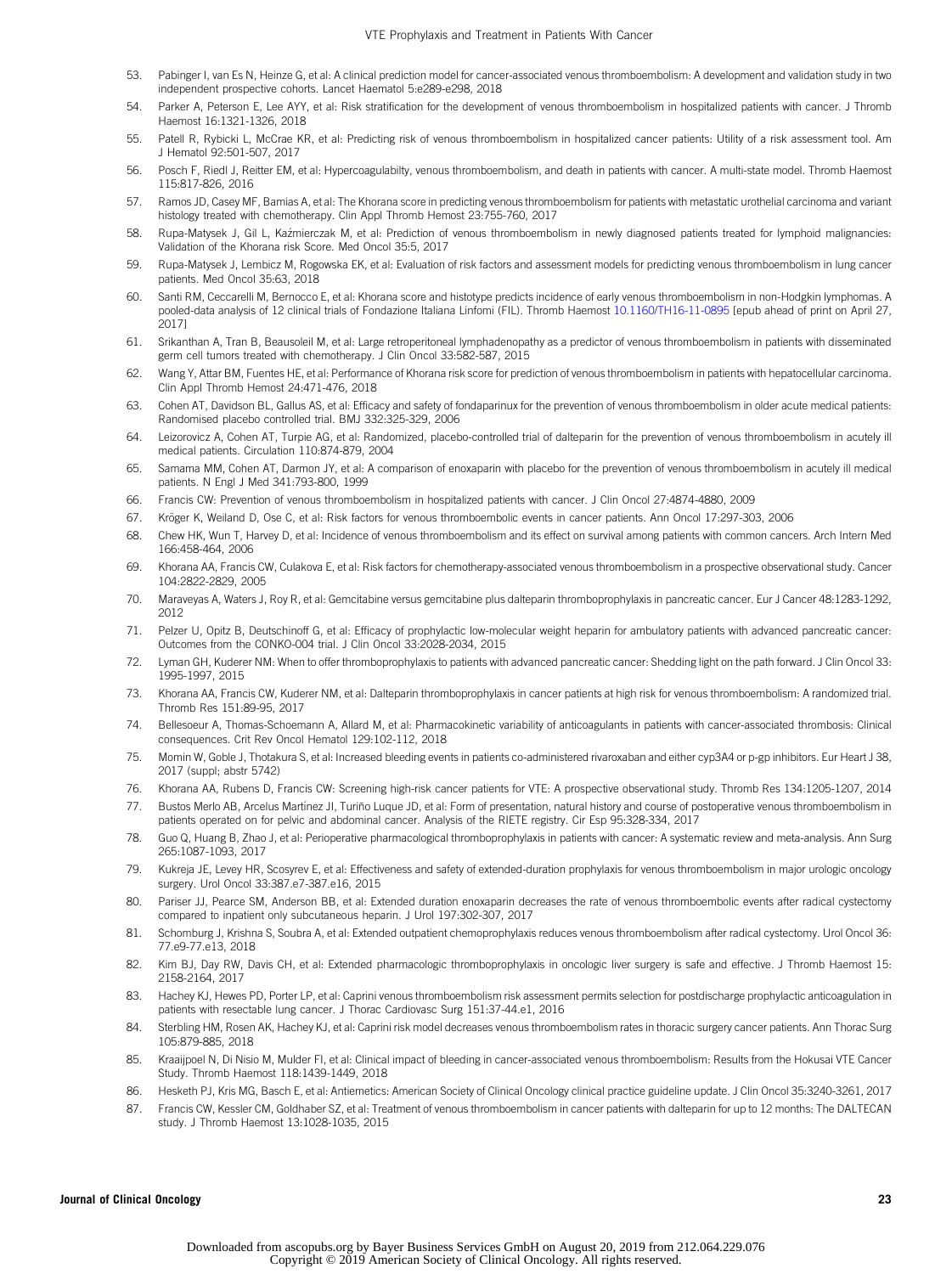- <span id="page-23-0"></span>88. Jara-Palomares L, Solier-Lopez A, Elias-Hernandez T, et al: Tinzaparin in cancer associated thrombosis beyond 6months: TiCAT study. Thromb Res 157: 90-96, 2017
- 89. Schulman S, Zondag M, Linkins L, et al: Recurrent venous thromboembolism in anticoagulated patients with cancer: Management and short-term prognosis. J Thromb Haemost 13:1010-1018, 2015
- 90. Carrier M, Le Gal G, Cho R, et al: Dose escalation of low molecular weight heparin to manage recurrent venous thromboembolic events despite systemic anticoagulation in cancer patients. J Thromb Haemost 7:760-765, 2009
- 91. Ihaddadene R, Le Gal G, Delluc A, et al: Dose escalation of low molecular weight heparin in patients with recurrent cancer-associated thrombosis. Thromb Res 134:93-95, 2014
- 92. den Exter PL, Hooijer J, Dekkers OM, et al: Risk of recurrent venous thromboembolism and mortality in patients with cancer incidentally diagnosed with pulmonary embolism: A comparison with symptomatic patients. J Clin Oncol 29:2405-2409, 2011
- 93. Chaturvedi S, Sidana S, Elson P, et al: Symptomatic and incidental venous thromboembolic disease are both associated with mortality in patients with prostate cancer. PLoS One 9:e94048, 2014
- 94. Connolly GC, Menapace L, Safadjou S, et al: Prevalence and clinical significance of incidental and clinically suspected venous thromboembolism in lung cancer patients. Clin Lung Cancer 14:713-718, 2013
- 95. Menapace LA, Peterson DR, Berry A, et al: Symptomatic and incidental thromboembolism are both associated with mortality in pancreatic cancer. Thromb Haemost 106:371-378, 2011
- 96. O'Connell C, Razavi P, Ghalichi M, et al: Unsuspected pulmonary emboli adversely impact survival in patients with cancer undergoing routine staging multirow detector computed tomography scanning. J Thromb Haemost 9:305-311, 2011
- 97. Riva N, Ageno W, Schulman S, et al: Clinical history and antithrombotic treatment of incidentally detected splanchnic vein thrombosis: A multicentre, international prospective registry. Lancet Haematol 3:e267-e275, 2016
- 98. Tufano A, Ageno W, Di Micco P, et al: Outcomes during anticoagulation in patients with symptomatic vs. incidental splanchnic vein thrombosis. Thromb Res 164:69-74, 2018
- 99. van der Hulle T, den Exter PL, Planquette B, et al: Risk of recurrent venous thromboembolism and major hemorrhage in cancer-associated incidental pulmonary embolism among treated and untreated patients: A pooled analysis of 926 patients. J Thromb Haemost 14:105-113, 2016
- 100. PREPIC Study Group: Eight-year follow-up of patients with permanent vena cava filters in the prevention of pulmonary embolism: The PREPIC (Prevention du Risque d'Embolie Pulmonaire par Interruption Cave) randomized study. Circulation 112:416-422, 2005
- 101. Barginear MF, Gralla RJ, Bradley TP, et al: Investigating the benefit of adding a vena cava filter to anticoagulation with fondaparinux sodium in patients with cancer and venous thromboembolism in a prospective randomized clinical trial. Support Care Cancer 20:2865-2872, 2012
- 102. Elting LS, Escalante CP, Cooksley C, et al: Outcomes and cost of deep venous thrombosis among patients with cancer. Arch Intern Med 164:1653-1661, 2004
- 103. Brunson A, Ho G, White R, et al: Inferior vena cava filters in patients with cancer and venous thromboembolism (VTE) does not improve clinical outcomes: A population-based study. Thromb Res 153:57-64, 2017
- 104. Turner TE, Saeed MJ, Novak E, et al: Association of inferior vena cava filter placement for venous thromboembolic disease and a contraindication to anticoagulation with 30-day mortality. JAMA Netw Open 1:e180452, 2018
- 105. US Food and Drug Administration: Removing Retrievable Inferior Vena Cava Filters: FDA Safety Communication, 2014. [https://wayback.archive-it.org/7993/](https://wayback.archive-it.org/7993/20170111070016/http://www.fda.gov/MedicalDevices/Safety/AlertsandNotices/ucm396377.htm) [20170111070016/http://www.fda.gov/MedicalDevices/Safety/AlertsandNotices/ucm396377.htm](https://wayback.archive-it.org/7993/20170111070016/http://www.fda.gov/MedicalDevices/Safety/AlertsandNotices/ucm396377.htm)
- 106. Mantia C, Uhlmann EJ, Puligandla M, et al: Predicting the higher rate of intracranial hemorrhage in glioma patients receiving therapeutic enoxaparin. Blood 129:3379-3385, 2017
- 107. Donato J, Campigotto F, Uhlmann EJ, et al: Intracranial hemorrhage in patients with brain metastases treated with therapeutic enoxaparin: A matched cohort study. Blood 126:494-499, 2015
- 108. Zwicker JI, Karp Leaf R, Carrier M: A meta-analysis of intracranial hemorrhage in patients with brain tumors receiving therapeutic anticoagulation. J Thromb Haemost 14:1736-1740, 2016
- 109. Al Megren M, De Wit C, Al Qahtani M, et al: Management of venous thromboembolism in patients with glioma. Thromb Res 156:105-108, 2017
- 110. Carney BJ, Uhlmann EJ, Puligandla M, et al: Intracranial hemorrhage with direct oral anticoagulants in patients with brain tumors. J Thromb Haemost 17: 72-76, 2019
- 111. Edwin NC, Khoury MN, Sohal D, et al: Recurrent venous thromboembolism in glioblastoma. Thromb Res 137:184-188, 2016
- 112. Levin JM, Schiff D, Loeffler JS, et al: Complications of therapy for venous thromboembolic disease in patients with brain tumors. Neurology 43:1111-1114, 1993
- 113. Olin JW, Young JR, Graor RA, et al: Treatment of deep vein thrombosis and pulmonary emboli in patients with primary and metastatic brain tumors. Anticoagulants or inferior vena cava filter? Arch Intern Med 147:2177-2179, 1987
- 114. Schiff D, DeAngelis LM: Therapy of venous thromboembolism in patients with brain metastases. Cancer 73:493-498, 1994
- 115. Lim W, Dentali F, Eikelboom JW, et al: Meta-analysis: Low-molecular-weight heparin and bleeding in patients with severe renal insufficiency. Ann Intern Med 144:673-684, 2006
- 116. Hoffmann P, Keller F: Increased major bleeding risk in patients with kidney dysfunction receiving enoxaparin: A meta-analysis. Eur J Clin Pharmacol 68: 757-765, 2012
- 117. Siguret V, Gouin-Thibault I, Pautas E, et al: No accumulation of the peak anti-factor Xa activity of tinzaparin in elderly patients with moderate-to-severe renal impairment: The IRIS substudy. J Thromb Haemost 9:1966-1972, 2011
- 118. Scotté F, Rey JB, Launay-Vacher V: Thrombosis, cancer and renal insufficiency: Low molecular weight heparin at the crossroads. Support Care Cancer 20: 3033-3042, 2012
- 119. Bauersachs R, Lee AYY, Kamphuisen PW, et al: Renal impairment, recurrent venous thromboembolism and bleeding in cancer patients with acute venous thromboembolism-analysis of the CATCH study. Thromb Haemost 118:914-921, 2018
- 120. Al-Yaseen E, Wells PS, Anderson J, et al: The safety of dosing dalteparin based on actual body weight for the treatment of acute venous thromboembolism in obese patients. J Thromb Haemost 3:100-102, 2005
- 121. Bazinet A, Almanric K, Brunet C, et al: Dosage of enoxaparin among obese and renal impairment patients. Thromb Res 116:41-50, 2005
- 122. Martin K, Beyer-Westendorf J, Davidson BL, et al: Use of the direct oral anticoagulants in obese patients: Guidance from the SSC of the ISTH. J Thromb Haemost 14:1308-1313, 2016
- 123. Verso M, Agnelli G, Barni S, et al: A modified Khorana risk assessment score for venous thromboembolism in cancer patients receiving chemotherapy: The Protecht score. Intern Emerg Med 7:291-292, 2012
- 124. Ay C, Dunkler D, Marosi C, et al: Prediction of venous thromboembolism in cancer patients. Blood 116:5377-5382, 2010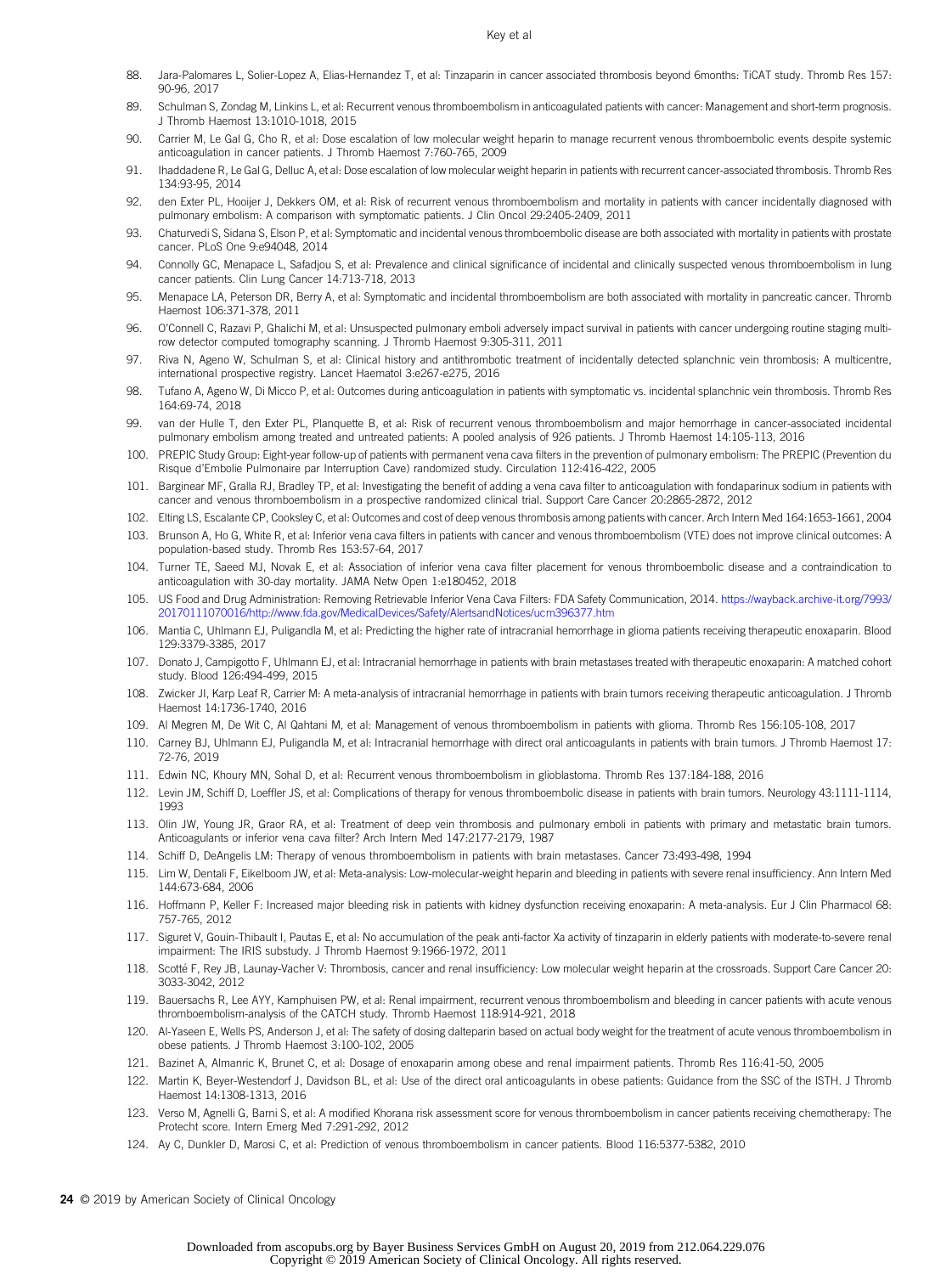- <span id="page-24-0"></span>125. Pelzer U, Sinn M, Stieler J, et al: Primary pharmacological prevention of thromboembolic events in ambulatory patients with advanced pancreatic cancer treated with chemotherapy? [in German]. Dtsch Med Wochenschr 138:2084-2088, 2013
- 126. Cella CA, Di Minno G, Carlomagno C, et al: Preventing venous thromboembolism in ambulatory cancer patients: The ONKOTEV study. Oncologist 22:601-608,  $2017$
- 127. Gerotziafas GT, Taher A, Abdel-Razeq H, et al: A predictive score for thrombosis associated with breast, colorectal, lung, or ovarian cancer: The Prospective COMPASS-Cancer-Associated Thrombosis Study. Oncologist 22:1222-1231, 2017
- 128. Muñoz Martín AJ, Ortega I, Font C, et al: Multivariable clinical-genetic risk model for predicting venous thromboembolic events in patients with cancer. Br J Cancer 118:1056-1061, 2018
- 129. van Es N, Di Nisio M, Cesarman G, et al: Comparison of risk prediction scores for venous thromboembolism in cancer patients: A prospective cohort study. Haematologica 102:1494-1501, 2017
- 130. Khorana AA: Risk assessment for cancer-associated thrombosis: What is the best approach? Thromb Res 129:S10-S15, 2012
- 131. Khorana AA, Dalal M, Lin J, et al: Incidence and predictors of venous thromboembolism (VTE) among ambulatory high-risk cancer patients undergoing chemotherapy in the United States. Cancer 119:648-655, 2013
- 132. Wun T, White RH: Venous thromboembolism in patients with acute leukemia, lymphoma, and multiple myeloma. Thromb Res 125:S96-S102, 2010
- 133. Khorana AA: Simplicity versus complexity: An existential dilemma as risk tools evolve. Lancet Haematol 5:e273-e274, 2018
- 134. Khorana AA, Kuderer NM, Culakova E, et al: Development and validation of a predictive model for chemotherapy-associated thrombosis. Blood 111: 4902-4907, 2008
- 135. Aggarwal A, Fullam L, Brownstein AP, et al: Deep vein thrombosis (DVT) and pulmonary embolism (PE): Awareness and prophylaxis practices reported by patients with cancer. Cancer Invest 33:405-410, 2015
- 136. Sousou T, Khorana AA: Cancer patients and awareness of venous thromboembolism. Cancer Invest 28:44-45, 2010
- 137. Gilligan T, Coyle N, Frankel RM, et al: Patient-clinician communication: American Society of Clinical Oncology consensus guideline. J Clin Oncol 35: 3618-3632, 2017
- 138. Howlader N, Noone AM, Krapcho M, et al: SEER Cancer Statistics Review, 1975-2013, 2016. [http://seer.cancer.gov/csr/1975\\_2013](http://seer.cancer.gov/csr/1975_2013)
- 139. Mead H, Cartwright-Smith L, Jones K, et al. Racial and Ethnic Disparities in U.S. Health Care: A Chartbook. New York, NY, The Commonwealth Fund, 2008
- 140. American Cancer Society: Cancer Facts and Figures for African Americans 2016-2018, 2016. [http://www.cancer.org/acs/groups/content/@editorial/](http://www.cancer.org/acs/groups/content/@editorial/documents/document/acspc-047403.pdf) [documents/document/acspc-047403.pdf](http://www.cancer.org/acs/groups/content/@editorial/documents/document/acspc-047403.pdf)
- 141. Sullivan LT II, Jackson LR II, Thomas KL: Review of venous thromboembolism and race: The generalizability of treatment guidelines for high-risk populations. J Thromb Thrombolysis 42:167-171, 2016
- 142. Alcalay A, Wun T, Khatri V, et al: Venous thromboembolism in patients with colorectal cancer: Incidence and effect on survival. J Clin Oncol 24:1112-1118, 2006
- 143. Kang MJ, Ryoo BY, Ryu MH, et al: Venous thromboembolism (VTE) in patients with advanced gastric cancer: An Asian experience. Eur J Cancer 48:492-500, 2012
- 144. Lee E, Kang SB, Choi SI, et al: Prospective study on the incidence of postoperative venous thromboembolism in Korean patients with colorectal cancer. Cancer Res Treat 48:978-989, 2016
- 145. Chen YW, Khorana AA: The association between race and venous thromboembolism risk after initiation of chemotherapy: An analysis of the SAVE-ONCO trial control arm. Am J Hematol 92:E101-E103, 2017
- 146. Schnipper LE, Davidson NE, Wollins DS, et al: Updating the American Society of Clinical Oncology Value Framework: Revisions and reflections in response to comments received. J Clin Oncol 34:2925-2934, 2016
- 147. Schnipper LE, Davidson NE, Wollins DS, et al: American Society of Clinical Oncology Statement: A conceptual framework to assess the value of cancer treatment options. J Clin Oncol 33:2563-2577, 2015
- 148. Dusetzina SB, Winn AN, Abel GA, et al: Cost sharing and adherence to tyrosine kinase inhibitors for patients with chronic myeloid leukemia. J Clin Oncol 32: 306-311, 2014
- 149. Streeter SB, Schwartzberg L, Husain N, et al: Patient and plan characteristics affecting abandonment of oral oncolytic prescriptions. J Oncol Pract 7:46s-51s, 2011
- 150. Meropol NJ, Schrag D, Smith TJ, et al: American Society of Clinical Oncology guidance statement: The cost of cancer care. J Clin Oncol 27:3868-3874, 2009
- 151. Ferrell BR, Temel JS, Temin S, et al: Integration of palliative care into standard oncology care: American Society of Clinical Oncology clinical practice guideline update. J Clin Oncol 35:96-112, 2017
- 152. Horlocker TT, Vandermeuelen E, Kopp SL, et al: Regional anesthesia in the patient receiving antithrombotic or thrombolytic therapy: American Society of Regional Anesthesia and Pain Medicine evidence-based guidelines (fourth edition). Reg Anesth Pain Med 43:263-309, 2018
- 153. van Doormaal FF, Raskob GE, Davidson BL, et al: Treatment of venous thromboembolism in patients with cancer: Subgroup analysis of the Matisse clinical trials. Thromb Haemost 101:762-769, 2009
- 154. Centers for Medicare & Medicaid Services: Medicare Part B drug average sales price: Manufacturer reporting of average sales price (ASP) data. [https://](https://www.cms.gov/Medicare/Medicare-Fee-for-Service-Part-B-Drugs/McrPartBDrugAvgSalesPrice/index.html) [www.cms.gov/Medicare/Medicare-Fee-for-Service-Part-B-Drugs/McrPartBDrugAvgSalesPrice/index.html](https://www.cms.gov/Medicare/Medicare-Fee-for-Service-Part-B-Drugs/McrPartBDrugAvgSalesPrice/index.html)

nnn

155. Centers for Medicare & Medicaid Services: Medicare Plan Finder. https://www.medicare.gov/fi[nd-a-plan/questions/home.aspx](https://www.medicare.gov/find-a-plan/questions/home.aspx)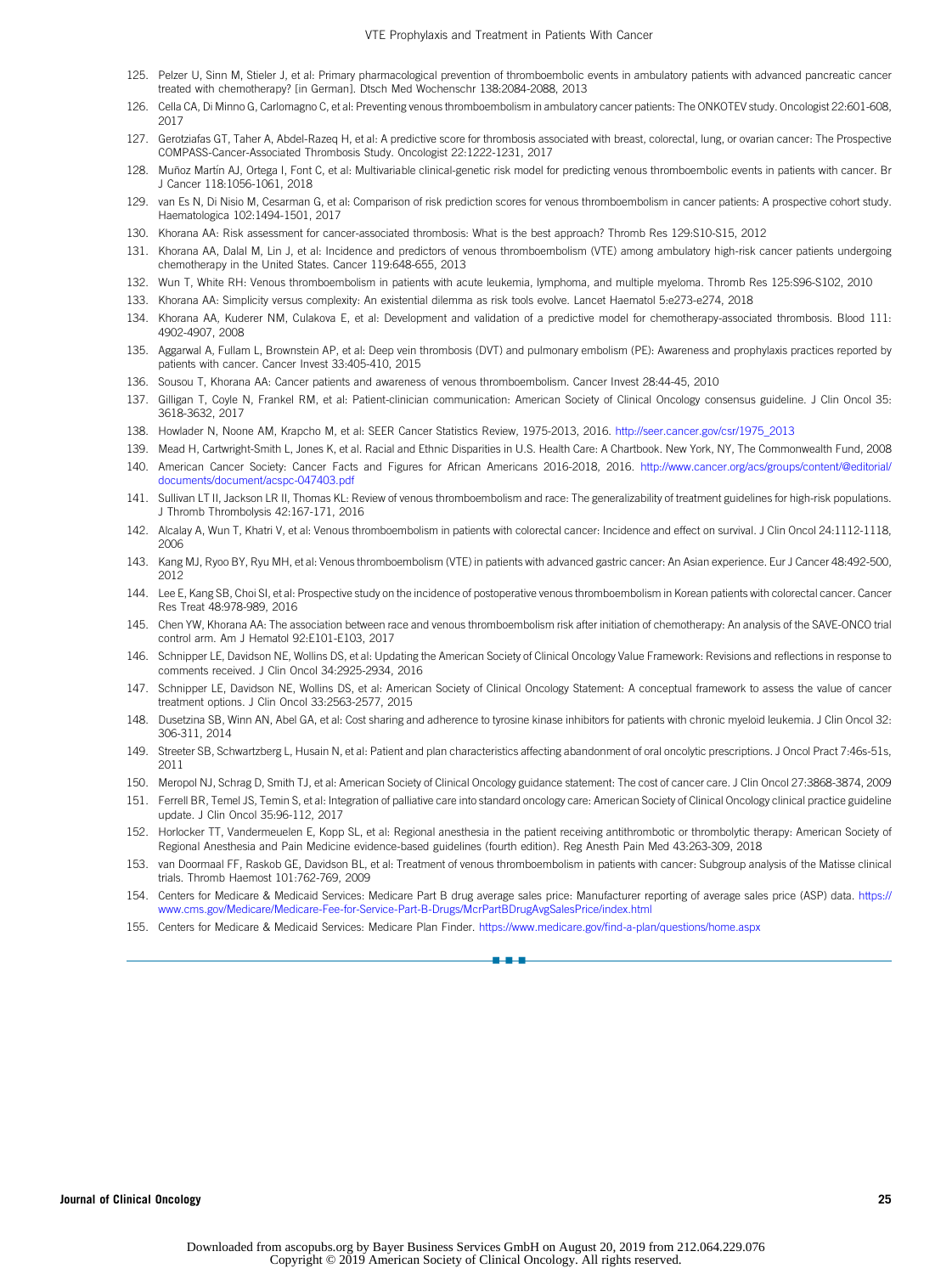#### AUTHORS' DISCLOSURES OF POTENTIAL CONFLICTS OF INTEREST

#### Venous Thromboembolism Prophylaxis and Treatment in Patients With Cancer: ASCO Clinical Practice Guideline Update

The following represents disclosure information provided by authors of this manuscript. All relationships are considered compensated. Relationships are self-held unless noted. I = Immediate Family Member, Inst = My Institution. Relationships may not relate to the subject matter of this manuscript. For more information about ASCO's conflict of interest policy, please refer to [www.asco.org/rwc](http://www.asco.org/rwc) or [ascopubs.org/jco/site/ifc](https://ascopubs.org/jco/site/ifc).

#### Nigel S. Key

#### Honoraria: Novo Nordisk

Consulting or Advisory Role: Genentech, Roche, Uniqure, Seattle Genetics, Shire Human Genetic Therapies

Research Funding: Baxter Biosciences (Inst), Grifols (Inst), Pfizer (Inst)

### Alok A. Khorana

Honoraria: Janssen Pharmaceuticals, Halozyme, Pfizer, Bayer AG, AngioDynamics, Pharmacyte Biotech

Consulting or Advisory Role: Janssen Pharmaceuticals, Halozyme, Bayer AG, Pfizer, Pharmacyte Biotech, Pharmacyclics, Seattle Genetics Research Funding: Merck (Inst), Array BioPharma (Inst), Bristol-Myers Squibb

(Inst), Leap Oncology (Inst)

Travel, Accommodations, Expenses: Janssen Pharmaceuticals, Pfizer, Bayer AG

#### Nicole M. Kuderer

Stock and Other Ownership Interests: Generex (I)

Consulting or Advisory Role: Janssen Pharmaceuticals, G1 Therapeutics (I), Celldex, Pfizer, Bayer AG, Agendia, Genomic Health (I), Mylan, Beyond Springs, Spectrum Pharmaceuticals, Amgen

Research Funding: Amgen (I), Hexal (I)

Travel, Accommodations, Expenses: Janssen Pharmaceuticals, Mylan, Agendia, Bayer AG, Spectrum Pharmaceuticals

#### Agnes Y.Y. Lee

Honoraria: Pfizer, LEO Pharma Consulting or Advisory Role: Bayer AG, Pfizer, LEO Pharma Research Funding: Bristol-Myers Squibb

#### Juan I. Arcelus

Honoraria: Sanofi Travel, Accommodations, Expenses: Sanofi

#### Christopher R. Flowers

Consulting or Advisory Role: Bayer AG, Gilead Sciences, Spectrum Pharmaceuticals, AbbVie, Celgene, Denovo Biopharma, BeiGene, AstraZeneca, Karyopharm Therapeutics, Pharmacyclics, Janssen Pharmaceuticals, Genentech, Roche, MEI Pharma

Research Funding: Acerta Pharma (Inst), Onyx (Inst), Janssen Pharmaceuticals (Inst), Gilead Sciences (Inst), Celgene (Inst), TG Therapeutics (Inst), Genentech (Inst), Roche (Inst), Pharmacyclics (Inst), AbbVie (Inst), Immune Design (Inst), BeiGene (Inst), Millennium Pharmaceuticals (Inst)

Travel, Accommodations, Expenses: Gilead Sciences, Celgene, Genentech, Roche

#### Charles W. Francis

Consulting or Advisory Role: Janssen Pharmaceuticals

#### Leigh E. Gates Stock and Other Ownership Interests: Bluebird Bio

#### Ajay K. Kakkar

Honoraria: Bayer AG, Boehringer Ingelheim, Daiichi Sankyo, Sanofi, Janssen Pharmaceuticals, Verseon, Pfizer Consulting or Advisory Role: Bayer AG, Boehringer Ingelheim, Daiichi Sankyo,

Sanofi, Janssen Pharmaceuticals, Verseon, Pfizer Research Funding: Bayer AG (Inst), Janssen Pharmaceuticals Travel, Accommodations, Expenses: Bayer AG, Sanofi, Janssen **Pharmaceuticals** 

#### Mark N. Levine

Honoraria: Bayer AG Speakers' Bureau: Bayer AG

#### Howard A. Liebman

Honoraria: Novartis, Dova, Rigel, Pfizer Speakers' Bureau: Alexion (I) Research Funding: Janssen Pharmaceuticals, Syntimmune

#### Margaret A. Tempero

Honoraria: Oregon Health & Science University, Japan Pancreatic Society Consulting or Advisory Role: AstraZeneca, Celgene, Halozyme, Advance Medical, BioPharm Communications, Bristol-Myers Squibb, CPRIT, Eisai, Ignyta, Immunovia, Pharmacyclics, Pharmcyte Biotech, Tocagen, AbbVie, Astellas Pharma, FibroGen, EcoR1 Capital, Merck Research Funding: Celgene (Inst), Halozyme (Inst)

Travel, Accommodations, Expenses: Celgene, Halozyme, AstraZeneca, BioPharm Communications, Bristol-Myers Squibb, CPRIT, Eisai, Pharmacyslics, Pharmayte Biotech, Tocagen, AbbVie

#### Gary H. Lyman

Stock and Other Ownership Interests: Generex Biotechnology Consulting or Advisory Role: G1 Therapeutics, Halozyme, Partners Healthcare, Amgen, Pfizer, Agendia, Helsinn Therapeutics, Celldex (I), Janssen Pharmaceuticals (I), Genomic Health, Mylan, Samsung Bioepis, Spectrum Pharmaceuticals

Research Funding: Hexal

#### Anna Falanga

Honoraria: Medscape, Bayer AG

No other potential conflicts of interest were reported.